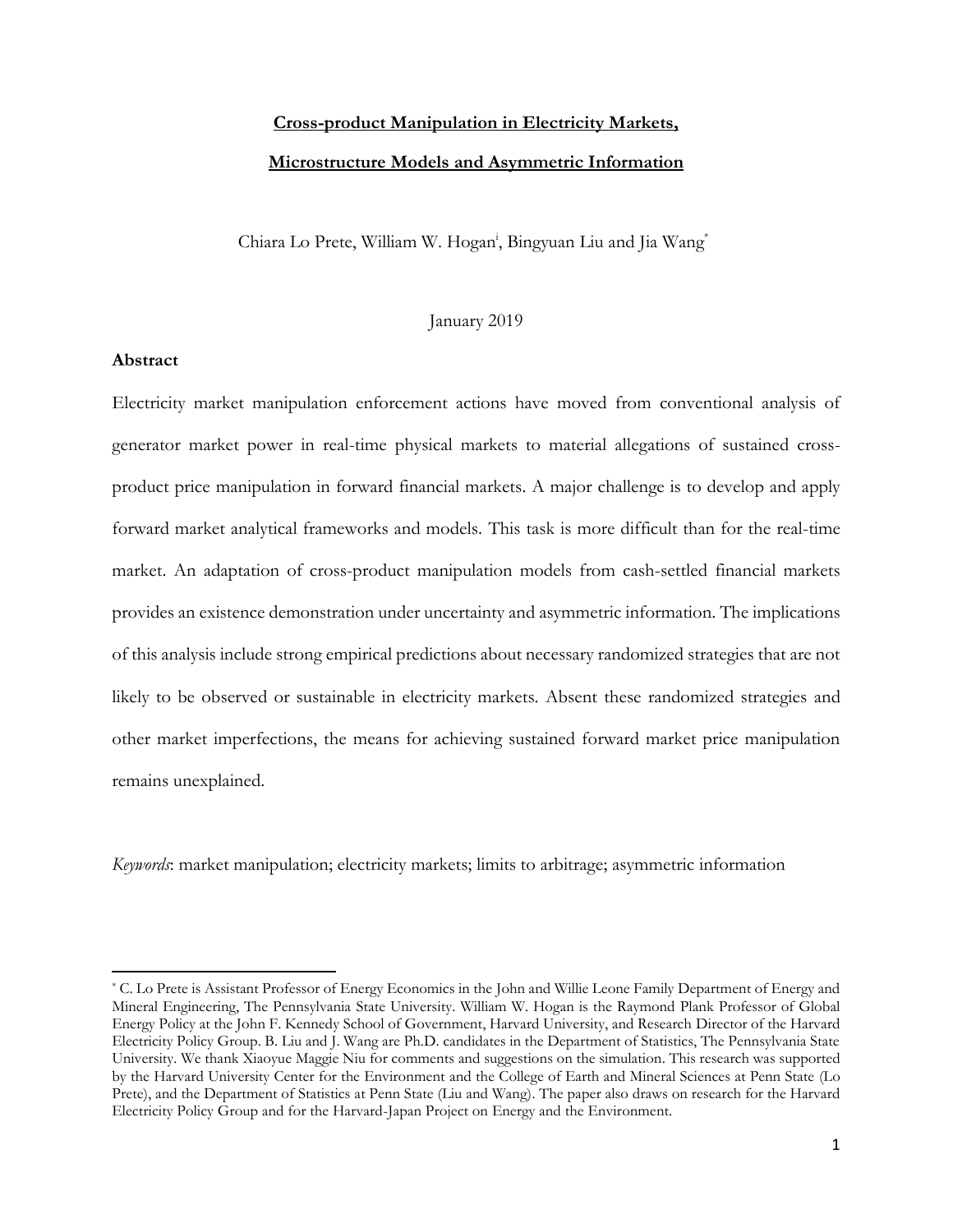## **1. Introduction**

 $\overline{\phantom{a}}$ 

Electricity market design aims at defining rules and incentives leading to a workably competitive market whose outcome achieves a broad social benefit (Joskow and Schmalensee, 1983). In the United States, the reference framework for electricity market design is given by the model of bid-based, security-constrained economic dispatch with locational marginal prices (Hogan, 2010).<sup>1</sup> Organized electricity markets run by Regional Transmission Organizations (RTOs) and Independent System Operators (ISOs) are built around this model, and have a two-settlement structure with day-ahead and real-time coordinated auctions.<sup>2</sup> The commodity traded in each market is the quantity of power, in MWh, produced and consumed in real-time at a given location on the transmission network. A market auction on the day before actual power dispatch creates a financial obligation to buy or sell power for delivery in real-time. In contrast, the real-time market is a physical market where actual supply and demand of electricity are balanced continuously over the delivery day. In both auctions, the result is market clearing with locational marginal prices that, under competitive market conditions, reflect the short-run marginal cost of serving one incremental megawatt of load at each node (Schweppe et al., 1988). Sales and purchases cleared at the day-ahead price that are not converted into physical positions must be bought or sold back at the real-time price.

Due to the lack of economic energy storage, the existence of capacity and transmission constraints, and the small short-run price elasticity of demand, real-time physical markets are vulnerable to price manipulation. It is well known that power generators may exercise supplier market power by not bidding available capacity into the market ("physical withholding") or by raising offer prices above marginal cost of production ("economic withholding") (Newbery, 1995; Cardell et al., 1997; Borenstein et al., 2002; Joskow and Kahn, 2002; Harvey and Hogan, 2002; Wolak, 2003; Kim and

<sup>1</sup> Security-constrained economic dispatch can be carried out reliably, given the thermal, voltage and stability limits of the transmission network (Stoft, 2002).

<sup>2</sup> ISOs and RTOs serve about two thirds of electricity consumers in the United States (ISO/RTO Council, 2018).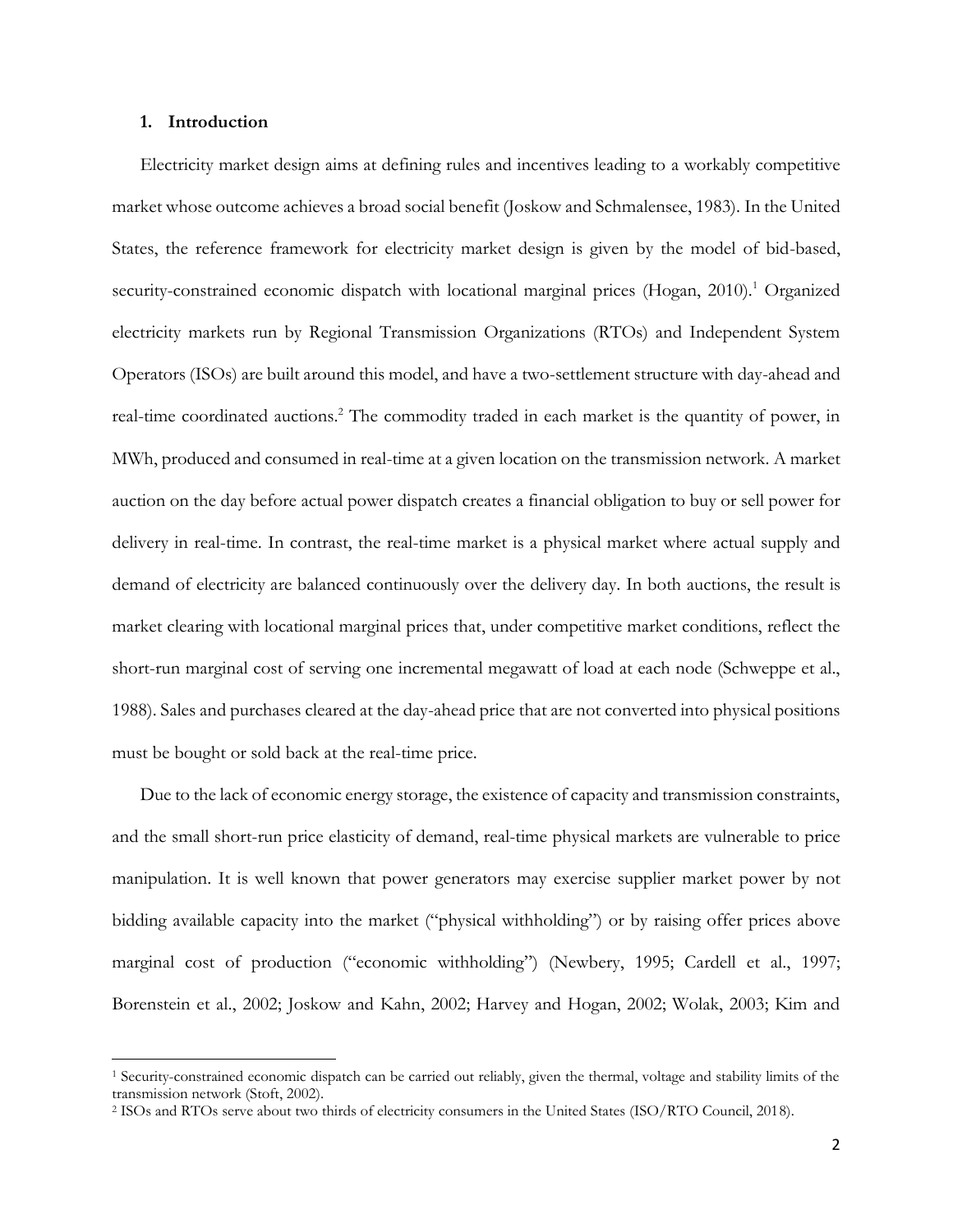Knittel, 2006; Puller, 2007; Sweeting, 2007; Lo Prete and Hobbs, 2015). Extensive monitoring and mitigation rules are in place to prevent this type of generator manipulation (Helman, 2006). In contrast, a policy concern raised by enforcement actions of the Federal Energy Regulatory Commission (FERC) focuses on price manipulation involving forward electricity markets and related financial positions: market participants may act against their economic interest in the day-ahead market to artificially move prices and benefit related positions in another market (FERC, 2017). For example, several actions brought by the FERC involved uneconomic (i.e., unprofitable) virtual transactions and alleged manipulation of day-ahead prices to benefit related financial transmission rights (FTRs). Crossproduct manipulation cases are being litigated or resulted in multi-million dollar settlements where the accused may not admit to the behavior alleged. As a material case in point, an investigation culminating in 2012 alleged electricity market cross-product manipulation by Constellation Energy (138 FERC ¶ 61,168). A settlement resulted in \$135 million in civil penalties and \$110 million in disgorged profits, but with no agreement on the merits of the claim.<sup>3</sup>

By design, settlements approved by FERC do not disclose details regarding the underlying analysis conducted during the investigation and the market price impact of the manipulation.<sup>4</sup> Further, there is concern that FERC's Anti-Manipulation Rule for electricity markets (18 C.F.R. §1c.2), modeled on Rule 10b-5 of the U.S. Securities and Exchange Commission, is too narrowly focused on the notion of fraud (Pirrong, 2010; Hogan, 2014; Evans, 2015) and has been applied on a case-by-case basis,

 $\overline{\phantom{a}}$ 

<sup>&</sup>lt;sup>3</sup> After the FERC decision, the Constellation CEO stated: "We believe Constellation's trading practices in question were lawful portfolio risk management transactions. The company admits to no wrongdoing in this case" (Constellation Energy, 2012). The FERC chairman responded: "In my opinion, clearly that is not the case. … I urge anyone who has any question as to Constellation's actions in this case to read that Stipulation and Consent Agreement" (Wellinghoff, 2012). A reading of the agreement does not provide the necessary data or any theoretical model to evaluate the allegations. However, the agreement does include a *quid pro quo* stipulation granting something of value to Constellation in the form of regulatory approval of a planned merger: "The Effective Date of this Agreement shall be the later of the date on which: (a) the Commission issues an order approving this Agreement without material modification; or (b) the merger pursuant to the Agreement and Plan of Merger among Constellation Energy Group, Inc., Exelon Corporation, and Bolt Acquisition Corporation, dated April 28, 2011, is consummated" (138 FERC ¶ 61,168, p. 44).

<sup>4</sup> "All information and documentation received during an investigation, as well as the existence of an investigation, is treated as non-public information. Disclosure is permitted only at the Commission's direction or authorization" (123 FERC ¶ 61,156, Par. 23).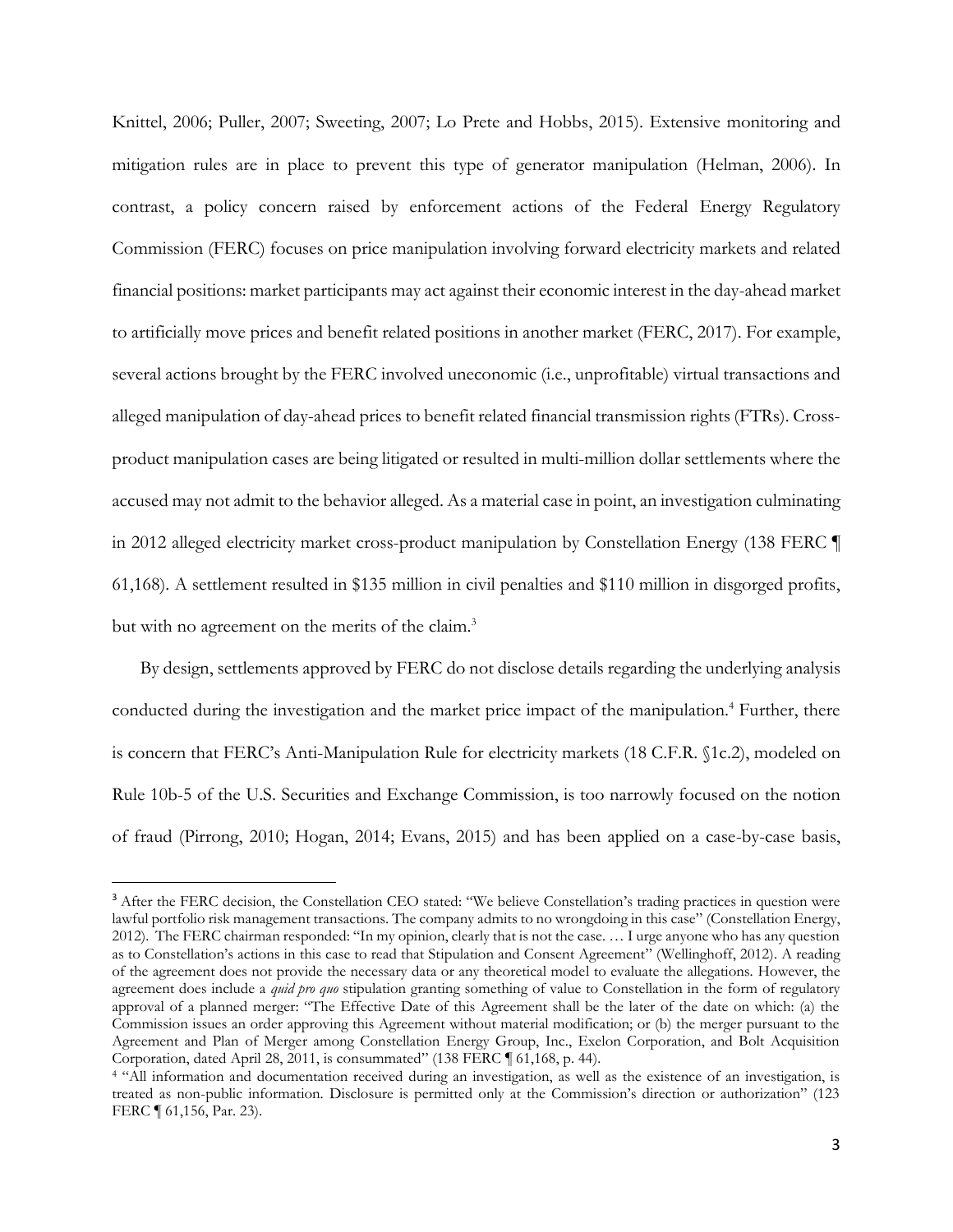creating uncertainty as to what types of misconduct constitute manipulative behavior in practice (Scherman et al., 2014). Evans (2015) suggested that FERC adopt the rules of the Commodity Futures Trading Commission (CFTC) as a model to design a new, more flexible regulatory regime that encompasses all forms of potential manipulation in electricity markets.

A proposed framework for the analysis of electricity market manipulation appears in Ledgerwood and Carpenter (2012). The analytical outline breaks the process into several necessary components that would separate prohibited market manipulation from other possible interpretations of market actions. Central to this process would be an explicit model that characterizes the direction and magnitude of market responses, and links the alleged actions to the difference between observed prices and the counterfactual case. An immediate challenge is the lack of such a cross-product price manipulation model for the electricity market.

Absent control over real-time prices, how could a market participant affect day-ahead electricity prices over a sustained period using only financial positions from the forward market? "It is not possible for a market participant that has only a paper electricity position, and no generating assets, to distort prices merely by taking delivery on this position, because electricity must be consumed precisely when it is produced" (Pirrong, 2017). Something more is required than is found in the analysis of realtime market power withholding. Why are other participants unable to restore price convergence by profiting from arbitrage opportunities created by the alleged manipulation? Market monitoring and enforcement activities must distinguish between manipulative and efficient transactions. Yet, the theoretical foundations of day-ahead electricity price manipulation are neither obvious nor well developed. A theory (or theories) of day-ahead price manipulation would explain what market imperfections allow manipulation to be sustained over time, quantify its material effect on prices in a transparent way, and provide empirical implications that may be tested in the data to determine if actions were consistent with manipulation.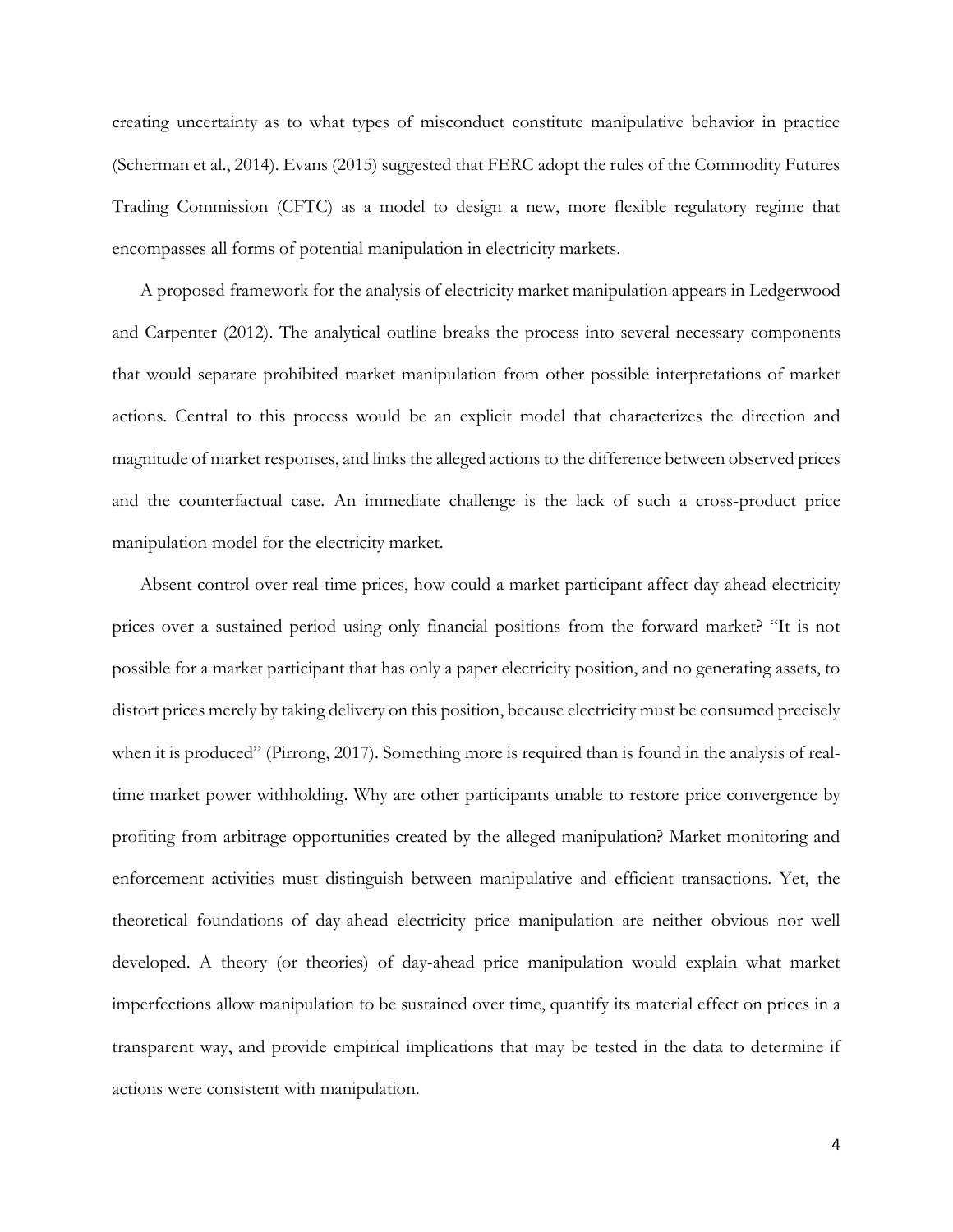The focus is on equilibrium conditions that would support the alleged sustained manipulation. To illustrate, we construct an example of equilibrium manipulation under uncertainty and asymmetric information in the context of a modified Kumar and Seppi (1992) model for cash-settled financial transactions. The equilibrium manipulation strategy consists in incurring losses in one financial market in order to bias a market outcome and benefit related positions in another financial market. Empirical and welfare implications of the equilibrium are compared to those from three benchmark models to examine the impact of manipulation on market liquidity and performance, as well as its distributional effects. Finally, simulated equilibrium outcomes imposing futures position limits illustrate whether theoretical predictions are affected under more restrictive conditions that apply in electricity markets.

The remainder of the paper is organized as follows. Section 2 provides additional background and discusses why equilibrium models are useful and needed for the analysis of day-ahead price manipulation. Section 3 presents the modified Kumar and Seppi (1992) model of cross-product manipulation, adapted to the context of electric power markets. Section 4 derives empirical and welfare implications of the equilibrium and compares them to those from three benchmark equilibrium models. Section 5 describes our simulation results, while Section 6 offers concluding remarks and provides directions for future research. Analytical characterizations of equilibrium outcomes, empirical and welfare implications are presented in the Appendix.

### **2. Policy context**

Organized electricity markets run by RTOs and ISOs are characterized by a two-settlement market structure with day-ahead and real-time coordinated auctions. In the presence of uncertainty, a sequential market structure helps improve the allocation of resources and risks (Anderson, 1984). The day-ahead market plays a pivotal role because it provides system operators with flexibility in planning the commitment of generation resources, as units may have ramping requirements and long lead times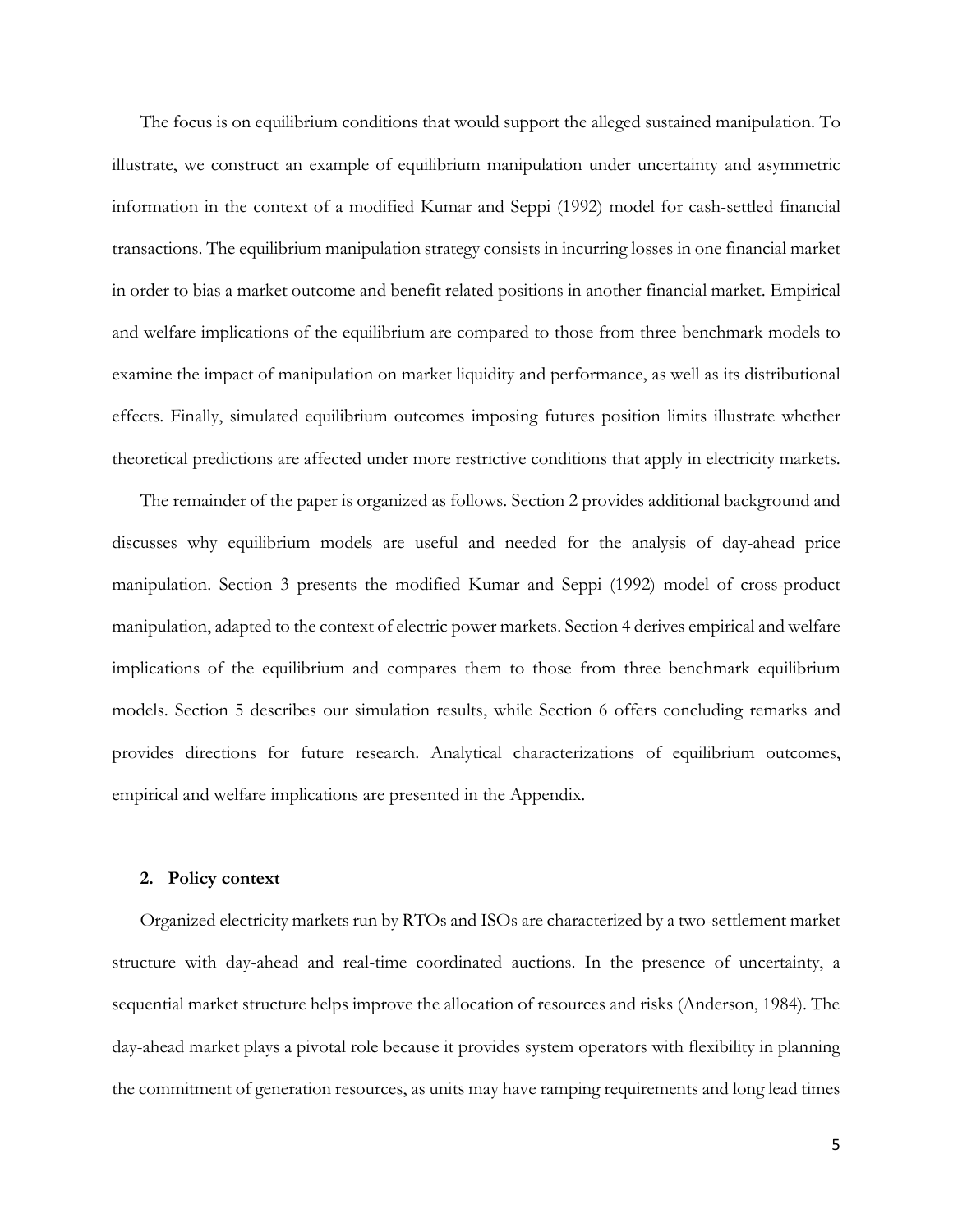for starting up. Further, load-serving entities can manage risk by hedging their exposure to real-time prices through day-ahead purchases. In most organized electricity markets, about 95% of energy transactions are scheduled in the day-ahead market (FERC, 2015). As a result, its performance is critical to ensuring the efficient operation of electric systems, and closely monitored evaluating convergence between day-ahead and real-time prices.

In an efficient commodity market characterized by complete information, risk neutrality, no transaction costs and no market power, forward and spot contracts for delivery at the same time and location should transact at the same price, on average (Weber, 1983). Thus, day-ahead prices for delivery of power at a given hour and location should reflect participant price expectations for the following day, given the information available at the time bids were made in the day-ahead market. In general, locational day-ahead prices will be different from real-time prices on an hourly basis, due to factors like forced generation outages and load forecasting errors. However, day-ahead and expected real-time prices should not diverge systematically over long periods of time (i.e., monthly or annually). Empirical analyses of price differentials in organized electricity markets generally find evidence of a small positive forward premium, defined as the difference between average day-ahead and real-time prices (Pirrong and Jermakyan, 1999; Saravia, 2003; Longstaff and Wang, 2004; Borenstein et al., 2008; Hadsell, 2008; Bowden et al., 2009; Ito and Reguant, 2016).

When day-ahead prices are predictably higher or lower than expected real-time prices, arbitrage opportunities exist. Virtual transactions allow electricity market participants to exploit these arbitrage opportunities (PJM Interconnection, 2015). These are financial positions for the purchase or sale of energy in the day-ahead market that do not correspond to physical load or generation resources and are settled against real-time energy prices. Specifically, decrement bids (or DECs) are financial positions for the purchase of energy in the day-ahead market, which are settled by selling back that energy in the real-time market at the same location. Conversely, increment offers (or INCs) are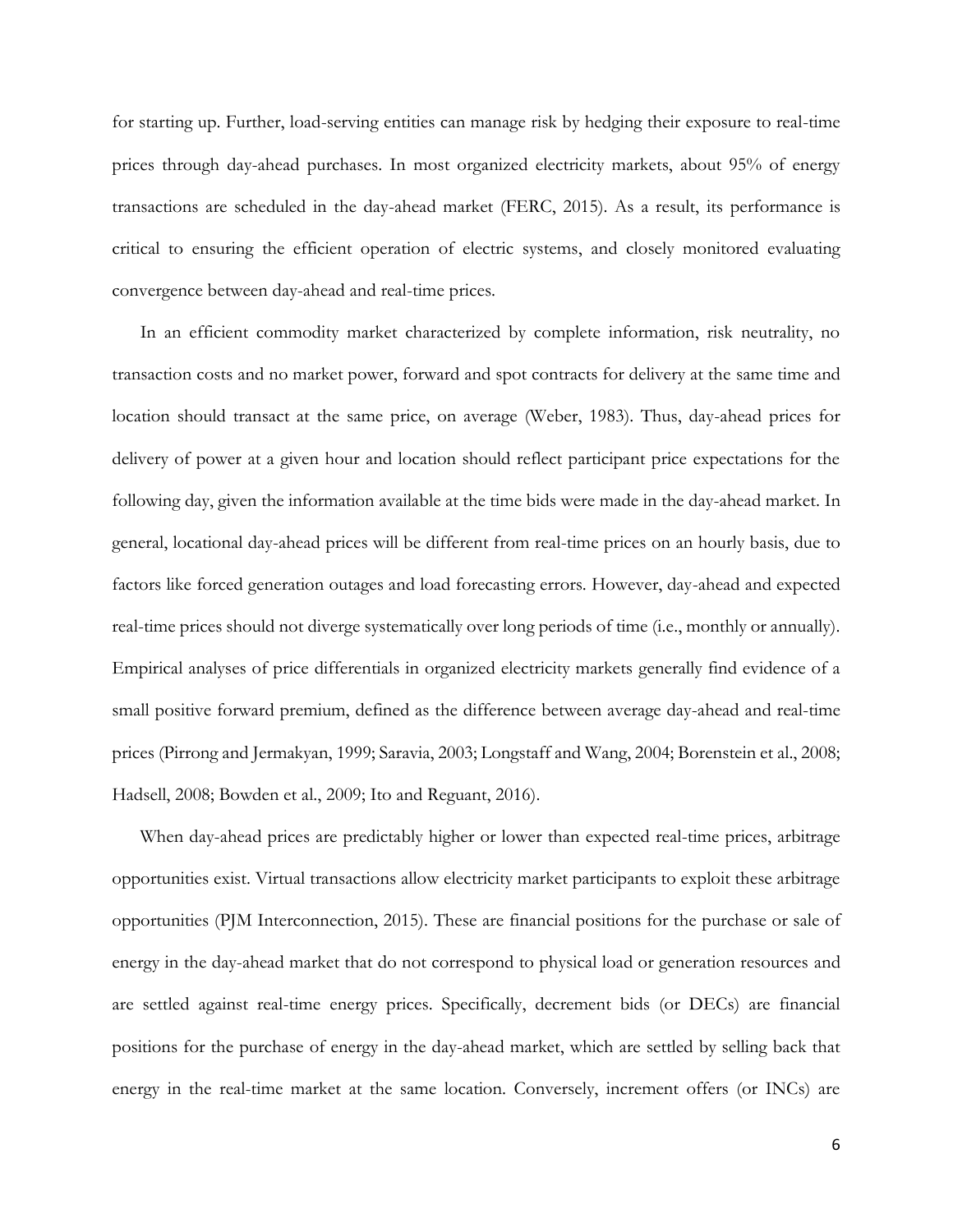financial positions for the sale of energy in the day-ahead market, which are settled by buying back that energy in the real-time market at the same location. If day-ahead prices are systematically lower than expected real-time prices, virtual transactions allow market participants to profitably purchase energy in the day-ahead market and sell it back in the real-time market. This tends to increase dayahead prices and improve price convergence with the real-time market (Saravia, 2003; Hadsell, 2007; Güler et al., 2010; Jha and Wolak, 2015; Li et al., 2015). The available evidence also suggests that virtual bidding positively affects day-ahead unit commitment by bringing it closer to real-time system requirements, and reduces the total cost of serving load (Güler et al., 2010; Jha and Wolak, 2015). Under the assumption of no modeling differences between day-ahead and real-time markets, profitable virtual transactions contribute to better price convergence and tend to improve day-ahead market performance.<sup>5</sup>

In contrast, unprofitable virtual transactions generally diverge prices between day-ahead and realtime markets (Potomac Economics, 2016a), and may create productive, allocative and transactional inefficiencies in the day-ahead market (Kyle and Viswanathan, 2008; Ledgerwood and Carpenter, 2012), with implications for the distribution of profits and losses among market participants. Yet, virtual bids that are unprofitable on a stand-alone basis may be used to move day-ahead prices in a direction that enhances the value of related financial positions. An example of related positions is given by financial transmission rights, which hedge the difference in day-ahead locational marginal prices between two nodes and settle at the day-ahead price (Hogan, 1992; Rosellón and Kristiansen, 2013). The possibility that virtual bidding may be used strategically to enhance the value of FTRs has long been acknowledged (Isemonger, 2006; Celebi et al., 2010), and two electricity markets have monitoring rules to deter and detect this type of gaming *ex post* (PJM Interconnection, 2016; CAISO,

 $\overline{\phantom{a}}$ 

<sup>5</sup> When price differences between day-ahead and real-time markets arise due to inconsistencies in the way in which the transmission network is modeled in the two markets, virtual transactions may be profitable, but not improve day-ahead market performance (Parsons et al., 2015).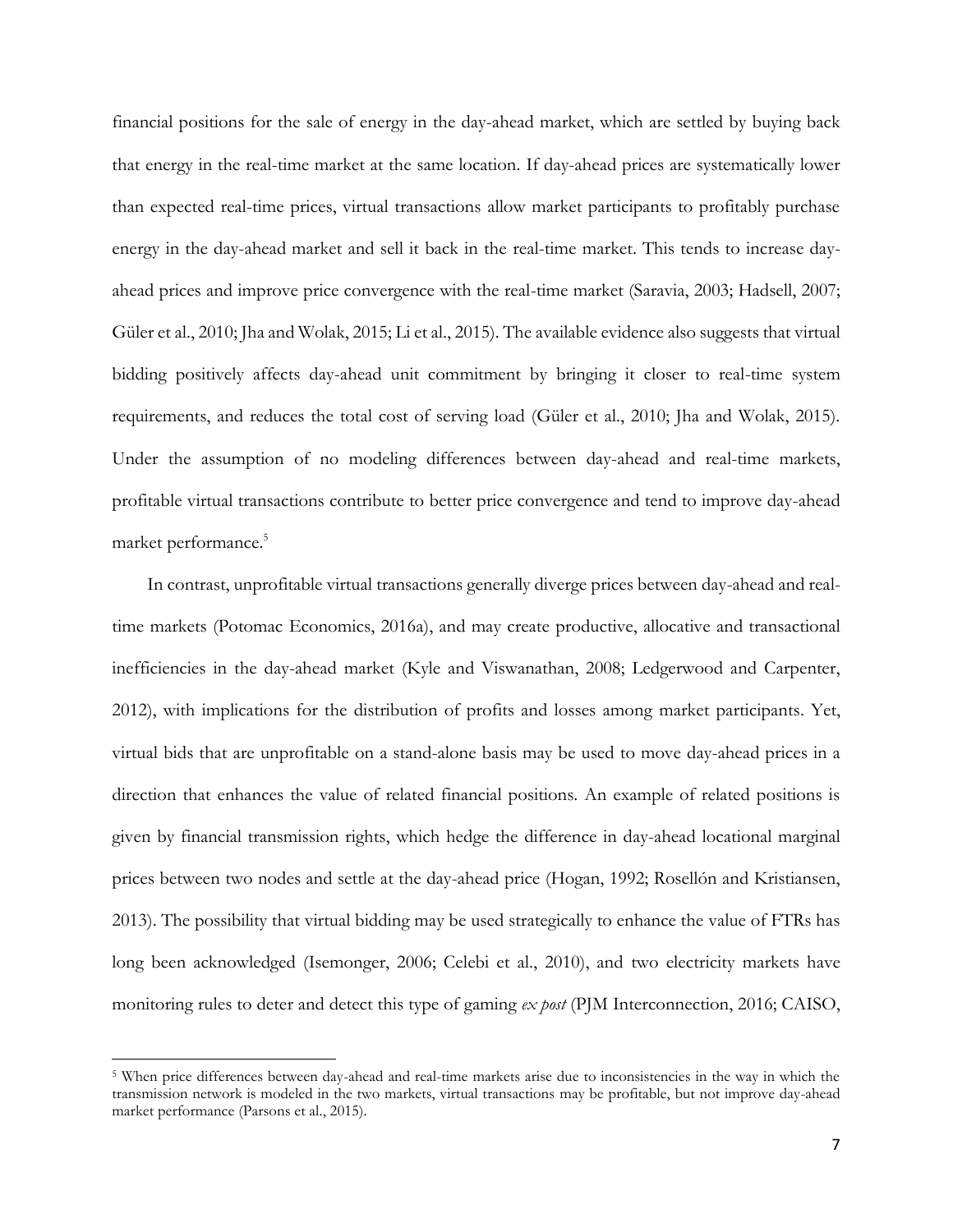2016). However, enforcement actions brought by the FERC against market participants taking unprofitable virtual transactions on a persistent basis to benefit FTR and similar financial positions have drawn new attention to day-ahead price manipulation in recent years (Taylor et al., 2015). FERC investigations often targeted financial market participants and resulted in multi-million dollar settlements (FERC, 2016).

Ledgerwood and Carpenter (2012) present a conceptual framework that describes price-based market manipulation as an intentional act (the "trigger") made to cause a directional price movement (the "nexus") to benefit financially leveraged positions that tie to that price (the "target"). Building on this study, Taylor et al. (2015) introduce a diagnostic framework for the analysis of market manipulation, and discuss how it may assist in the detection, investigation and proof of manipulative behavior in recent enforcement actions. Their framework provides a logical sequence to guide consideration of possible market manipulation, but does not define a theory explaining how forward market manipulation could be sustained over time. Similarly, the economic analysis in Ledgerwood and Pfeifenberger (2013) is instructive to understand the workings of a loss-based price manipulation, but does not represent an economic equilibrium. By repeatedly placing unprofitable virtual bids at a node, a market participant would create a persistent divergence between day-ahead and expected realtime prices. In an efficient market, this should promote competition for arbitrage opportunities, leading to price convergence and making manipulation difficult to sustain.

A theory (or theories) of forward market manipulation would help FERC administer principlesbased enforcement, as advocated by former Commissioner Tony Clark (Clark and Meidhof, 2014), and serve three main purposes. First, theoretical models could explain what market imperfections (e.g., asymmetric information, imperfect competition, transaction costs, and risk aversion) allow manipulation to exist in equilibrium, rather than as an isolated surprise. This analysis may expose flaws in the current design of electricity markets that create inefficient incentives and unintended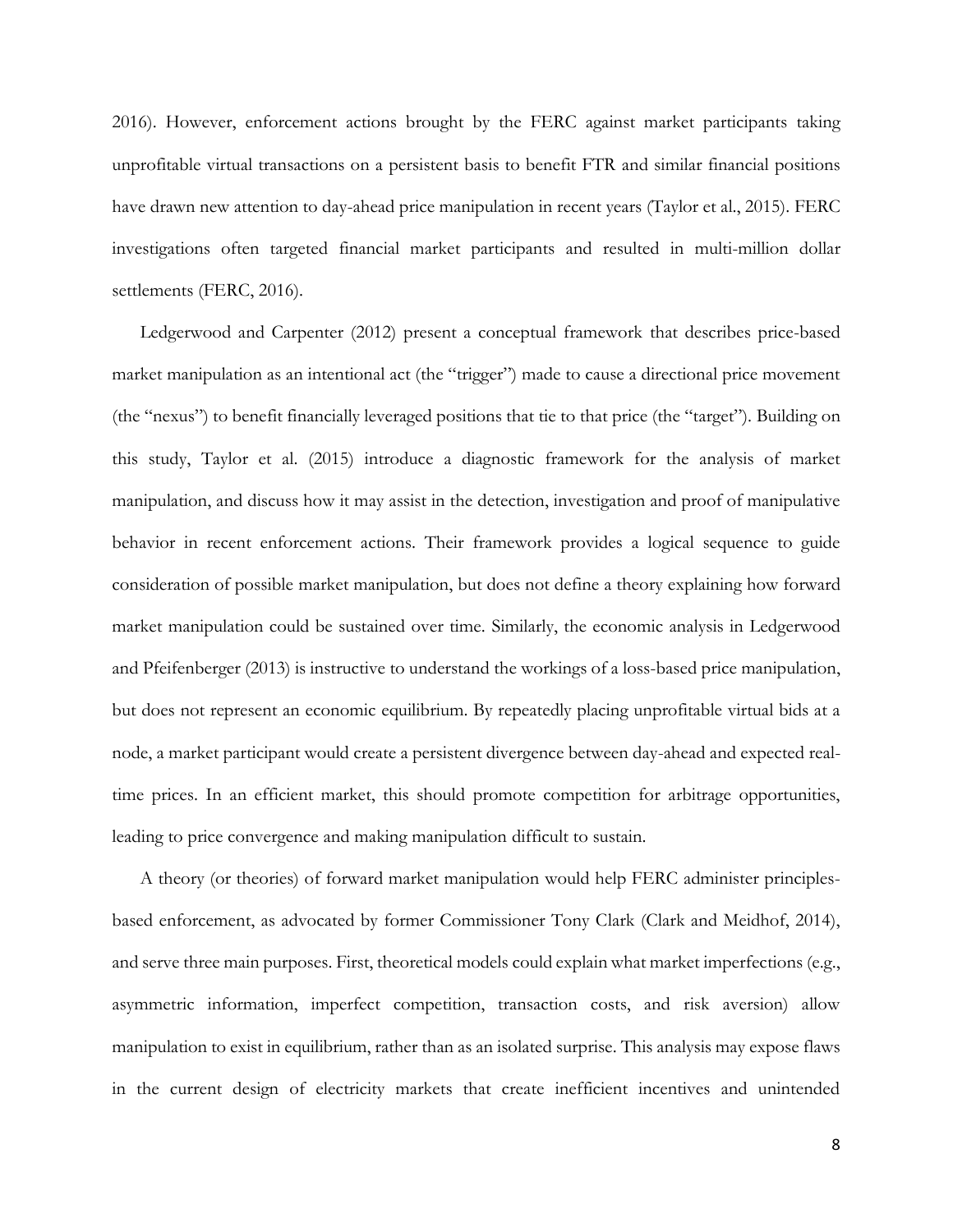consequences, and suggest prospective reforms in market rules if flawed design elements are inconsistent with efficient outcomes. Second, models may be used to determine the material effect of manipulation on prices, which is required for calculating disgorgement (i.e., repayment of unjust profits resulting from the violation of regulations, orders and tariffs in FERC enforcement actions). Finally, theory would provide empirical implications (i.e., model-based predictions) for market performance that may be tested in the data to determine if observed actions implied manipulation. Improved analysis tools would complement existing *ex post* screens, which are not based on economic models of financial trading, and help market monitors and enforcement activities distinguish between manipulative and efficient transactions.

## **3. Model**

An extensive literature in the field of market microstructure has considered strategic behavior in equity markets, building on Kyle's (1985) rational expectations model of batch trading. This model considers a game in quantities between two types of financial market participants characterized by asymmetric information: a single risk neutral informed trader who receives private information about the liquidation value *v* of a stock, and a number of noise traders who have no information on market fundamentals and trade for hedging or liquidity needs (Black, 1986; Bloomfield et al., 2009). In the single auction setting of Kyle's model, the informed trader and the noise traders submit trade quantities to a risk neutral market maker providing liquidity to the market. The market maker observes the aggregate net order flow and sets an efficient clearing price, equal to the conditional expected value of the asset, given the aggregate order quantity. In line with the rational expectations literature (Grossman and Stiglitz, 1980), the informed trader can infer other participants' information and strategies from market statistics: even though she does not know the actual order flow of the noise traders, she knows the parameters of its distribution, and correctly anticipates the pricing rule used by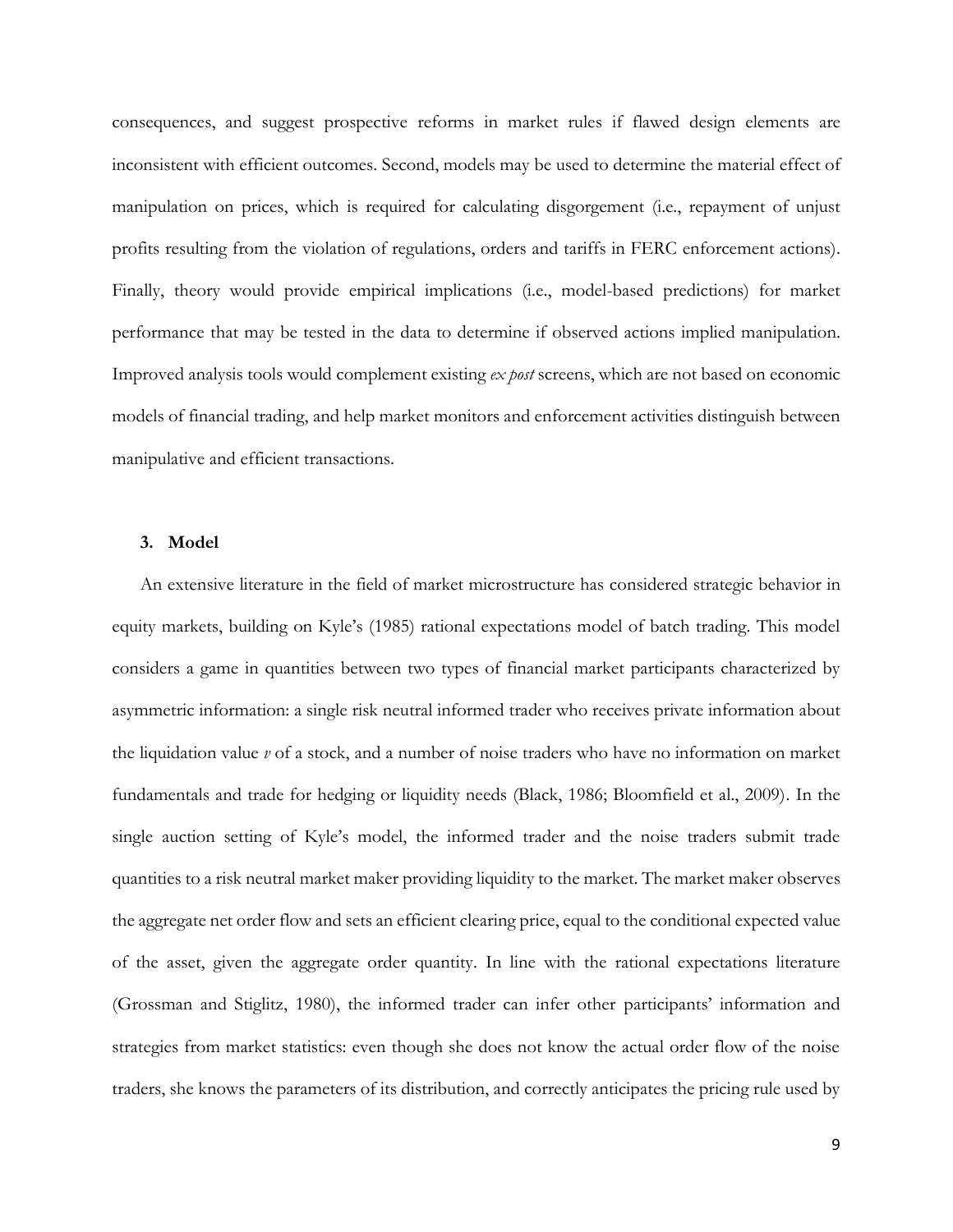the market maker. Thus, the informed trader accounts for the fact that her order has an impact on the equilibrium price set by the market maker, and acts strategically to reveal some, but not all, of her private information, in order to preserve some profit margin for her trades. The strategy succeeds because the uninformed trading volume enables the informed trader to hide her trades and make profits at the expense of the noise traders. In equilibrium, prices will not immediately adjust to their full information value, because withholding some private information allows the informed trader to earn positive trading profits.

Several papers have built on Kyle's (1985) seminal work (Kyle, 1989; Jarrow, 1992, 1994; Allen and Gorton, 1992; Allen and Gale, 1992; Kumar and Seppi, 1992; Bagnoli and Lipman, 1996). In particular, Kumar and Seppi (1992) demonstrate that cross-product manipulation could be sustained in sequential financial markets due to asymmetric information. In their setting, a futures market at date 1 is followed by a spot market for the stock at date 2. Futures accounts are closed through cash settlement at the spot market price, rather than physical delivery as in Pirrong (1995). The liquidation value of the stock, *v*, is exogenous (i.e., cannot be manipulated) and assumed to be normally distributed with mean  $\mu$  and variance  $\sigma_{\nu}^2$ .<sup>6</sup> Figure 1 illustrates the timing of events.



 $\overline{\phantom{a}}$ 



The model presents a game in quantities with noise traders, one informed trader, and one uninformed manipulating trader. All agents are risk neutral. The noise traders are price takers assumed to represent various needs for market hedging. The informed trader receives a signal about the stock's

<sup>6</sup> The assumption of normally distributed random variables allows derivation of closed form solutions in an analytically tractable model. While this implies that prices are not necessarily positive, the assumption does not seem overly restrictive. For example, the significant increase in the supply of renewable resources in California and Texas is contributing to increased frequency of negative electricity prices in their wholesale electricity markets (Bajwa and Cavicchi, 2017).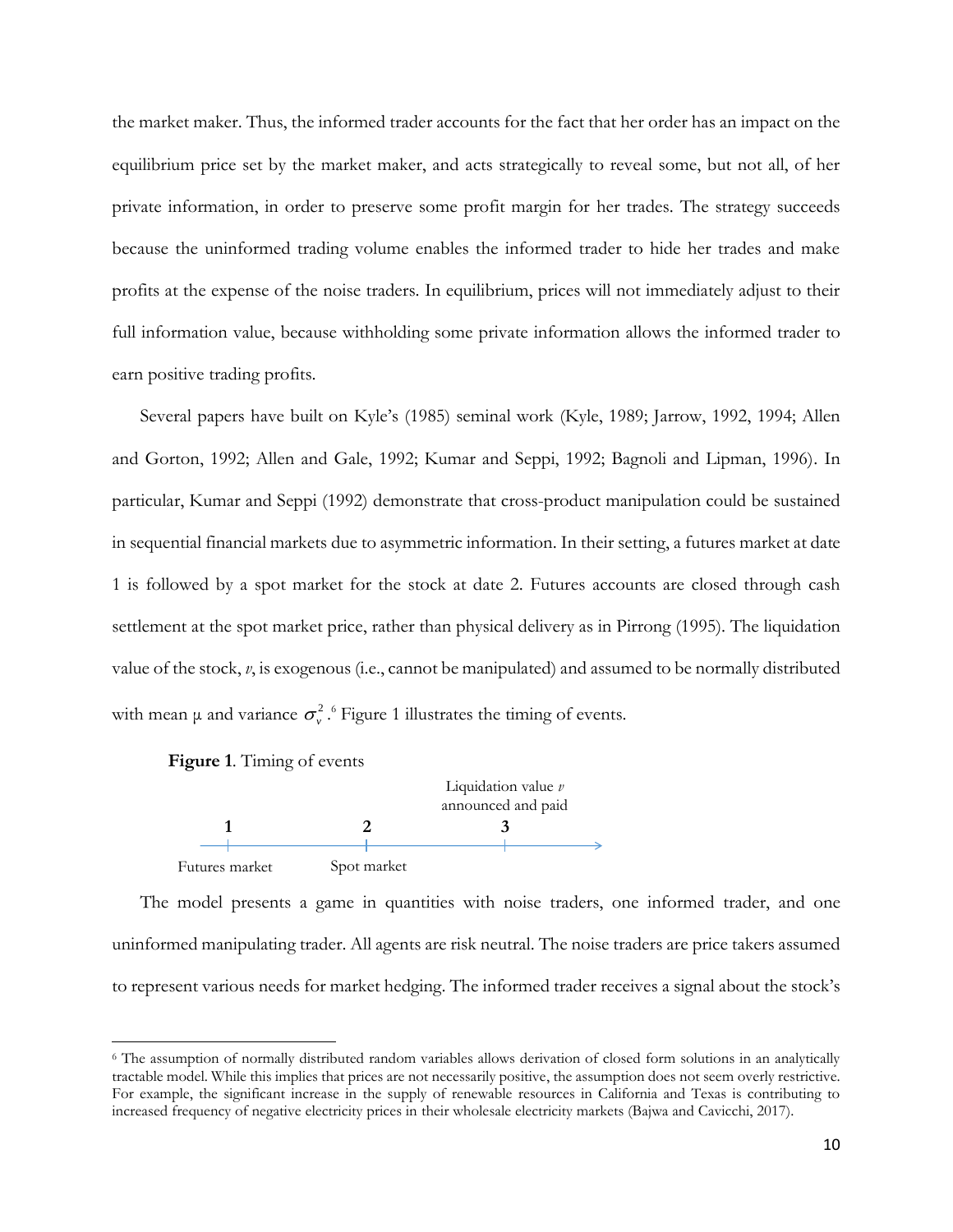liquidation value *v*, interpreted as the result of better information or analysis, and then trades to maximize the value of her trades. The uniformed trader has no such information signal, but holds a related financial position and can successfully manipulate the spot settlement price of the stock futures contract to enhance her total profitability. On average, the manipulator expects to lose money in the spot market, but earn higher profits in the futures market by taking long or short positions with equal probability.

This strategy presents an interesting analogy to the use of unprofitable virtual transactions to move day-ahead electricity prices in a direction that benefits FTR positions, absent control over real-time prices. For the adaptation to electricity markets, the liquidation value in Figure 1 would be established by the real-time dispatch, which is assumed to produce a workably competitive market result; the spot market would correspond to the day-ahead electricity market; the futures market would determine the related financial position, such as FTRs. We examine the effects of introducing a second informed trader on the equilibrium of the game presented in Kumar and Seppi (1992). The two informed traders receive a common signal about the stock's liquidation value, and then trade to maximize the value of their respective trades. While Kumar and Seppi (1992) show that profits from manipulation fall to zero as the number of uninformed manipulators grows, we consider a setting with one manipulator, in line with FERC settlements of cross-product manipulation cases. <sup>7</sup> Further, we maintain the original assumption that futures positions are settled through cash settlement (i.e., a payment equal to the spot price minus the futures price). Thus, our work differs from Pirrong (1995), who builds on Kumar and Seppi (1992) to construct a model in which delivery settled contracts are manipulated.

**Trading sequence.** The manipulator is endowed with some initial wealth  $|W|$ , where W is assumed to be normally distributed with mean  $0$  and variance  $\sigma_{w}^{2}$  . In period 1, she deposits a portion

 $\overline{\phantom{a}}$ 

<sup>7</sup> Adding a second informed trader or many manipulators to the game diminishes each manipulator's profits. However, equilibrium outcomes, empirical and welfare implications are different in the two cases.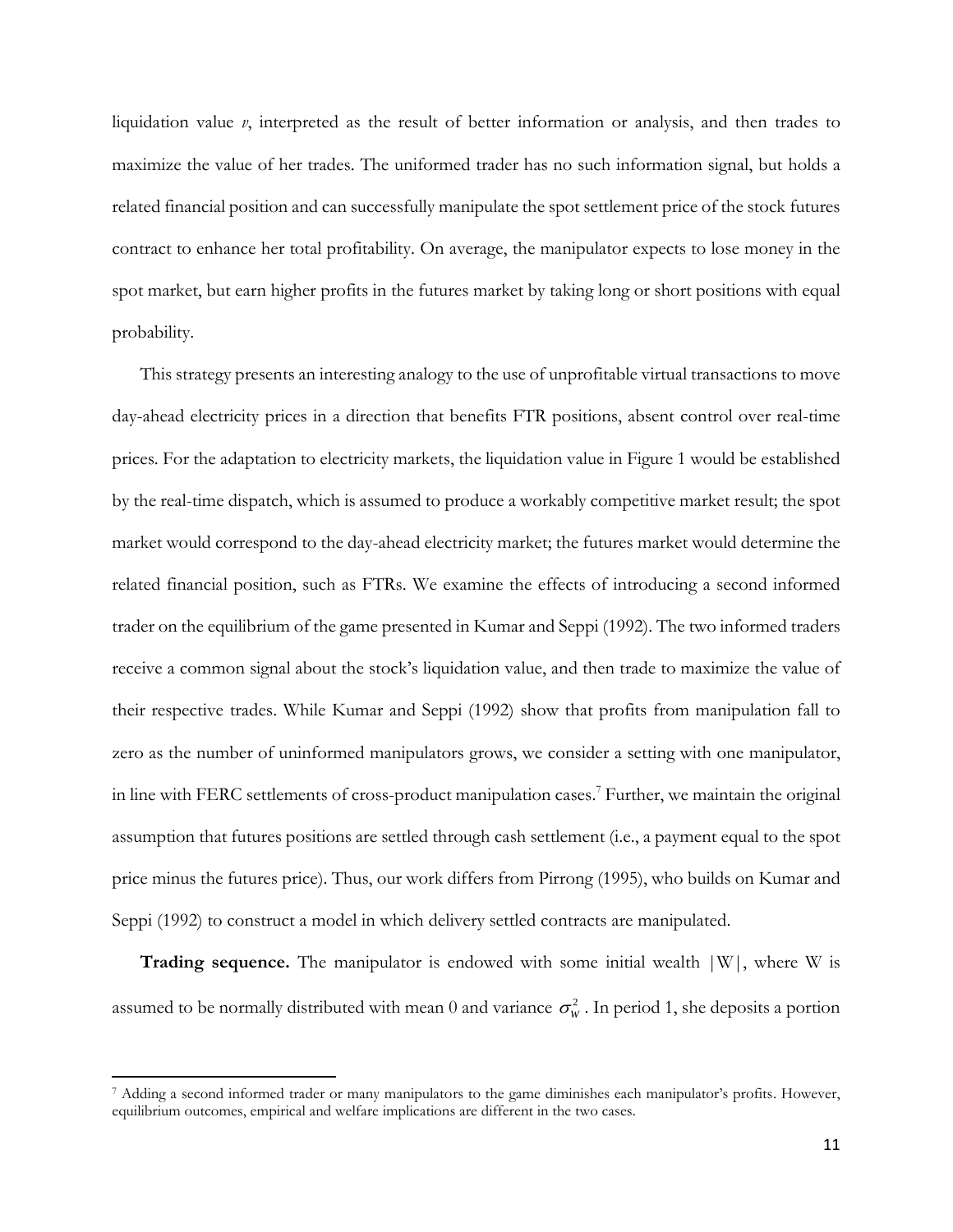of |W| into a margin account to participate in the futures market. This portion is denoted as  $|\Delta| = \gamma |W|$ , where  $0 \le \gamma \le 1$ . Then, the manipulator takes a futures position  $\Delta = \gamma W$ , which may be positive (i.e., long position) or negative (i.e., short position). The margin assumption is useful because it induces a normal distribution for  $\Delta$ , and thus makes the model analytically tractable. Noise traders take an aggregate position  $e$ , which is normally distributed with mean 0 and variance  $\sigma_e^2$ . The market maker observes the aggregate order  $y_{1f} = e + \Delta$  and sets the efficient futures price,  $F(y_{1f})$ , equal to the expected spot price given the net futures order flow,  $E(S | y_{1f})$ .

In period 2, trading takes place in the spot market, which is characterized by asymmetric information. Given the noise traders' futures position, which can be inferred from  $y_{1f}$ , the manipulator chooses an optimal spot position *z*. Noise traders submit an aggregate order *u*, which is normally distributed with mean 0 and variance  $\sigma_u^2$ . Given the net futures order flow,  $y_{1f}$ , and the liquidation value, *v*, the two informed traders choose optimal spot positions *x<sup>1</sup>* and *x2*, respectively. We assume that each informed trader receives the same private signal about the stock's liquidation value and acts à la Cournot, taking the position of the other informed trader as given. The market maker observes the net spot order flow  $y_{2s} = u + z + x_1 + x_2$  and sets the efficient spot price,  $S(y_{2s}, y_{1f})$ , equal to the expected liquidation value, given the net spot and futures order flows,  $E(v | y_{2s}, y_{1f})$ . The futures contracts are cash-settled at the spot price  $S(y_{2s}, y_{1f})$ .

In period 3, spot positions are also closed through cash settlement. As noted above, the exogenous liquidation value *v* is assumed normally distributed with mean  $\mu$  and variance  $\sigma_v^2$ , and cannot be manipulated.

**Trader optimization problems.** In period 1, the manipulator solves the following problem: **1 Trader optimization problems.** In period 1, the manipulator solves the following problem:<br>  $Max_{\Delta}E_e\{Max_zE_{v,u,x_1,x_2}\{\Delta[S(y_{2s}, y_{1f})-F(y_{1f})]+z[v-S(y_{2s}, y_{1f})]|e\}\}$  (1)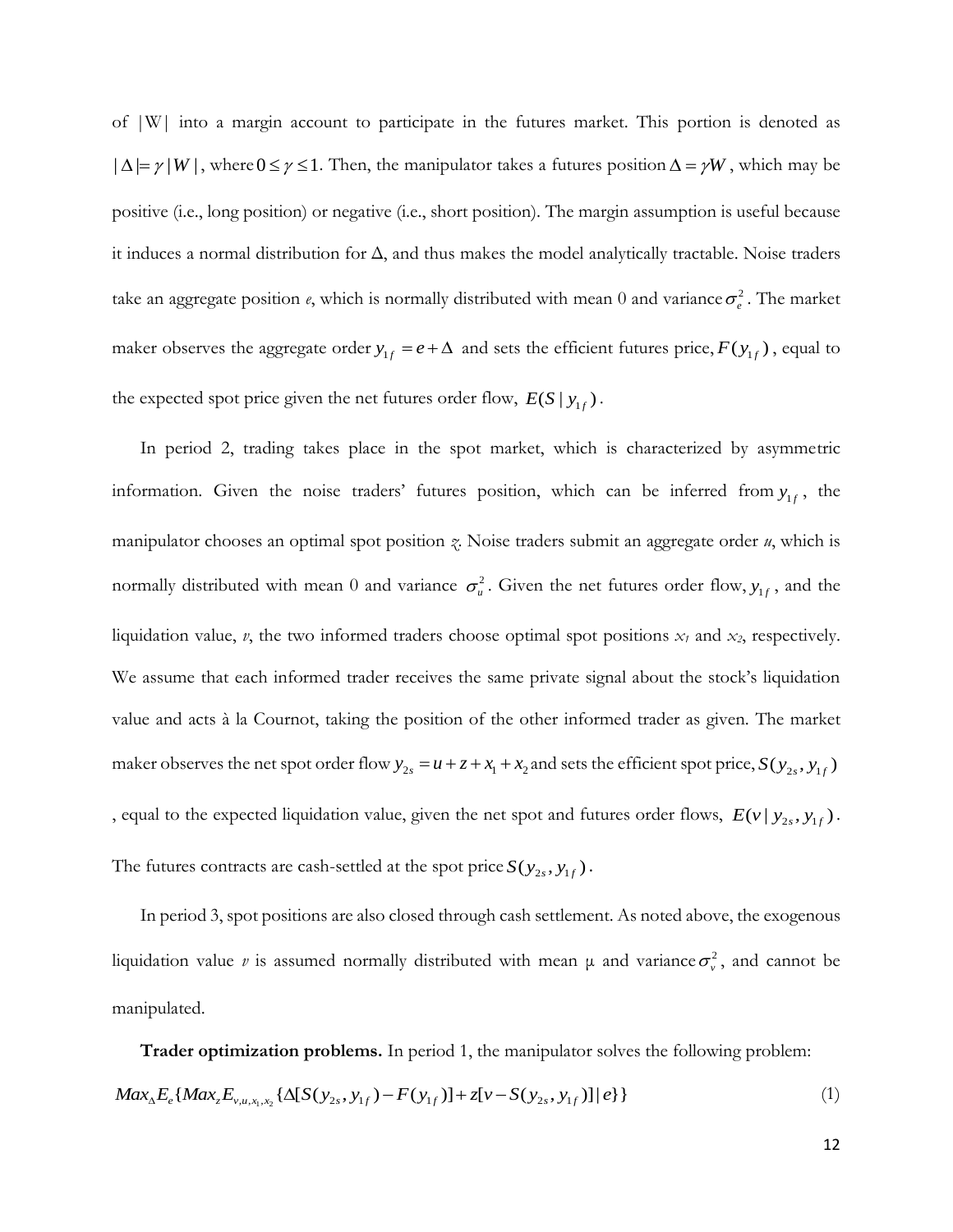subject to  $\Delta \leq W$  $|\Delta| \leq |W|$  (2)

The trader establishes a futures position  $\Delta$ , and then takes a position  $\gamma$  in the spot market to maximize her expected profit, given the noise traders' futures position *e* and subject to the constraint in (2).

In period 2, informed trader 1 solves the problem:

$$
Max_{x_1} E_{u,z} \{x_1[v - S(y_{2s}, y_{1f})] | v, x_2, y_{1f}\}\
$$
\n(3)

and informed trader 2 solves the symmetric problem:

$$
Max_{x_2} E_{u,z} \{ x_2 [v - S(y_{2s}, y_{1f})] | v, x_1, y_{1f} \}
$$
\n
$$
(4)
$$

Each trader takes a position *x* in the spot market to maximize her expected profit, given the net futures order flow,  $y_{1f}$ , the spot position of the other informed trader, and common information about the liquidation value, *v*.

The noise traders do not solve an optimization problem, because they only transact for nonspeculative reasons and do not act strategically.

**Equilibrium.** Equilibrium models of two-settlement (i.e., forward and spot) markets adopting closed-loop information structures yield subgame perfect equilibria: when making decisions in the first stage, market participants correctly anticipate the reactions of all agents in the second stage (Allaz, 1992; Allaz and Vila, 1993). Equilibrium solutions are obtained using backwards induction: after deriving the spot market equilibrium as a function of forward quantities, the expected optimization problem in the forward market is solved accounting for the spot market optimality conditions.

The equilibrium model presented above is analytically tractable, if random variables are normally distributed, and pricing rules and order strategies are linear. Under these conditions, a unique linear equilibrium exists, and closed form expressions for equilibrium outcomes in the spot and futures markets are obtained using backwards induction. An important feature of strategic trader models from the market microstructure literature is that, at each date, the market maker observes the aggregate net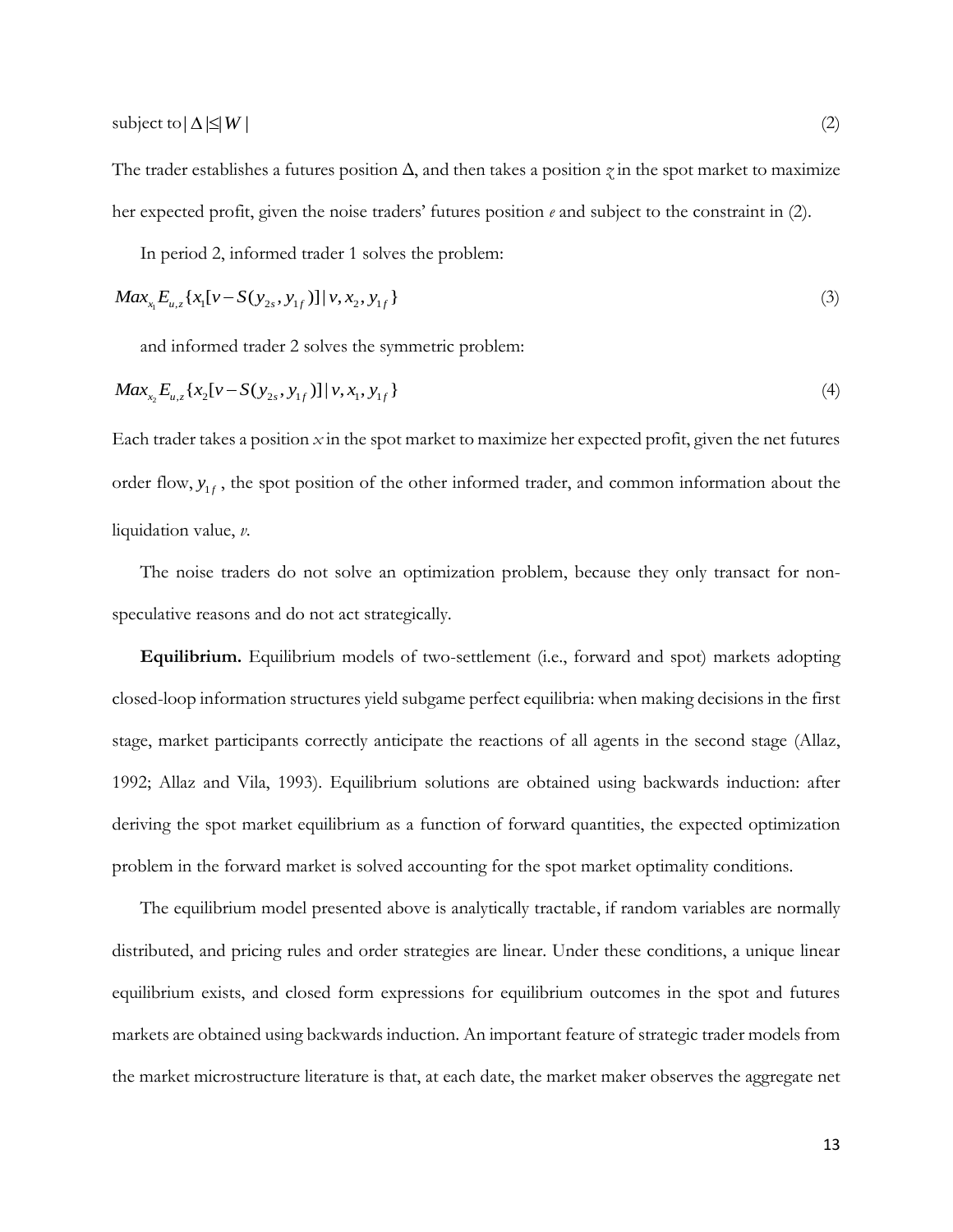order flow and sets the clearing price to break even. Equilibrium prices are thus equal to the conditional expected value of the asset in the following period, given the aggregate order quantities. We take two steps to find the unique equilibrium of the two-stage game.

First, we solve for the equilibrium quantities and prices in the spot market (period 2), as a function of futures positions. The optimal spot positions are derived from the first order conditions of each player's problem. The spot position of the uninformed manipulator is:

$$
z = \frac{\Delta + k(e + \Delta)}{2} \tag{5}
$$

where  $2^{2}$  $2 - 2 - 2$ *W*  $W^{\perp}$ **b** e  $k = \frac{\gamma^2 \sigma_{v}}{2}$  $\gamma^2 \sigma_w^2 + \sigma_w^2$  $=$  $\ddot{}$ , while the spot position of each informed trader is:

$$
x_1 = x_2 = \frac{1}{\sqrt{2}} (\nu - \mu) \frac{(\sigma_u^2 + \frac{k}{4} \sigma_e^2)^{1/2}}{\sigma_v}
$$
 (6)

The market maker observes the aggregate net futures and spot order flows,  $y_{1f}$  and  $y_{2s}$ , and sets the efficient equilibrium price *S* that clears the spot market. Market efficiency requires that the spot price be equal to the conditional expected value of the settlement value, given the aggregate orders in the futures and spot markets. Applying the laws of conditional distributions of normally distributed

random variables, the equilibrium spot price reduces to:  
\n
$$
S(y_{2s}, y_{1f}) = E(v | y_{2s}, y_{1f}) = \mu + \lambda [y_{2s} - E(y_{2s} | y_{1f})]
$$
\n(7)

where  $\lambda$  represents the price impact per unit trade (Vayanos and Wang, 2013). After substituting in expressions for the conditional variances and expectations, the spot price in eq. (7) becomes:

ssons for the conquormal variables and expectations, the spot price in eq. (7) becomes.  
\n
$$
S(y_{2s}, y_{1f}) = \frac{1}{3}\mu + \frac{2}{3}v + \lambda u + \frac{\lambda}{2}(1-k)\Delta - \frac{\lambda}{2}ke
$$
\n(8)

where: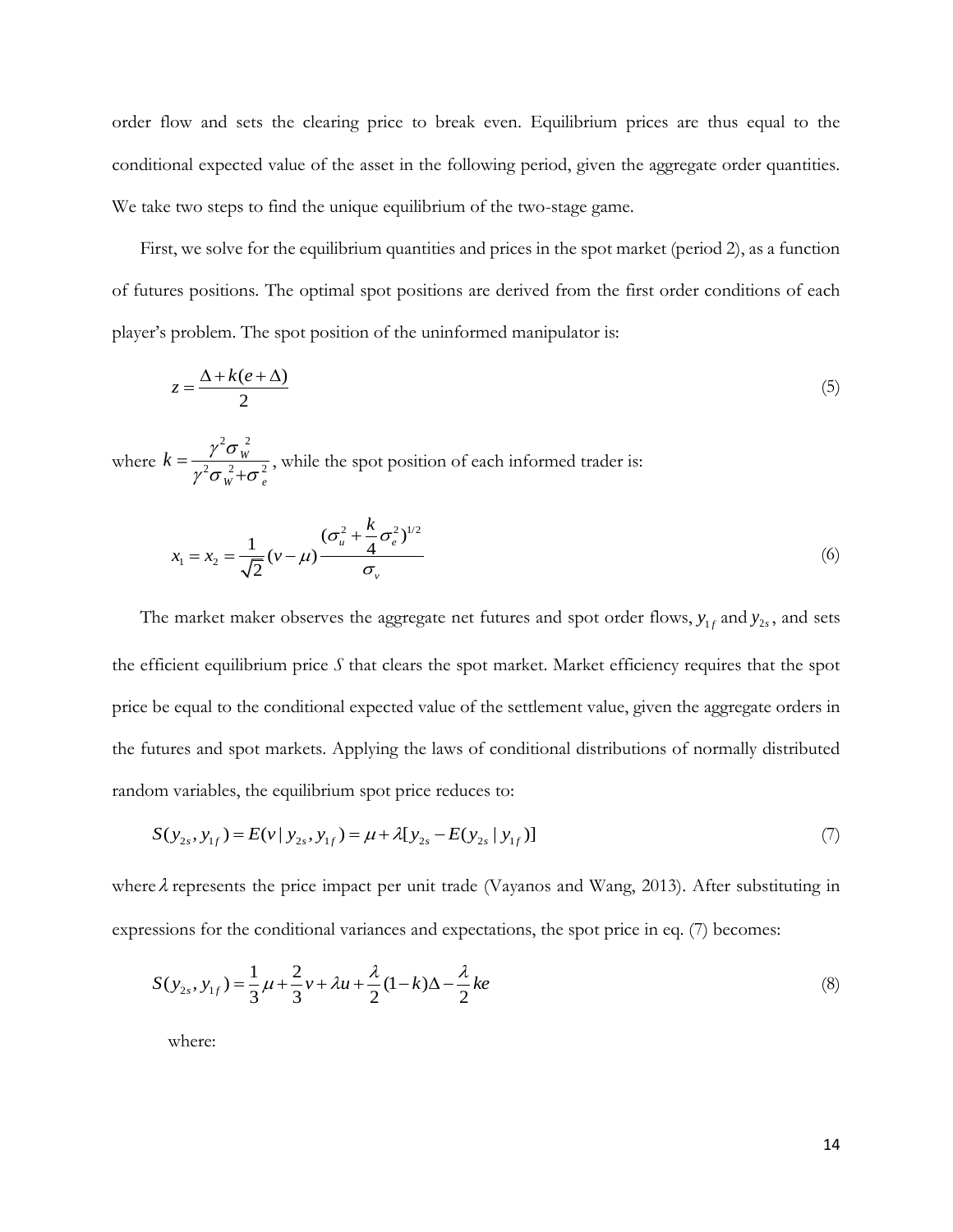$$
\lambda = \frac{\sqrt{2}}{3} \frac{\sigma_v}{(\sigma_u^2 + \frac{k}{4}\sigma_e^2)^{1/2}}
$$
\n(9)

Second, we solve for the equilibrium prices and quantities in the futures market (period 1) by substituting the spot equilibrium outcomes in the manipulator's problem, which reduces to:

$$
Max_{\Delta}[\frac{\lambda}{4}\Delta^2(k-1)^2 + \frac{\lambda}{4}k^2\sigma_e^2]
$$
\n(10)

subject to the constraint in (2). Since the quadratic form in (10) is increasing in  $\Delta$ ,  $\gamma = 1$  and the manipulator is indifferent between the two corner solutions. As a result, long and short futures positions are submitted with equal probability (i.e., the uninformed trader randomizes her futures order between long and short positions with equal probability). When the manipulator goes long in the futures market, she expects to buy in the spot market to increase the spot price; similarly, when the manipulator goes short in the futures market, she expects to sell in the spot market to decrease the spot price. The manipulating trader expects to lose, on average, in the spot market, but these losses are offset by higher expected profits in the futures market; as shown below, the strategy is profitable  $ex$  *ante*, as long as the futures position  $\Delta$  is larger than the spot position  $\gamma$  (i.e., the trader has sufficient leverage).

## **4. Empirical and welfare implications**

A plausible theory of forward market manipulation would be useful to determine its material effect on prices under transparent and objective standards of analysis. Equilibrium models would also provide empirical implications for market manipulation analysis (i.e., predictions that may be tested in the data to detect manipulation). Finally, models may be used to examine the distributional effects of manipulation. In this section, we present empirical and welfare implications of the equilibrium presented in Section 3, as well as implications from three benchmark models. Our first benchmark is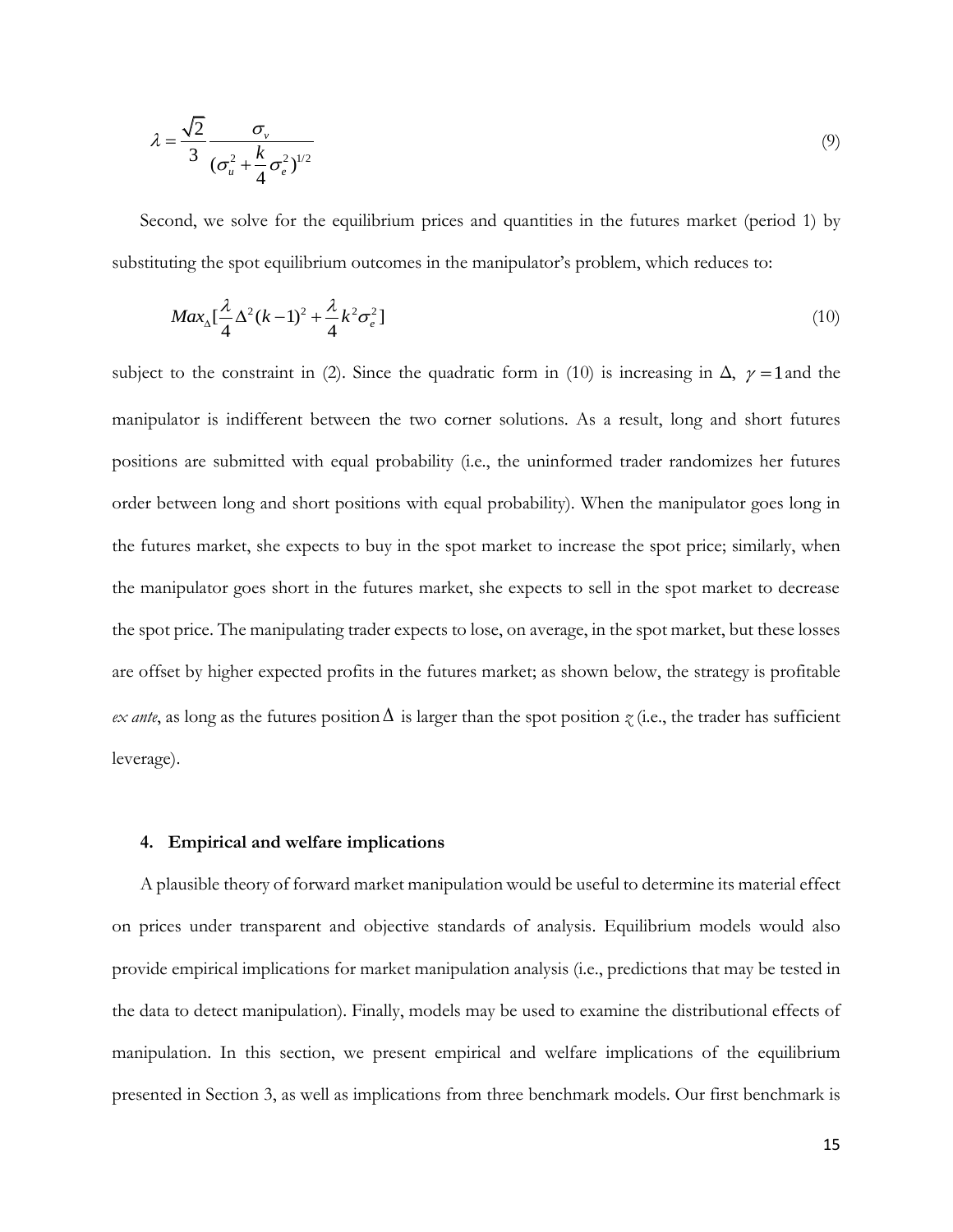a naïve model of competitive arbitrage that only includes noise traders in the spot market. The second benchmark is Kyle's (1985) model, which adds one strategic trader with private information on the asset liquidation value in the spot market. Our last benchmark is Kumar and Seppi's (1992) model, which builds on Kyle's model by including a futures market with cash settlement and an uninformed manipulating trader in futures and spot markets. A comparison of key equilibrium outcomes for the four models is presented in the Appendix (Table A1). Model predictions for market liquidity and performance, as well as welfare implications, are discussed below and compared in the Appendix (Tables A2 and A3). A numerical illustration of the impacts of manipulation based on a common set of assumed parameter values concludes the section.

## **4.1 Market liquidity**

As noted by Kyle (1985), "market liquidity is a slippery and elusive concept, in part because it encompasses a number of transactional properties of markets." As a result, precise definitions are usually provided in the context of specific models (Hasbrouck, 2007). The dimension of liquidity considered for the present discussion is market depth, defined as "the order flow necessary to induce prices to rise or fall by one dollar" (Kyle, 1985). In the market microstructure literature, market depth is measured by the quantity  $1/\lambda$ , while its inverse,  $\lambda$ , is a measure of illiquidity and represents the price impact per unit trade (O'Hara, 1995; de Jong and Rindi, 2009; Vayanos and Wang, 2013).

Markets where trades have the least effect on price are generally viewed as liquid. Thus, deep markets are characterized by a value of  $\lambda$  close to zero. In the naïve model of competitive arbitrage, where noise traders are the only market participants, the spot market is infinitely deep (i.e.,  $\lambda_N = 0$ ) because the market price does not depend on the size of the aggregate order of the noise traders. As discussed above, an informed trader acts strategically to reveal some of her private information in the spot market; however, not all information will be immediately revealed to preserve some profit margin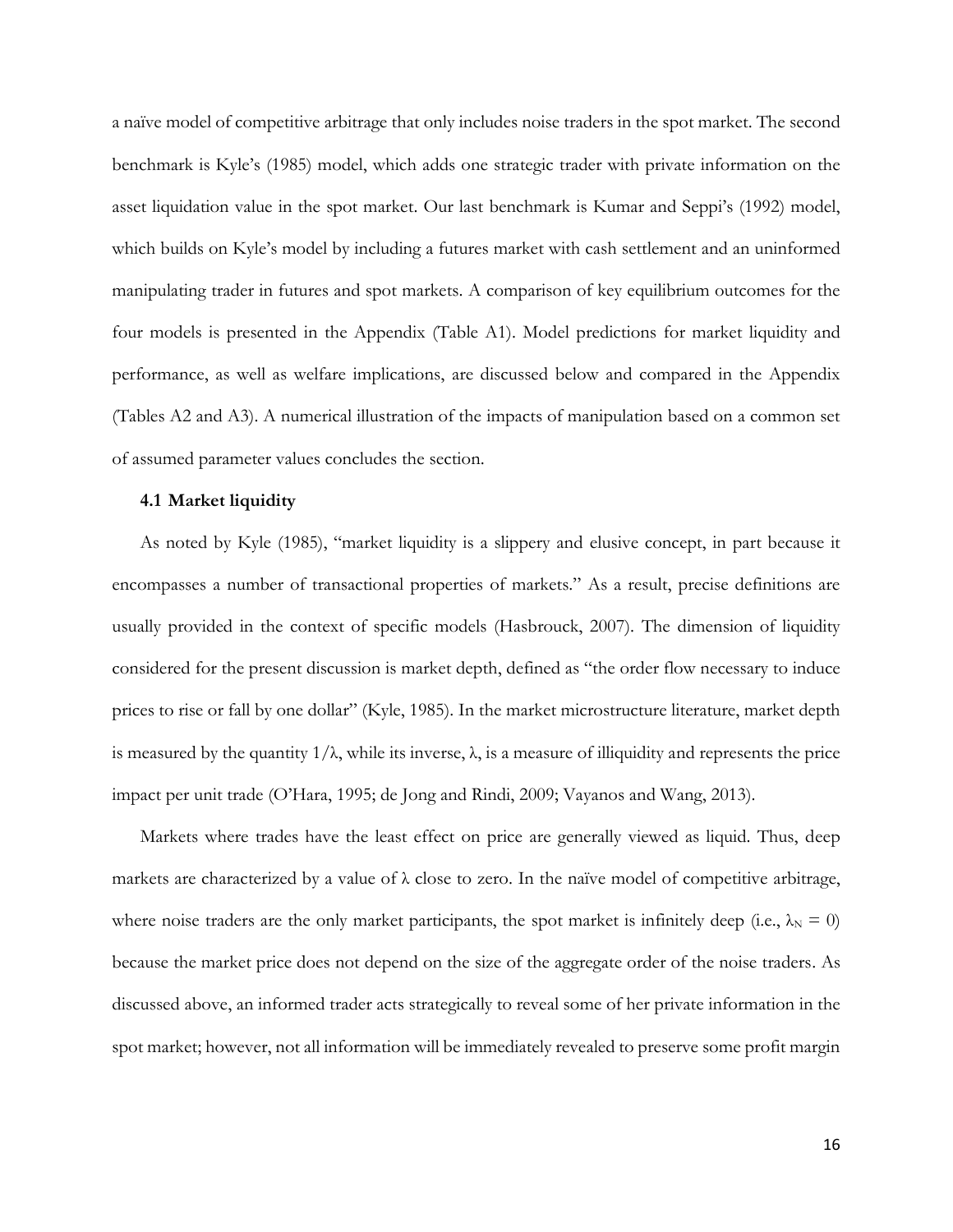for her trades. Thus, the introduction of one informed market participant reduces market liquidity. Specifically, in Kyle's (1985) model  $\lambda$  is positive and equal to:

$$
\lambda_{K} = \frac{1}{2} \frac{\sigma_{v}}{\sigma_{u}}
$$
\n(11)

In contrast, the introduction of one uninformed manipulative trader and a futures market increases spot market liquidity, yielding a lower λ in Kumar and Seppi's (1992) model:

$$
\lambda_{KS} = \frac{1}{2} \frac{\sigma_v}{(\sigma_u^2 + \frac{k}{4} \sigma_e^2)^{1/2}}
$$
\n(12)

Note that the price impact per unit trade accounts for the variance of the noise futures positions: as a result,  $\lambda_{KS}$  is lower than  $\lambda_K$  (and  $1/\lambda_{KS}$  is higher than  $1/\lambda_K$ ). Finally, the introduction of a second informed trader in the modified Kumar and Seppi model further increases spot market liquidity, as can be seen comparing eq. (9) with eq. (12).

### **4.2 Market performance**

### **4.2.1 Price convergence**

Price convergence is an important indicator of market performance. In electricity markets, convergence is typically measured by the difference between average day-ahead and real-time prices at each location on the network on a monthly or annual basis. Over time, price convergence has improved with refinements of electricity market design (Monitoring Analytics, 2016; Potomac Economics, 2016a, 2016b).

We evaluate two dimensions of convergence between spot prices and liquidation values. First, market efficiency implies that the spot price is equal to the expected liquidation value, conditional on the aggregate order flow in the current and past periods. However, when intertemporal trading profits are not arbitraged away, the spot price differs from the unconditional expected liquidation value (i.e., S  $\neq$  E(v) =  $\mu$ ). In Kyle's (1985) model, the spot premium is equal to  $\lambda_K y_{2s}$ , where  $\lambda_K$  is defined in eq.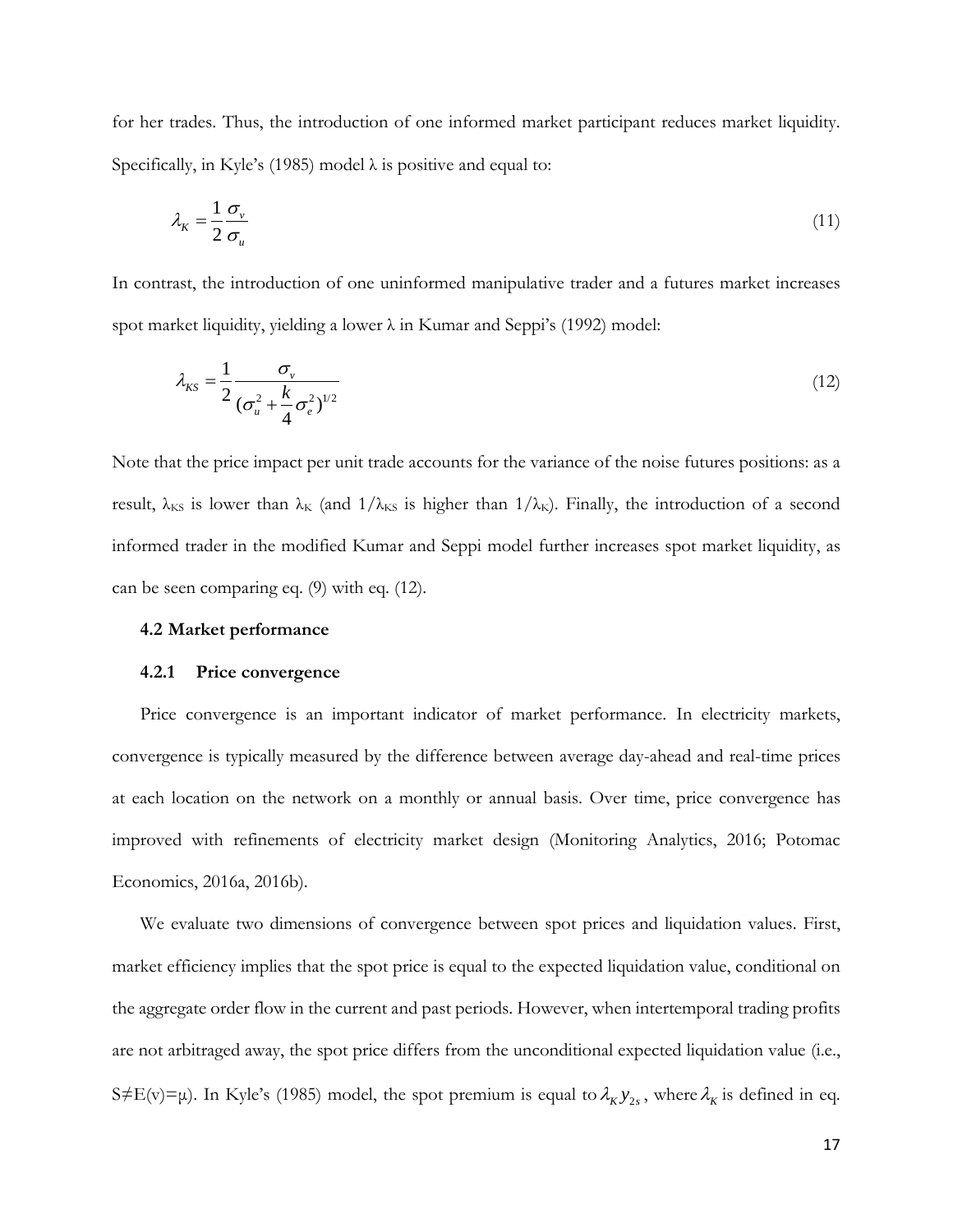(11). In the context of Kumar and Seppi's (1992) formulation, prices diverge because the spot trades of an uninformed manipulator seeking to profit from her futures positions are confused with those of the informed traders. In this case, the spot premium is  $\lambda(y_{2s} - ky_{1f})$ , where  $\lambda$  is defined in eq. (9) with two informed traders and eq. (12) with one informed trader, respectively.

Second, we examine convergence between expected spot price and expected liquidation value (i.e., whether  $E(S) \neq E(v)$ ) to investigate whether the theoretical models predict systematic forward premia as a result of cross-product manipulation. When market efficiency is assumed,  $E(S) = E(v)$ . This result follows from the application of the law of iterated expectations. Thus, theoretical models from the market microstructure literature predict that equilibrium spot prices deviate from expected liquidation values when cross-market manipulation is in the works, and the magnitude of the spot premium depends on the type and number of traders in the spot market. However, spot prices and expected liquidation values do not diverge systematically in the long run, as a result of manipulation. Hence, long-run price convergence does not fully characterize market efficiency.

## **4.2.2 Variance of the spot price**

Even though spot prices may not diverge systematically from expected liquidation values, there may be large but offsetting price spreads. As a result, we also consider the variance of the spot price Var(S) as a measure of performance. In the naïve model of competitive arbitrage, the spot price variance is equal to zero because the price always equals the expected liquidation value. The analytical expressions for the spot price variance in terms of λ differ in Kyle's (1985) and Kumar and Seppi's (1992) models (see Table A2). However, after substituting in the optimal value for  $\lambda_K$  and  $\lambda_{KS}$ , both expressions reduce to  $\frac{1}{2}$  $2^{\sigma_v}$ , indicating that the variance of the spot price is unchanged by the introduction of an uninformed manipulator. In contrast, the variance of the spot equilibrium price in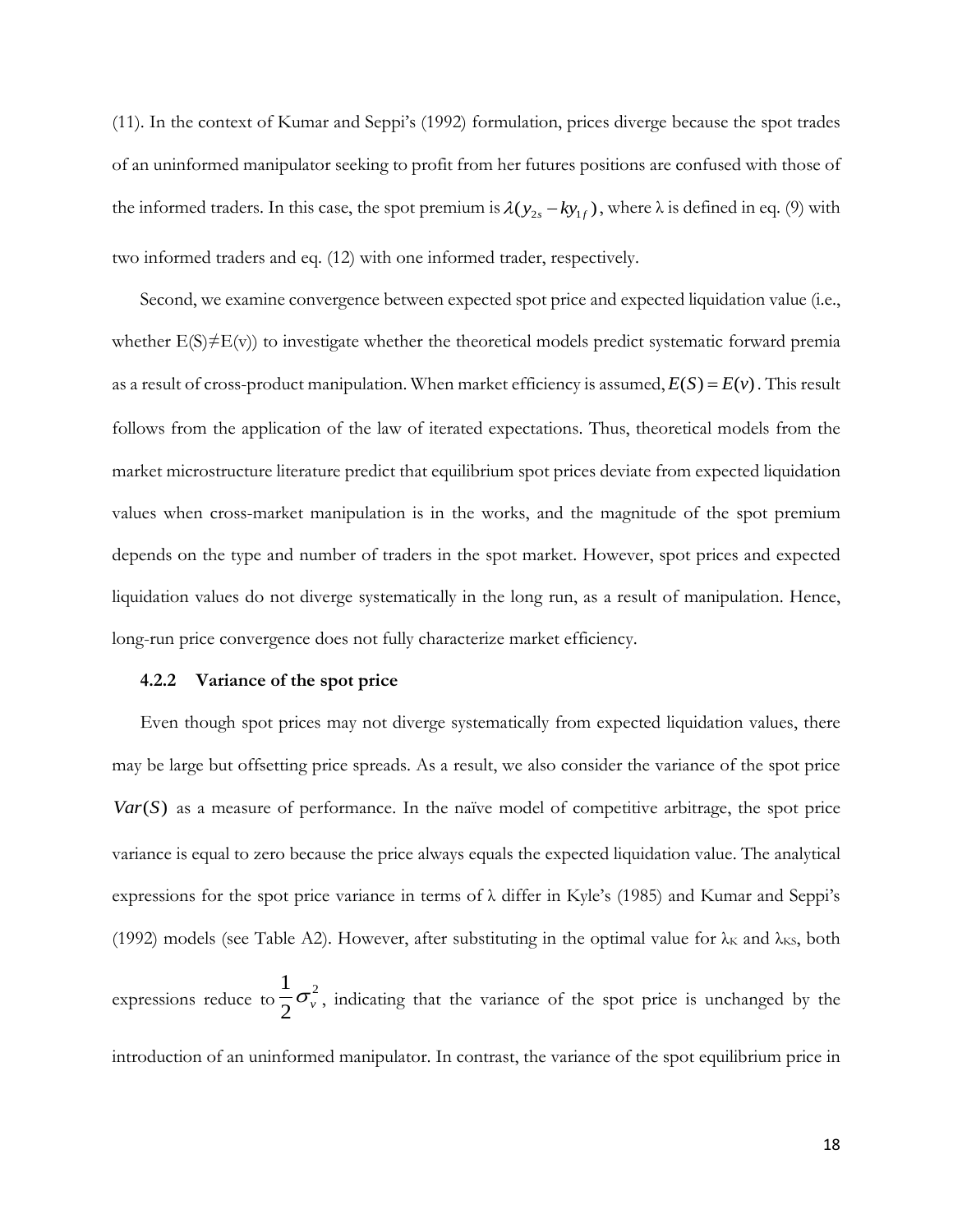the modified Kumar and Seppi model is given by  $\frac{2}{2}$  $\frac{1}{3}\sigma_{\nu}^{2}$ . Thus, spot price variance increases as more

informed traders participate in the spot market, but not as a result of cross-market manipulation.

## **4.2.3 Variance of the difference between spot price and liquidation value**

Our third measure of market performance is the variance of the difference between spot price ( *S*) and liquidation value (*v*). Note that  $Var(v-S) = E(v-S)^2$ . A spot market characterized by arbitrage efficiency would minimize this deviation, provided that  $E(S) = \mu$ . In the naïve model, there is no arbitrage needed to bring convergence between spot prices and liquidation value. As a result, the variance of the price difference is equal to the variance of the liquidation value:

$$
Var(v - S) = E(v - \mu)^2 = \sigma_v^2
$$
\n(13)

In Kyle's (1985) model, the variance of the difference between spot price and liquidation value decreases by half, relative to the efficient benchmark:

$$
Var[v - S(x + u)] = \frac{1}{2}\sigma_v^2
$$
\n(14)

Thus, there exists an arbitrage benefit in the spot market because the informed trader moves the price closer to the asset liquidation value, although she does not fully close the gap in order to preserve some margin for her trades. This arbitrage benefit is unchanged by the introduction of the uninformed manipulator. In the modified Kumar and Seppi (1992) model, arbitrage efficiency is further enhanced by the introduction of a second informed trader, and the variance of the difference between spot price and liquidation value is lower:

$$
Var[v - S(x_1 + x_2 + u + z)] = \frac{1}{3}\sigma_v^2
$$
\n(15)

The variance of the difference between spot price and liquidation decreases as more informed traders participate in the spot market, but not as a result of cross-market manipulation.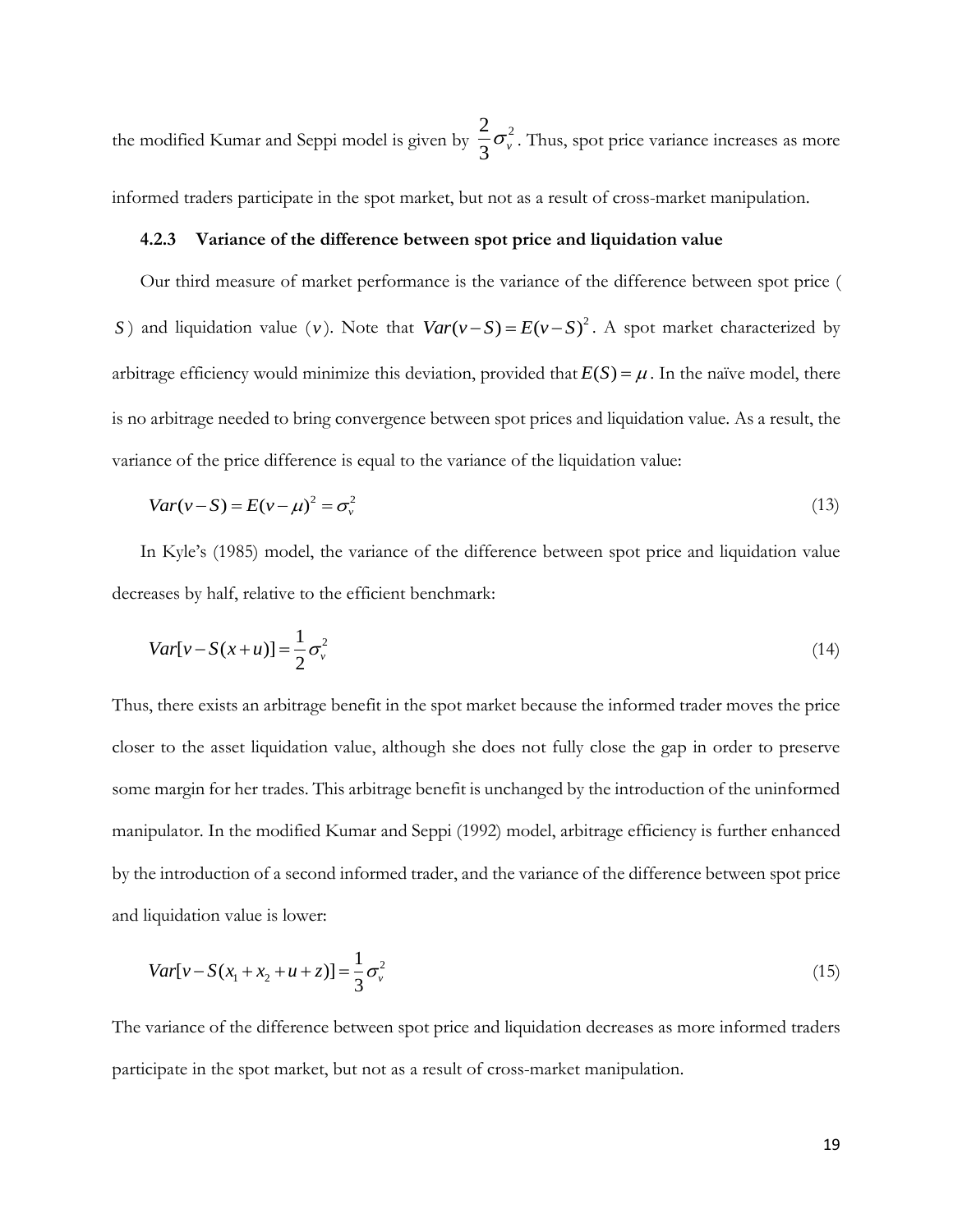## **4.2.4 Variance of the aggregate spot positions**

The fourth metric of market performance considered here is the variance of the aggregate spot positions. In the naïve model of no arbitrage, this equals the variance of the noise trader positions:

$$
Var(y_{2s}) = Var(u) = \sigma_u^2
$$
\n(16)

The introduction of one informed trader doubles the variance of spot trading in Kyle's model. Variance increases further as a result of cross-market manipulation in Kumar and Seppi's model, and when a second informed trader participates in the spot market (see Table A2).

## **4.2.5 Correlation between spot price and manipulator's futures position**

Our last measure of market performance is the correlation between futures position of the uninformed manipulating trader and equilibrium spot price. We expect this correlation to be positive: for example, if the manipulator establishes a long futures position, she will expect to buy in the spot market in order to raise the spot price. In Kumar and Seppi's model, correlation is equal to:

$$
Corr(\Delta, S) = \left(\frac{1}{2}\right)^{3/2} (1 - k) \frac{\sigma_w}{(\sigma_u^2 + \frac{k}{4}\sigma_e^2)^{1/2}}
$$
\n(17)

The introduction of a second informed trader in the spot market slightly decreases the correlation:

$$
Corr(\Delta, S) = \frac{1}{2\sqrt{3}} (1 - k) \frac{\sigma_w}{(\sigma_u^2 + \frac{k}{4} \sigma_e^2)^{1/2}}
$$
(18)

### **4.3 Welfare analysis**

By assumption, the real-time market assures productive efficiency. Cross-market manipulation has implications for the distribution of profits and losses among market participants. Kumar and Seppi (1992) present the *ex post* profits associated with the optimization decisions of each player in equilibrium, conditional on the information set available at each market stage. We focus here instead on the *ex ante* (or unconditional) profits of market participants, which represent the expected profits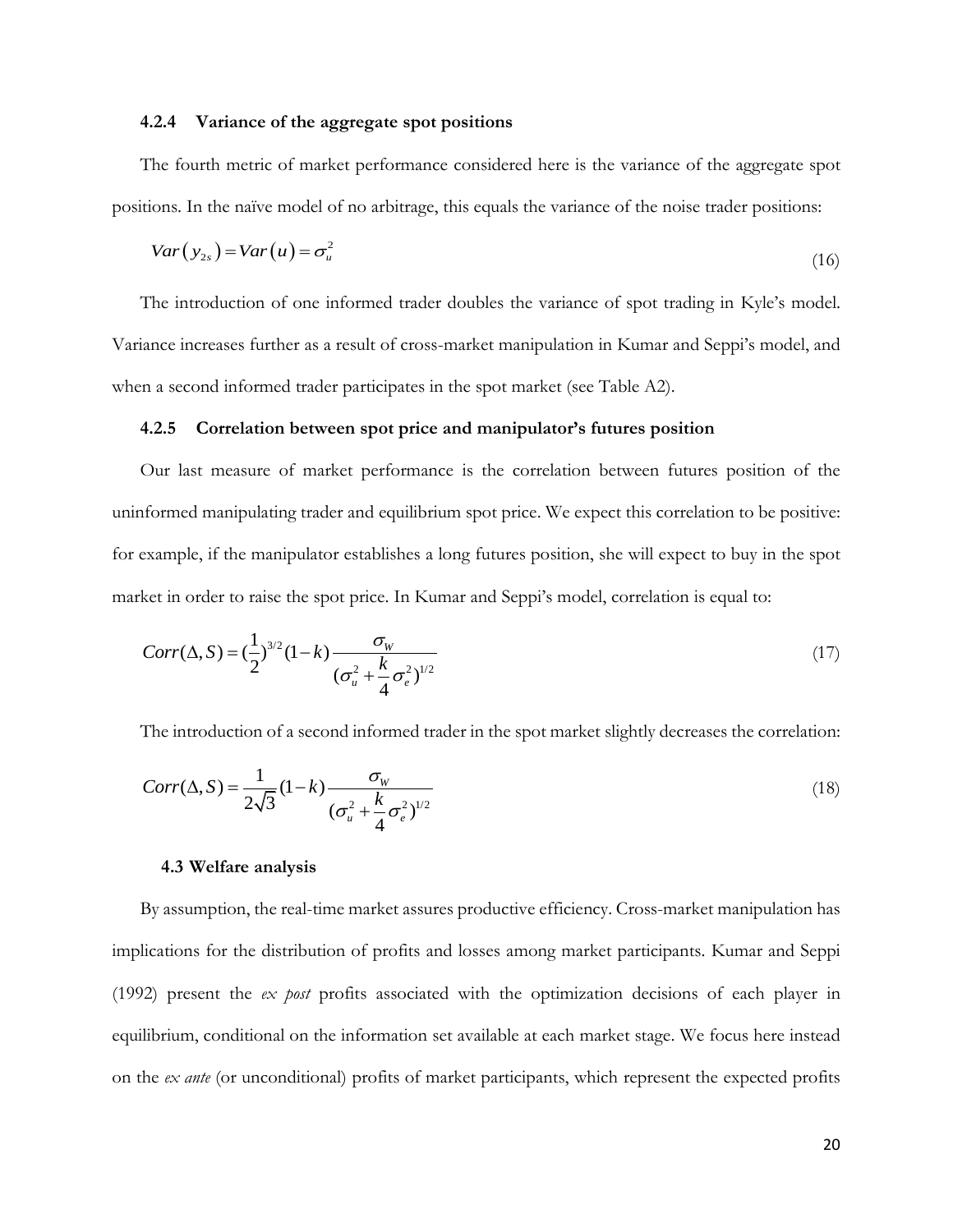before entering the futures and spot markets. Deviations from the competitive benchmark provide a measure of the allocative effects. We present closed form expressions for the *ex ante* profits associated with equilibrium outcomes in Section 3, as well as Kyle's and Kumar and Seppi's models. Importantly, at each market stage the price is assumed equal to the expected price in the following stage, conditional on the market maker's information. Therefore, at each stage the market maker breaks even in expectation, and market participants engage in a zero-sum game where each one expects to benefit at the expense of others.

Analytical derivations are presented in Table A3, but the discussion here focuses on welfare implications of the modified Kumar and Seppi (1992) model. Informed traders earn positive *ex ante* profits from the spot market:

$$
\pi_{I_{1},s} = \pi_{I_{2},s} = E_{e+\Delta,u,v,x_{1},x_{2},z}[x(v-S)] = \frac{1}{9\lambda}\sigma_{v}^{2}
$$
\n(19)

The uninformed manipulating trader also earns positive *ex ante* profits:  
\n
$$
\pi_U = E_{e+\Delta,u,v,x_1,x_2,z}[\Delta(S-F) + z(v-S)] = \left[\frac{\sqrt{2}}{3} \frac{\sigma_v}{(\sigma_u^2 + \frac{k}{4}\sigma_e^2)^{1/2}}\right]_4^k \sigma_e^2
$$
\n(20)

resulting from profits in the futures market:  
\n
$$
\pi_{U,f} = E_{e,\Delta} \{ \Delta[\frac{\lambda}{2}(1-k)\Delta - \frac{\lambda}{2}ke] \} = [\frac{2\sqrt{2}}{3} \frac{\sigma_v}{(\sigma_u^2 + \frac{k}{4}\sigma_e^2)^{1/2}}] \frac{k}{4}\sigma_e^2
$$
\n(21)

and losses in the spot market:

2

losses in the spot market:  
\n
$$
\pi_{U,s} = E_{e,\Delta} \left\{ -\frac{\Delta(1+k) + ek}{2} \left[ \frac{\lambda}{2} (1-k)\Delta - \frac{\lambda}{2} ke \right] \right\} = -\left[ \frac{\sqrt{2}}{3} \frac{\sigma_v}{(\sigma_u^2 + \frac{k}{4} \sigma_e^2)^{1/2}} \right] \frac{k}{4} \sigma_e^2
$$
\n(22)

As long as the manipulating trader's futures position  $\Delta$  is larger than her spot position  $(1 + k)$  $z = \frac{\Delta(1+k) + ek}{2}$  $=\frac{\Delta(1+\kappa)+\epsilon\kappa}{2}$ , cross-market manipulation is profitable *ex ante*.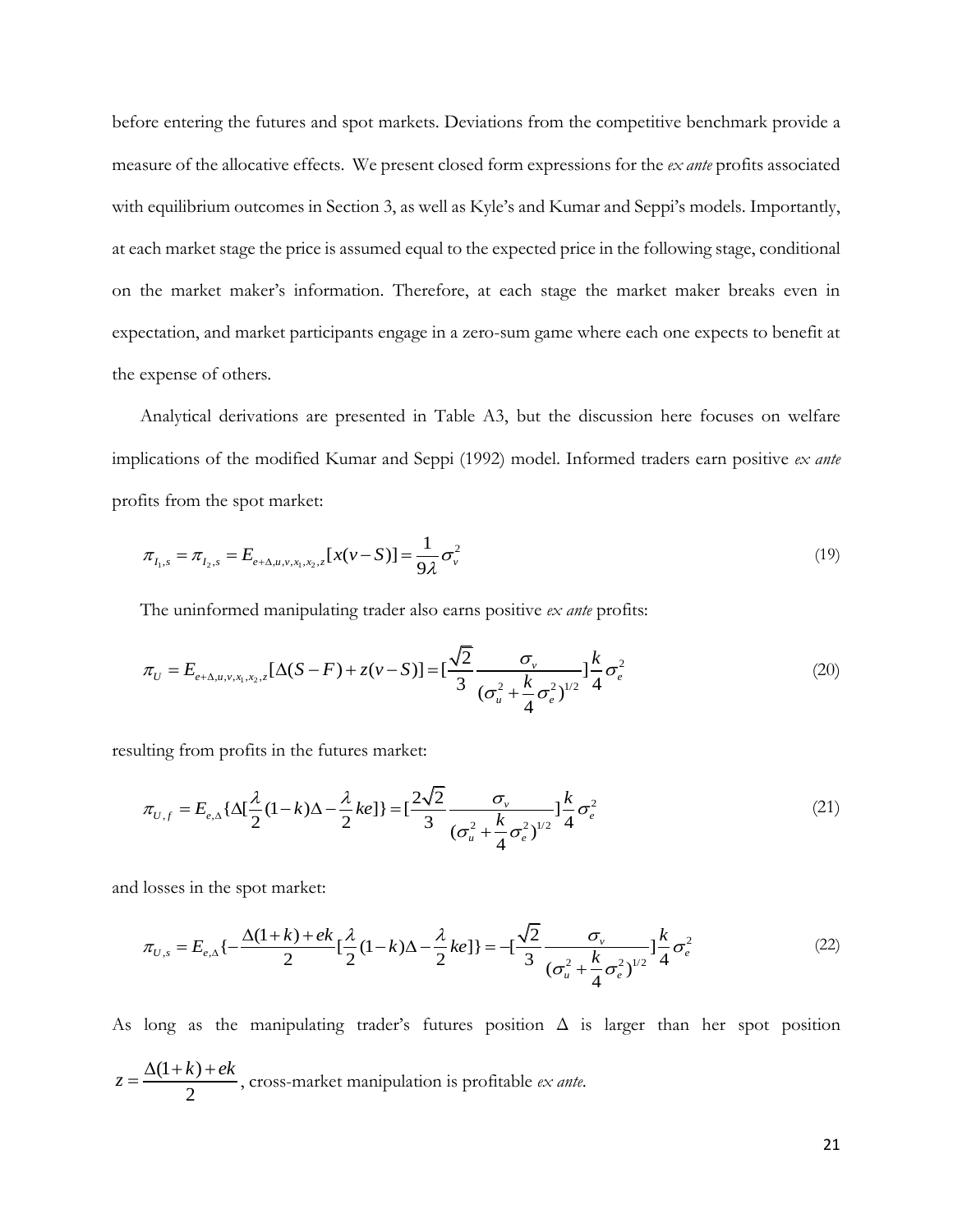Finally, noise traders who transact for non-speculative reasons lose money on average, compensating other participants in an informationally efficient market (Bloomfield et al., 2009). The uninformed manipulating trader's profits in the futures market come at the expense of the noise

traders, who incur symmetric losses:  
\n
$$
\pi_{N,f} = E_{e,\Delta} \{ e \lambda [\frac{(1-k)\Delta - ke}{2}] \} = -\frac{\lambda}{2} k \sigma_e^2 = -[\frac{2\sqrt{2}}{3} \frac{\sigma_v}{(\sigma_u^2 + \frac{k}{4} \sigma_e^2)^{1/2}}] \frac{k}{4} \sigma_e^2
$$
\n(23)

*Ex ante* losses of spot noise traders are equal to:

$$
\pi_{N,s} = E_{e,\Delta} \{ -\lambda \sigma_u^2 \} = -\lambda \sigma_u^2 = -\left[ \frac{\sqrt{2}}{3} \frac{\sigma_v}{(\sigma_u^2 + \frac{k}{4} \sigma_e^2)^{1/2}} \right] \sigma_u^2 \tag{24}
$$

## **4.4 Numerical illustration**

We compare the equilibrium models in Sections 4.1-4.3 based on a common set of parameters and realizations for the liquidation value, spot and futures positions. These values are not intended to be representative of specific markets, but to illustrate the impacts of manipulation on market liquidity, performance and welfare. Table 1 presents the empirical implications of our model and the three benchmarks. As noted above, introduction of two informed traders, one uninformed trader and a futures market decreases spot market liquidity relative to the naïve model of competitive arbitrage, but increases liquidity relative to the other two benchmarks characterized by asymmetric information. Thus,  $\lambda$  decreases in the modified Kumar and Seppi model. Further, the equilibrium spot price differs across models, but no model predicts a systematic divergence between spot price and liquidation value, because  $E(S) = E(v)$ .

*Ex ante* profits are presented in Table 2. In the naïve model of the spot market, noise traders break even on average. In Kyle's model, the informed trader earns a profit at the expense of the noise traders. In Kumar and Seppi's model, cross-market manipulation hurts futures noise traders, but benefits spot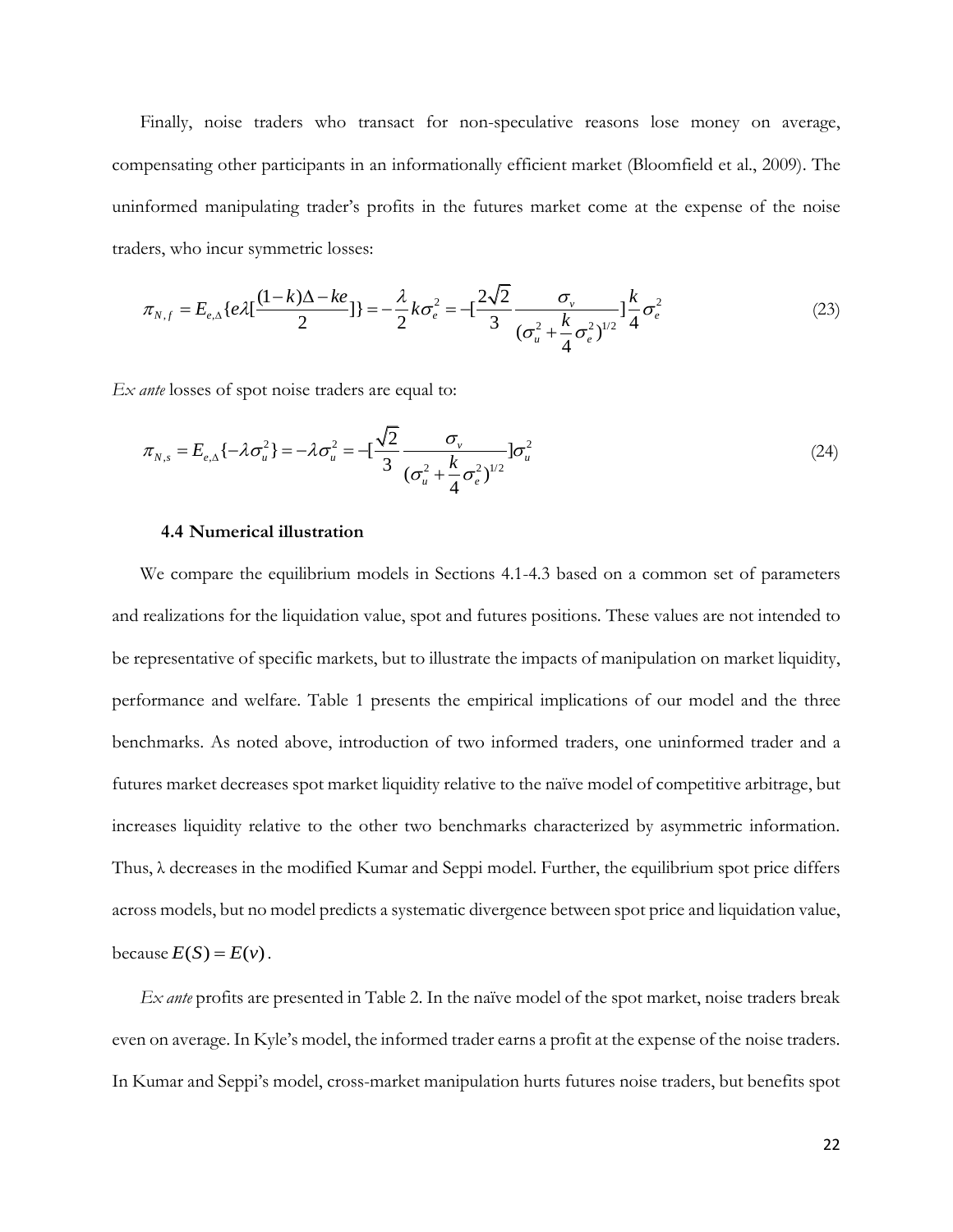noise traders and the informed trader (who, respectively, incur lower losses and make larger profits than in Kyle's model). Adding a second informed trader reduces aggregate profits for the informed traders due to increased spot market liquidity. It also benefits noise traders in both futures and spot markets by reducing their losses, and decreases the overall profitability of the cross-market manipulation strategy. On average, the manipulator expects to incur losses in the spot market, but earn higher profits in the futures market at the expense of the noise traders.

## **5. Simulation results**

The equilibrium manipulation strategy described in Section 3 presents an interesting analogy to cross-product manipulation in FTR and day-ahead markets, absent control over real-time prices. Yet, day-ahead electricity markets differ from purely financial markets, because they are subject to physical and reliability power system constraints that are known to affect the next-day dispatch. While the assumption of normally distributed random variables allows derivation of closed form solutions in an analytically tractable model, FTRs are constrained by transmission capacity. Imposing futures position limits is not analytically tractable in the normally distributed models in Section 3. Hence, we use simulation to examine the effects of imposing futures position limits on equilibrium outcomes and model predictions of the modified Kumar and Seppi (1992) model.

## **5.1 Normal distributions**

First, we describe our simulation and show that it allows replication of the analytical results in Section 3 when all random variables are normally distributed.

The equilibrium spot price in eq. (7) may be rewritten in terms of expected liquidation value, spot<br>d futures aggregate positions as follows:<br> $S(y_{2s}, y_{1f}) = E(v | y_{2s}, y_{1f}) = \mu + \lambda [y_{2s} - E(y_{2s} | y_{1f})] = \mu + \lambda y_{2s} - \lambda ky_{1f} = \mu + \lambda y_{$ and futures aggregate positions as follows:

$$
S(y_{2s}, y_{1f}) = E(v | y_{2s}, y_{1f}) = \mu + \lambda [y_{2s} - E(y_{2s} | y_{1f})] = \mu + \lambda y_{2s} - \lambda ky_{1f} = \mu + \lambda y_{2s} + \beta y_{1f} \quad (25)
$$

Given the parameter values for  $\mu$ ,  $\sigma_e^2$ ,  $\sigma_w^2$ ,  $\sigma_u^2$ ,  $\sigma_v^2$  in Section 4.4:

23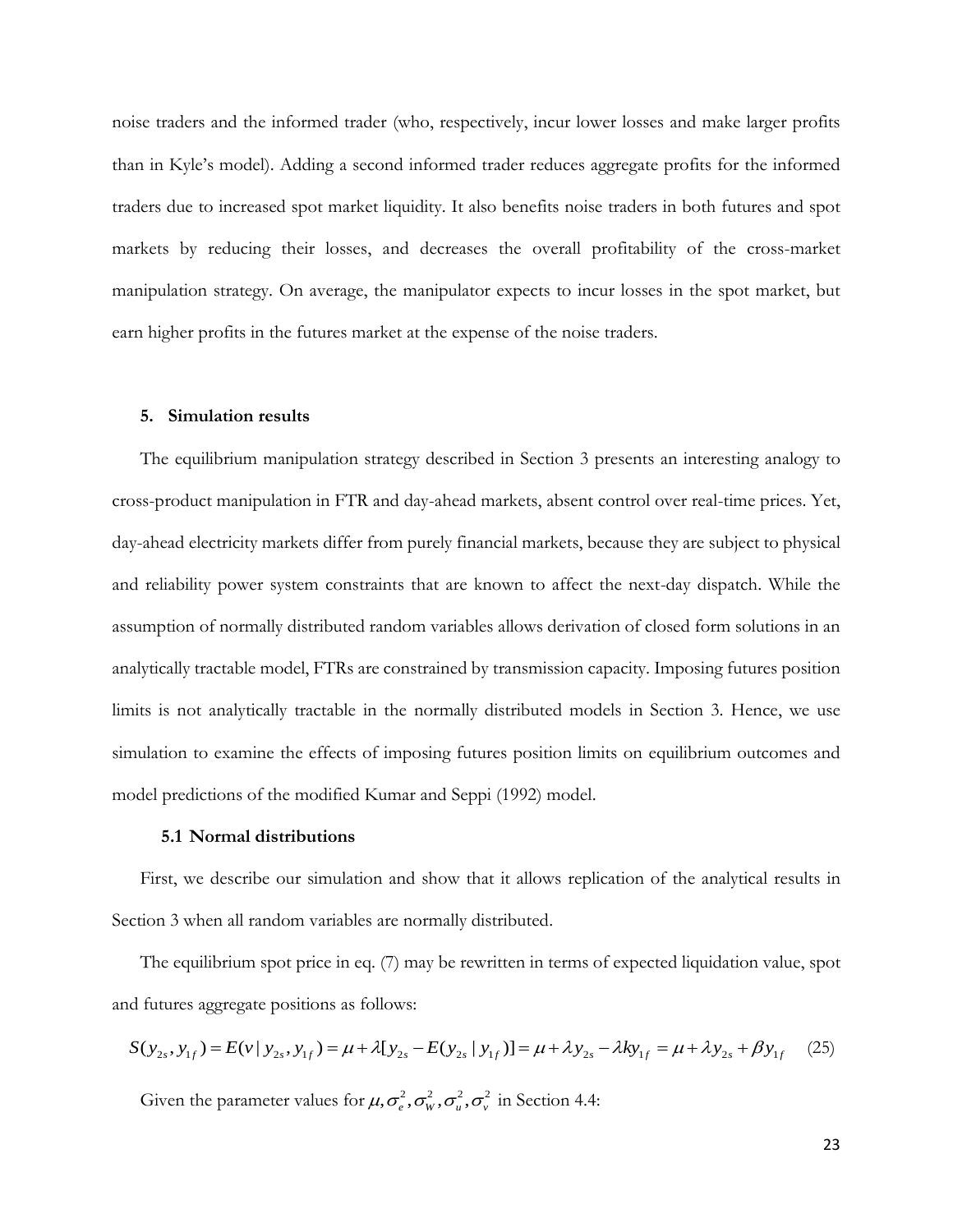- 1. We select a value of  $\gamma \in [0,1]$ , the share of wealth deposited into a margin account to participate in the futures market.
- 2. We draw 50,000 random realizations for the noise trader positions *e* and *u*, the liquidation value  $\nu$ , and wealth W, and given  $\gamma$  find the corresponding futures position  $\Delta$ .
- 3. We select 20 values of  $\lambda \in [0,1]$  and 20 values of  $\beta \in [-1,0]$ , obtaining 400 possible combinations of  $\lambda$  and  $\beta$ .<sup>8</sup> For each combination, and given the 50,000 random realizations in 2., we derive the optimal spot positions of the uninformed and informed traders,  $x_1$ ,  $x_2$  and  $\chi$ using eq.(5) and (6), the aggregate futures and spot positions  $y_{1f}$  and  $y_{2s}$ , and the spot price *S* from eq. (25).
- 4. We now have a range of realizations for  $y_f$  and  $y_z$ . Each range is divided into thirty equally spaced intervals to create a  $30\times30$  matrix. Each cell in this matrix represents a unique combination of intervals for *y1f* and *y2s,* and includes values of spot and futures positions falling within each interval.
- 5. For each cell, we calculate  $|S E(v | y_{1f}, y_{2s})|^2$ , where S is obtained from eq.(25) using midpoint values of  $y_{1f}$  and  $y_{2s}$ , and the estimator of  $E(v | y_{1f}, y_{2s})$  is the average liquidation value *v* in that cell. Summing across cells, we obtain the error associated with a given combination of  $\lambda$  and  $\beta$ . The optimal combination is the one that minimizes the sum of squared differences between spot price and estimator of  $E(v | y_{1f}, y_{2s})$ , on average, over 50,000 simulation runs.

 $\overline{\phantom{a}}$ 

<sup>8</sup> Values of estimated price impact vary in the empirical literature, but simulation studies have used values of λ in the range [0,5] (Collin-Dufresne and Fos, 2016).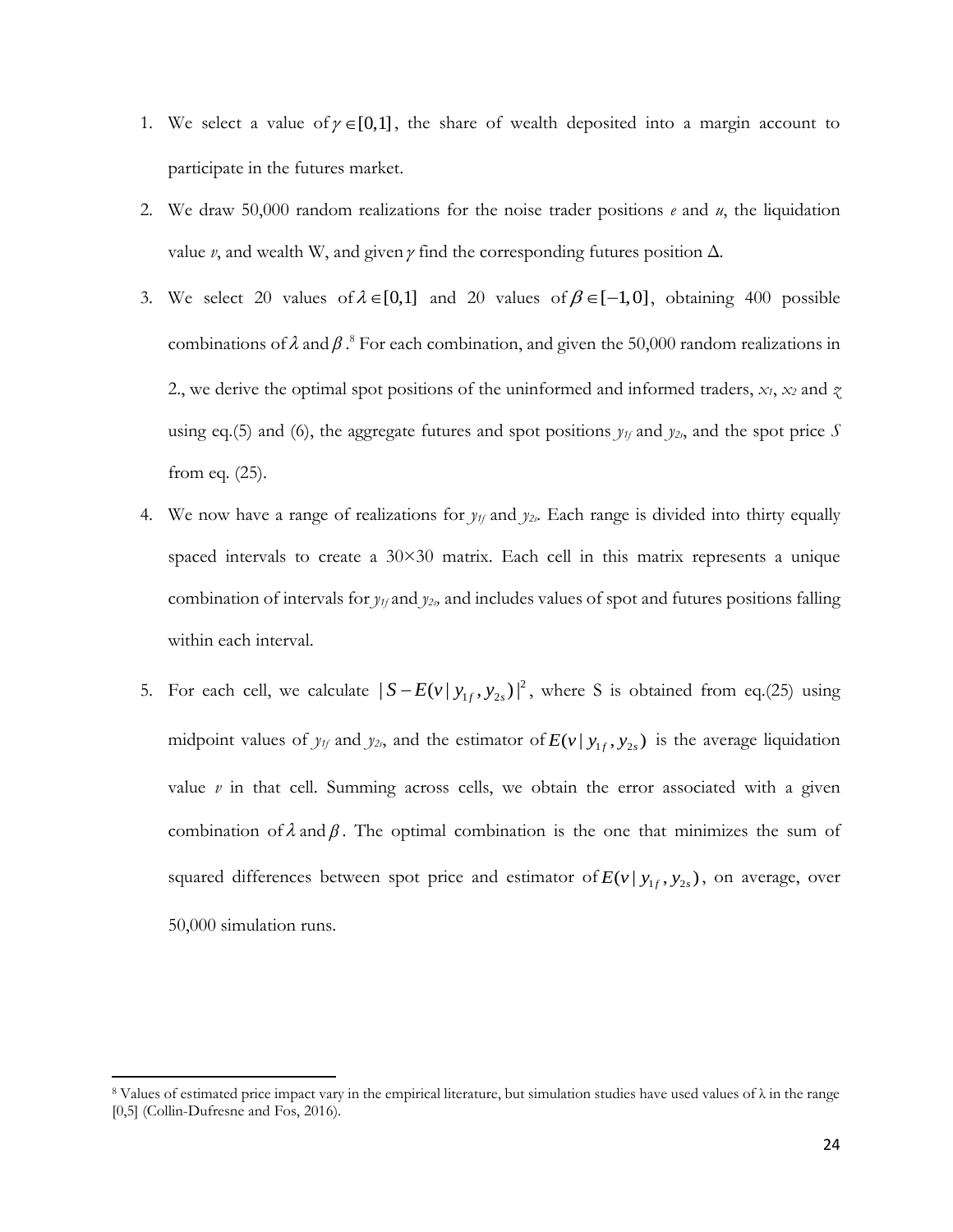We repeat steps 2.-5. for multiple values of  $\gamma$ , each one yielding a different optimal combination  $\lambda$  and β, and verify that γ=1 maximizes profits, in line with the analytical results. Table 3 reports simulation results for the optimal value of  $\lambda$  and  $\gamma=1$ , and compares them with the analytical results.

### **5.2 Bounded normal distributions**

As discussed, FTRs may correspond to futures contracts in the analysis. In actual electricity markets, FTRs are constrained by the capacity of the transmission system, and the total amount of contracts that may be awarded must achieve simultaneous feasibility (Rosellón and Kristiansen, 2013). Accounting for transmission capacity constraints and other network characteristics, and regardless of physical generation and load, system operators determine the maximum amount of FTRs that would be dispatchable on the transmission path from source to sink; the set of FTRs awarded is simultaneously feasible only if it does not exceed network capacity. In the context of the model presented in Section 3, futures contracts would be subject to position limits. We modify our simulation accordingly, and examine the effects of imposing futures position limits on equilibrium outcomes and model predictions.

Aggregate futures positions are assumed to have a mixed type distribution (Kumar, 2004), given by a normal distribution with point mass at the boundaries *–a* and *a*. We refer to this as a bounded normal distribution in the interval  $[-a, a]$ . Formally, let X be a continuous random variable with

bounded normal distribution 
$$
BN(0, \sigma^2, a)
$$
. Its cumulative distribution function is given by:  
\n
$$
F(x) = \Phi(-\frac{a}{\sigma})I_{\{x \ge -a\}} + \int_{-a}^{x} \frac{1}{\sqrt{2\pi\sigma^2}} \exp(-\frac{x^2}{2\sigma^2})I_{\{x \in (-a, a)\}} + (1 - \Phi(-\frac{a}{\sigma}))I_{\{x \ge a\}}
$$
\n(26)

where  $\Phi(x)$  is the cumulative distribution function for the standard normal distribution, and  $I_A$ represents the indicator function of a subset A of X. A bounded normal distribution differs from a truncated normal distribution because the probability that the random variable equals the boundary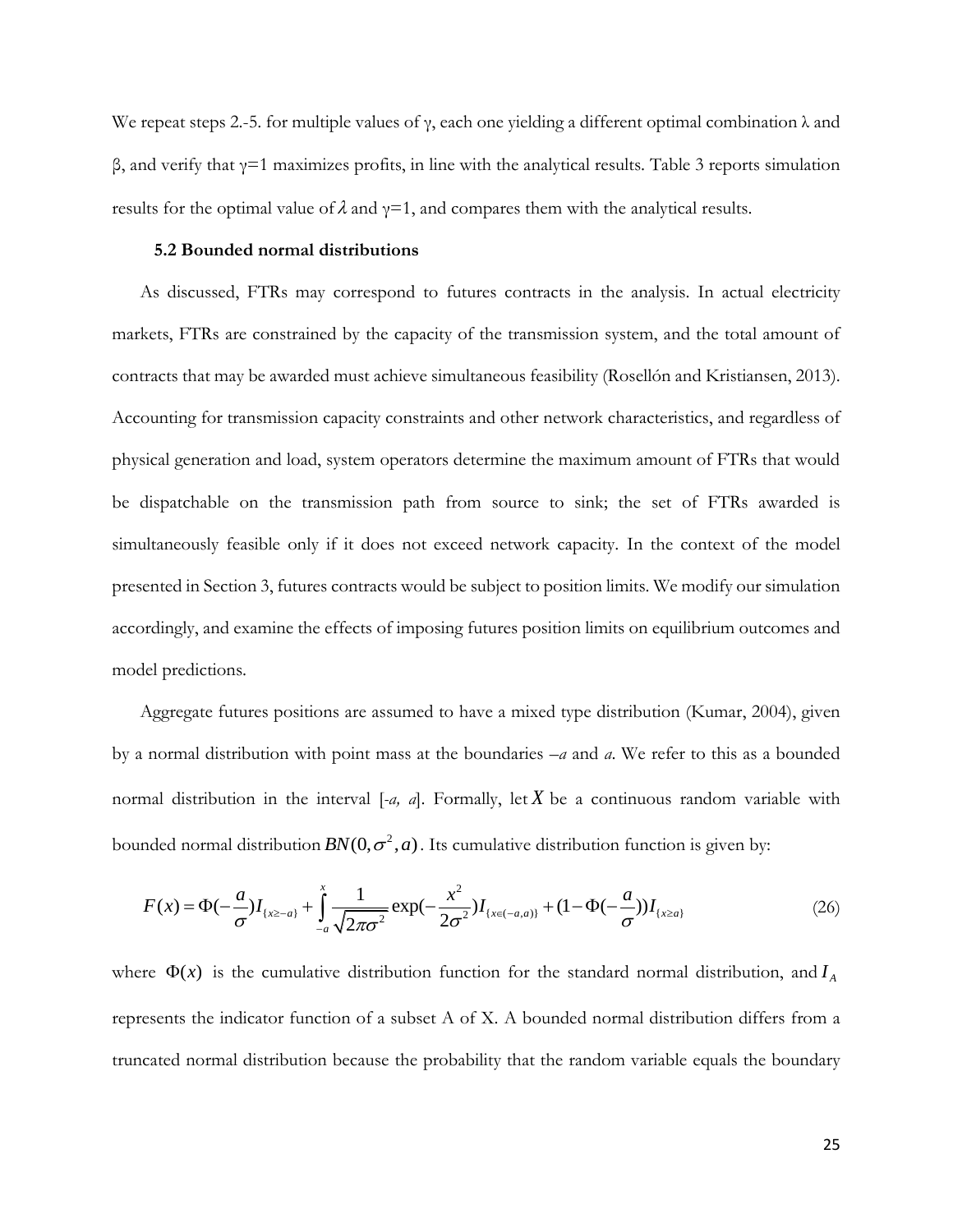values is nonzero. Since there exists a positive probability that futures positions will be equal to their limits, a bounded normal distribution seems more appropriate in our context.

Our simulation proceeds as follows. As in Section 5.1, the spot position *u*, futures positions *e* and *Δ*, and liquidation value *v* are drawn from a normal distribution. If the aggregate futures position *y1f* (in absolute value) exceeds the bound *a*, we award *e* or *Δ* in full, and set the other equal to the difference between *a* and the awarded position; each futures position has equal probability of being scaled down. As a result, *e* and *Δ* are no longer independent. In contrast, if the aggregate futures position (in absolute value) is lower than or equal to the bound, we make no adjustment, and *e* and *Δ* are independent. We denote the set of futures positions after the potential adjustment as  $(\tilde{\Delta}, \tilde{e})$ , their sum as  $\tilde{y}_{1f}$ , and obtain 50,000 realizations within the interval [-*a*, *a*].

Next, we derive the optimal spot positions for the informed and uninformed traders. Recall that

the uninformed trader solves the following problem in the spot market:  
\n
$$
Max_z E_{v,u,x_1,x_2} \{ \tilde{\Delta}[S(y_{2s}, \tilde{y}_{1f}) - F(\tilde{y}_{1f})] + z[v - S(y_{2s}, \tilde{y}_{1f})] | \tilde{e} \}
$$

while the informed traders solve eq.(3) and (4). By substituting eq.(25) into the spot problems of the uninformed and informed traders, we obtain closed form solutions for the spot positions:

$$
x_1 = x_2 = \frac{v - \mu - \lambda E(z \mid \tilde{y}_{1f}) - \beta \tilde{y}_{1f}}{3\lambda}
$$
\n(27)

$$
z = \frac{\tilde{\Delta}}{2} + \frac{1}{3} E(z \mid \tilde{y}_{1f}) - \frac{\beta}{6\lambda} \tilde{y}_{1f}
$$
 (28)

Taking the expectation of both sides of (28) conditional on  $\tilde{y}_{1f}$ , we simplify  $x_t$  and  $x_2$  to:

$$
x_1 = x_2 = \frac{v - \mu}{3\lambda} - \frac{1}{4} E(\tilde{\Delta} | \tilde{y}_{1f}) - \frac{\beta}{4\lambda} \tilde{y}_{1f}
$$
 (29)

and reduce *z* to: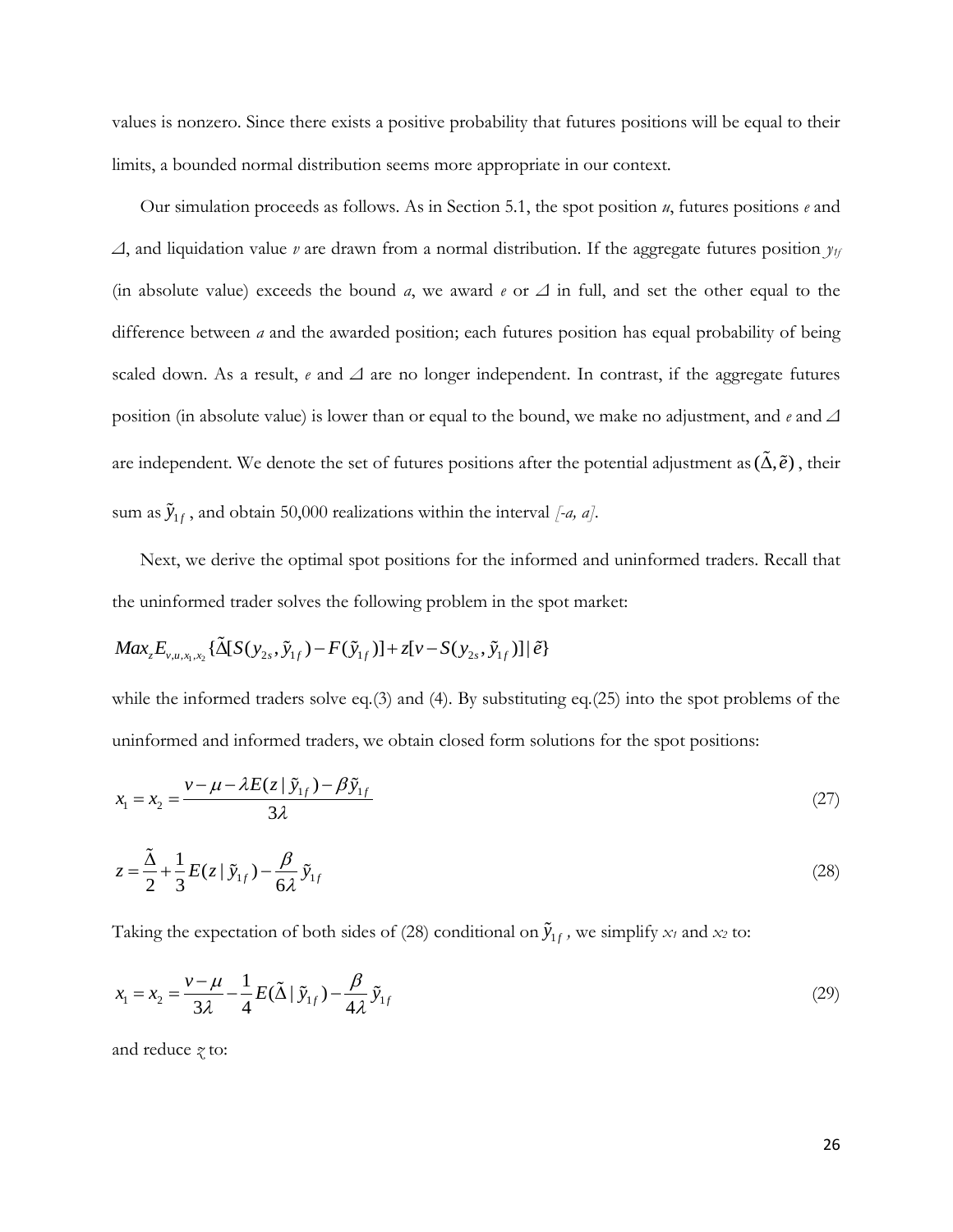$$
z = \frac{\tilde{\Delta}}{2} + \frac{1}{4} E(\tilde{\Delta} | \tilde{y}_{1f}) - \frac{\beta}{4\lambda} \tilde{y}_{1f}
$$
\n(30)

The analytical expressions for the spot positions of the informed and uninformed traders depend on  $E(\tilde{\Delta} | \tilde{y}_{1f})$ , for which we have no closed form solution when futures positions follow a bounded normal distribution. Given 50,000 simulated futures positions, we obtain an estimator for  $E(\tilde{\Delta}\,|\,\tilde{y}_{1f})$ non-parametrically using the OLP method by Ortobelli Lozza et al. (2017). The rest of the simulation proceeds as discussed in the previous section.

In Table 4 we set the bound *a* equal to one or two standard deviations of the joint distribution  $\Delta + e \sim N(0, \sigma_A^2 + \sigma_e^2)$ , so that aggregate futures positions fall within the bounds about 68% and 95% of the time, respectively. It is useful to read these results in combination with the simulation results for the unbounded case in Table 3. As the interval [*-a, a*] gets smaller, the price impact per unit trade, the variance of the spot price, and the variance of the difference between spot price and liquidation value increase. In contrast, other metrics of market performance do not show increasing or decreasing trends. Imposing futures position limits does not affect the key prediction of the theoretical model: the uninformed manipulating trader randomizes her futures order between long and short positions with equal probability, and loses on average on the spot market while earning higher profits on the futures market. Long-run convergence between spot prices and liquidation values and positive correlation between futures positions of the manipulator and spot prices are also unaffected by futures position limits. Simulation results are robust to alternate choices of the parameter values and distributional assumptions (i.e., uniform distribution for the aggregate futures positions, instead of a bounded normal distribution).<sup>9</sup>

 $\overline{\phantom{a}}$ 

<sup>9</sup> Sensitivity analyses are available from the authors upon request.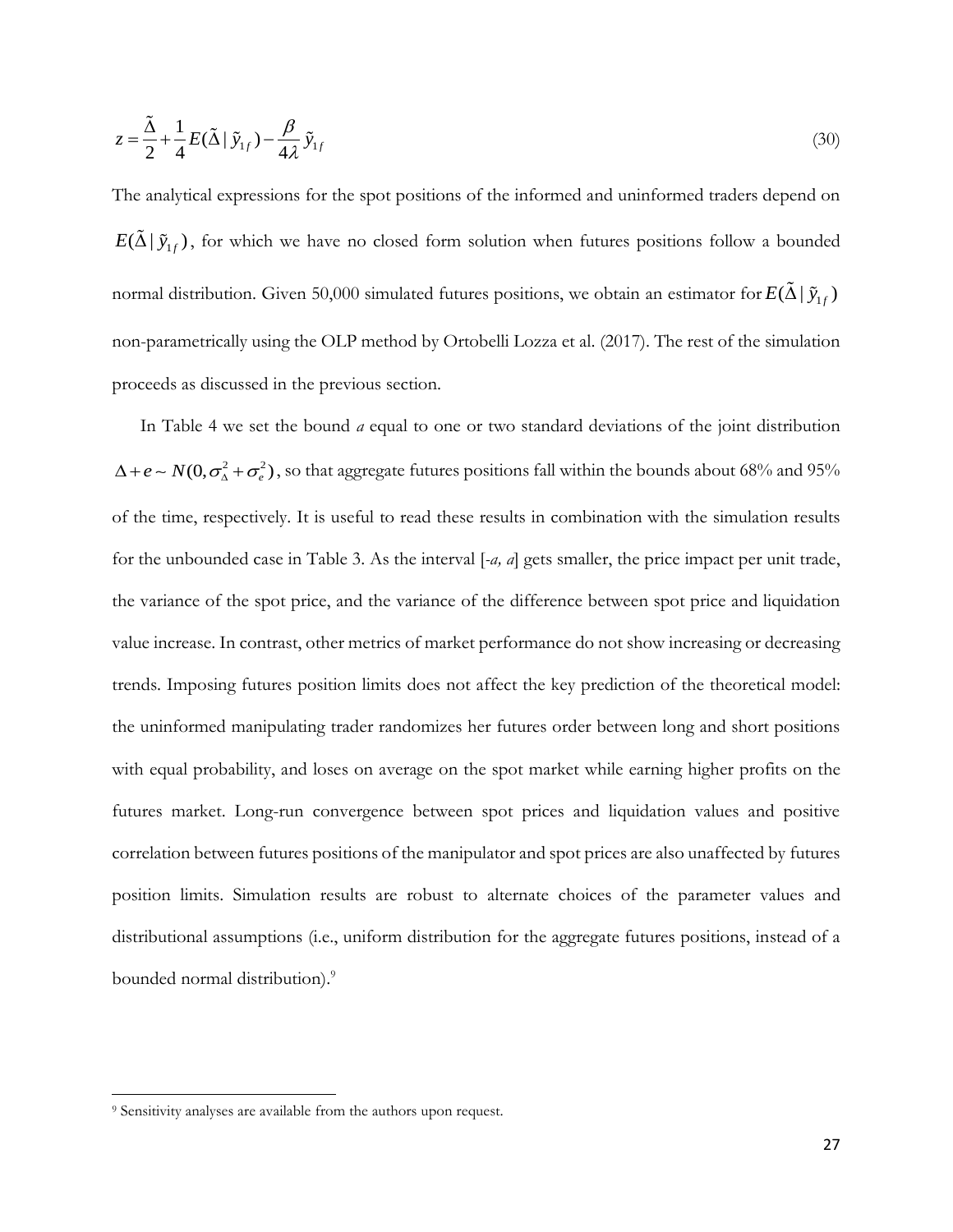## **6. Conclusions**

Due to the lack of economic storage, the existence of capacity and transmission constraints, and the small price elasticity of demand in the short run, physical electricity markets are vulnerable to price manipulation. This may increase the total cost of serving electricity demand, lead to market outcomes that do not reflect underlying fundamentals, and have implications for the distribution of profits and losses among market participants. An extensive literature exists on the exercise of supplier market power in electricity markets, and monitoring and mitigation rules are in place to detect this type of price manipulation in real-time physical markets. In contrast, a policy concern raised by enforcement actions of the Federal Energy Regulatory Commission focuses on price manipulation involving forward electricity markets and related financial positions: market participants may act against their economic interest in the day-ahead market to artificially move prices and gain profits on related financial positions that make up for any direct losses.

Enforcement actions of the FERC in regard to allegations of day-ahead price manipulation in electricity markets raise important issues about electricity market design and energy trading. While some ISOs have established *ex post* screens for cross-product manipulation involving virtual transactions and FTRs, these monitoring rules are not based on economic models of financial trading, and the theoretical foundations and empirical implications of day-ahead price manipulation remain poorly understood. As discussed in the paper, a theory (or theories) of forward market manipulation would help FERC administer principles-based enforcement and serve three main purposes: explain what market imperfections allow day-ahead price manipulation to be sustained over time, quantify its price impact in a transparent way, and provide empirical implications that may be tested in the data to determine if actions were consistent with manipulation.

To illustrate this point, our paper makes three contributions. First, building on the Kumar and Seppi (1992) model, we construct an example of electricity market equilibrium price manipulation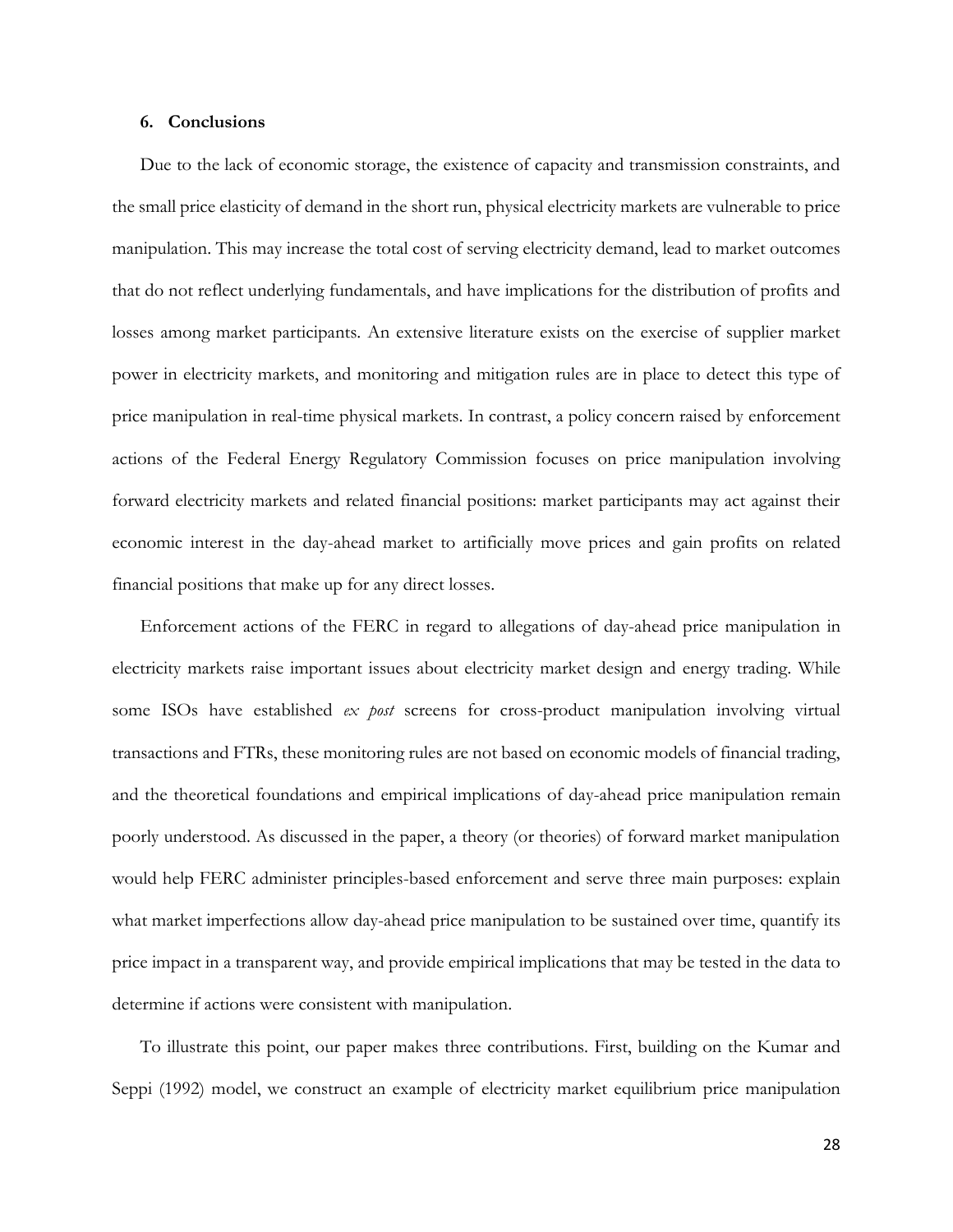under uncertainty where asymmetric information creates limits to arbitrage. A trader without superior information on market fundamentals can successfully manipulate the spot settlement price of a futures contract because her positions are confused with those of two informed traders. On average, the manipulator expects to lose money in the spot market, but earn higher profits in the futures market by randomizing her order between long or short positions with equal probability.

Our second contribution consists in examining the empirical and welfare implications of the equilibrium of the modified Kumar and Seppi (1992) model, and comparing these implications to those from three benchmark models. Cross-product manipulation creates a transitory divergence between spot prices and expected liquidation values. However, spot prices appear unbiased in the long term (i.e., manipulation does not lead to systematic forward premia), suggesting that long-run price convergence does not fully determine market efficiency. Manipulation also increases the variance of the spot aggregate positions, and creates a positive (albeit small) correlation between the spot price and the manipulator's related financial positions. With regard to welfare implications, manipulation determines a redistribution of *ex ante* profits and losses among market participants. With one informed trader in the spot market, manipulation hurts futures noise traders, but benefits spot noise traders and the informed trader. Adding a second informed trader in the spot market reduces the overall profitability of the cross-market manipulation strategy and aggregate profits for the informed traders due to increased market liquidity, while benefiting noise traders in both futures and spot markets.

Third, insights of a model of cross-product manipulation in financial markets may not carry over under conditions that apply in electricity markets, which are characterized by capacity constraints, loop flows and non-convexities. In particular, while the assumption of normally distributed random variables allows derivation of closed form solutions in an analytically tractable model, FTRs are constrained by the capacity of the transmission system. Our simulation results indicate that the main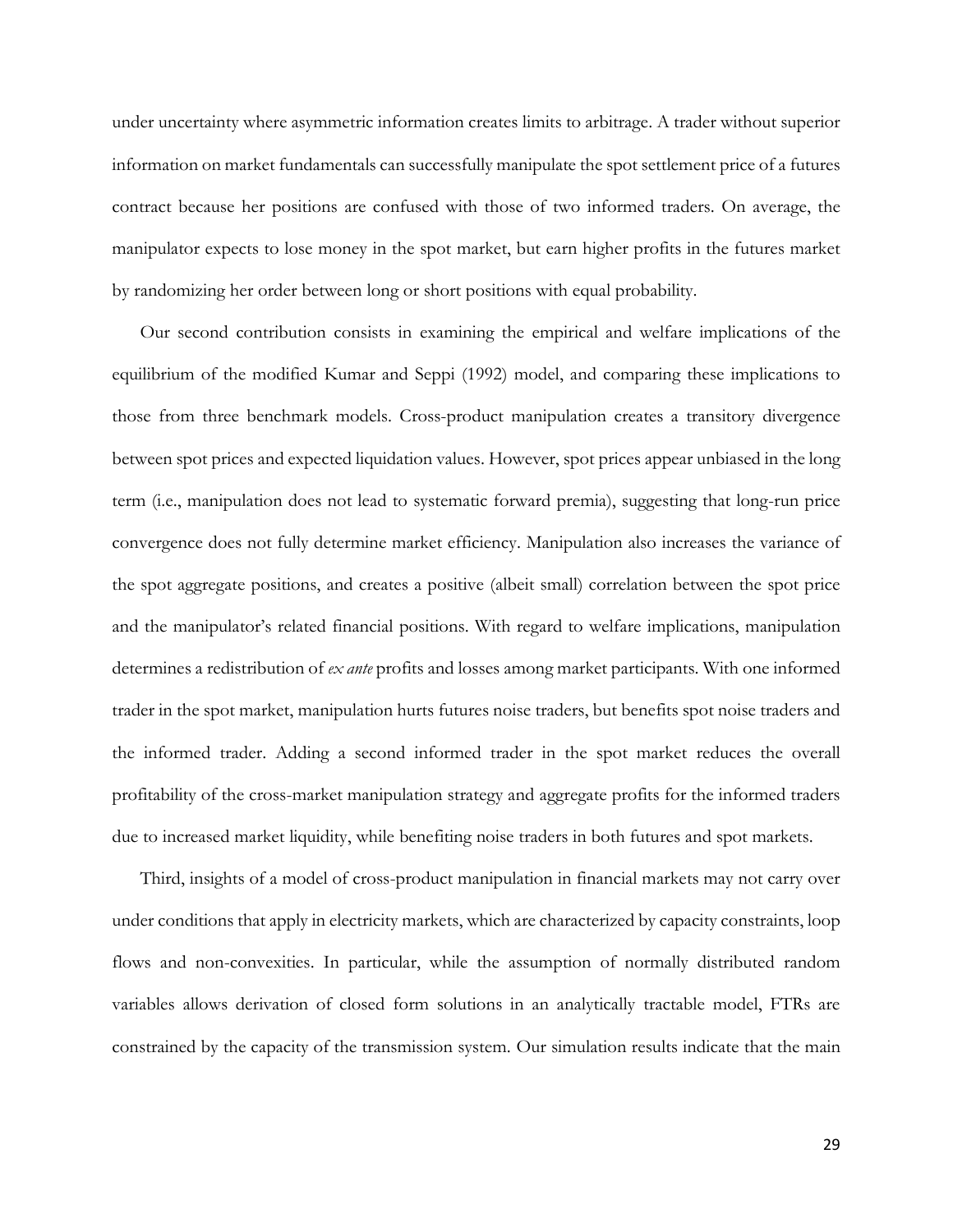predictions of the theoretical model are not affected by futures position limits, and are robust to alternate parameter values and distributional assumptions.

The adaptation of the Kumar and Seppi analysis illustrates the type of theoretical analysis that should guide market manipulation inquiries. This is an existence demonstration that market manipulation is at least possible in principle. Could cross-market manipulation actions in electricity markets be evaluated and explained in the context of the Kumar and Seppi model? According to this theory, a key element allowing manipulation to exist in equilibrium is given by the randomization of trading strategies, including randomization of related financial positions. This would correspond to randomization of FTR positions in electricity markets. Absent such randomization, the market would soon uncover the arbitrage opportunities and eliminate the profitability for the manipulator.

Although FERC has extensive data collection powers, the information is not generally publicly available. However, on one case, using publicly available data from the Midwest ISO, we analyzed FTR positions taken by Louis Dreyfus Energy Services between November 2009 and February 2010. FERC Enforcement determined that the company placed uneconomic virtual demand bids at a node in the MISO footprint, Velva, to affect the value of its FTRs sinking at that node.<sup>10</sup> Analysis of FTR positions indicates that randomization was not observed empirically in the alleged price manipulation case involving Louis Dreyfus Energy Services. Hence, some other model, not yet defined, would be needed to demonstrate that the observed behavior implied market manipulation.

This suggests that market features other than asymmetric information may limit arbitrage opportunities in sequential electricity markets. Ongoing work by the authors considers alternate market imperfections allowing cross-product manipulation to exist in equilibrium, rather than as an isolated surprise, in the context of multi-stage models that account for features specific to electricity

 $\overline{\phantom{a}}$ 

<sup>10</sup> The case was settled on February 7, 2014, and the company agreed to pay disgorgement of \$3,340,000 (plus interest) to MISO, and a civil penalty of \$4,072,257. One of the traders, Xu Cheng, also received a civil penalty of \$310,000 (146 FERC ¶ 61,072).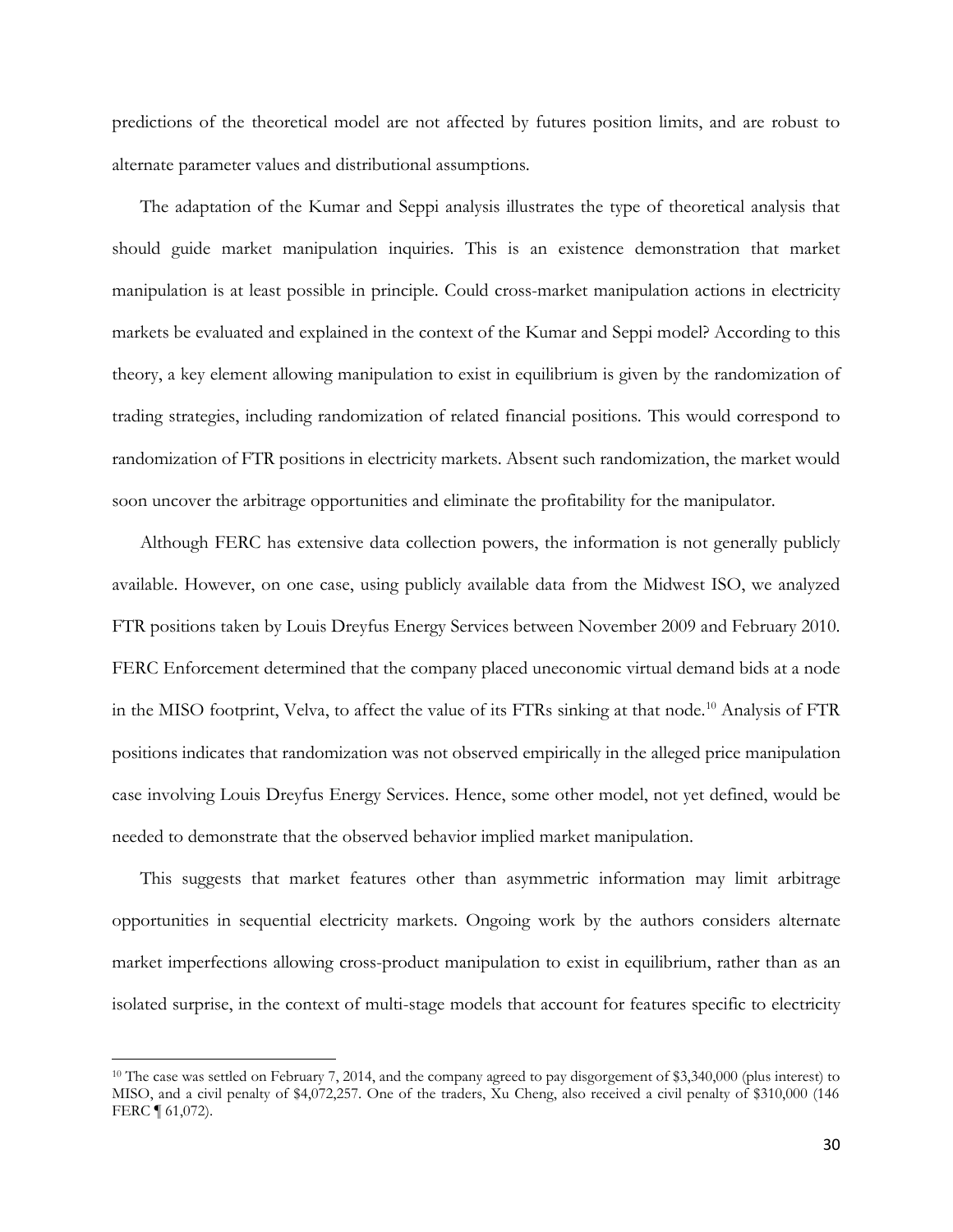systems, like transmission congestion, loop flows and unit commitment decisions (Lo Prete et al., 2018; Guo and Lo Prete, 2018).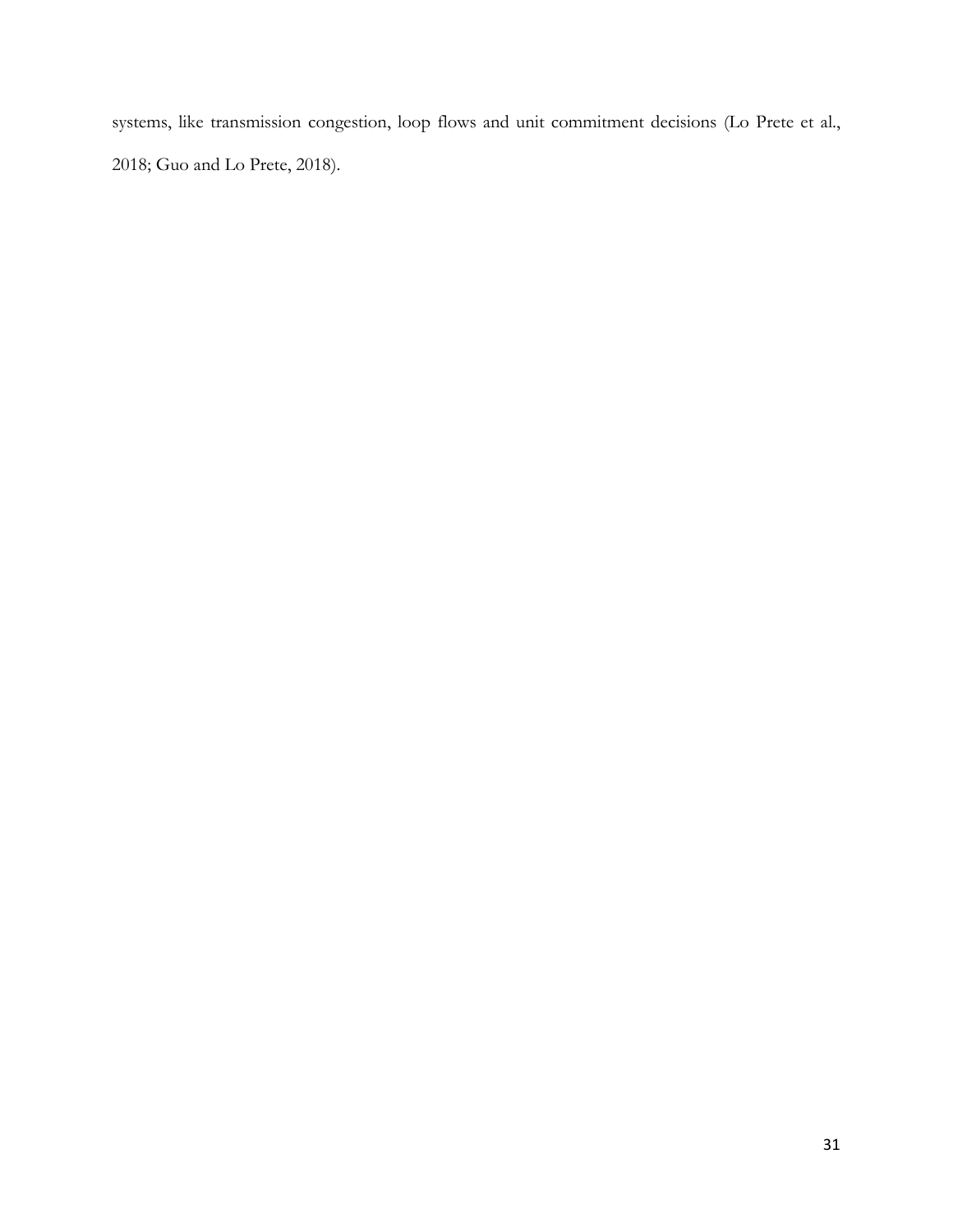|                   | Naïve model   | Kyle (1985)     | Kumar and Seppi (1992) | This paper             |
|-------------------|---------------|-----------------|------------------------|------------------------|
|                   | Noise traders | Noise traders,  | Noise traders,         | Noise traders,         |
|                   |               | Informed trader | Informed trader,       | Two informed traders,  |
|                   |               |                 | Uninformed manipulator | Uninformed manipulator |
| λ                 | $\cup$        | 0.80            | 0.78                   | 0.74                   |
| $1/\lambda$       | $\infty$      | 1.25            | 1.28                   | 1.36                   |
| E(v)              | 50            | 50              | 50                     | 50                     |
| S                 | 50            | 80              | 82.54                  | 83.03                  |
| E(S)              | 50            | 50              | 50                     | 50                     |
| Var(S)            |               | 32              | 32                     | 42.67                  |
| $Var(v-S)$        | 64            | 32              | 32                     | 21.33                  |
| $Var(y_{2s})$     | 25            | 50              | 53.75                  | 80                     |
| $Corr(\Delta, S)$ |               |                 | 0.14                   | 0.11                   |

**Table 1**. Numerical illustration of the impacts of manipulation on measures of market liquidity and performance

Note: we assume σ<sub>e</sub>=5; σ<sub>w</sub>=2.5; σ<sub>u</sub>=5; σ<sub>v</sub>=8; μ=50; v=62; e=20; Δ=15; u=30.

| Table 2. Numerical illustration of the impacts of manipulation on ex ante profits |  |
|-----------------------------------------------------------------------------------|--|
|-----------------------------------------------------------------------------------|--|

|                          | Naïve    | Kyle (1985)                  | Kumar and Seppi (1992) | This paper             |
|--------------------------|----------|------------------------------|------------------------|------------------------|
|                          | model    |                              |                        |                        |
|                          | Noise    | Noise traders,               | Noise traders,         | Noise traders,         |
|                          | traders  | Informed trader              | Informed trader,       | Two informed traders,  |
|                          |          |                              | Uninformed manipulator | Uninformed manipulator |
| Informed<br>trader 1,    |          | 20                           | 20.49                  | 9.66                   |
| spot                     |          |                              |                        |                        |
| 2,<br>Informed<br>trader |          |                              |                        | 9.66                   |
| spot                     |          |                              |                        |                        |
| Manipulator, futures     |          | $\overline{\phantom{0}}$     | 1.95                   | 1.84                   |
| Manipulator, spot        |          | $\qquad \qquad \blacksquare$ | $-0.98$                | $-0.92$                |
| Noise traders, futures   |          | $\qquad \qquad$              | $-1.95$                | $-1.84$                |
| Noise traders, spot      | $\theta$ | $-20$                        | $-19.52$               | $-18.40$               |

Note: we assume  $\sigma_e = 5$ ;  $\sigma_w = 2.5$ ;  $\sigma_u = 5$ ;  $\sigma_v = 8$ ;  $\mu = 50$ ;  $v = 62$ ;  $e = 20$ ;  $\Delta = 15$ ;  $u = 30$ .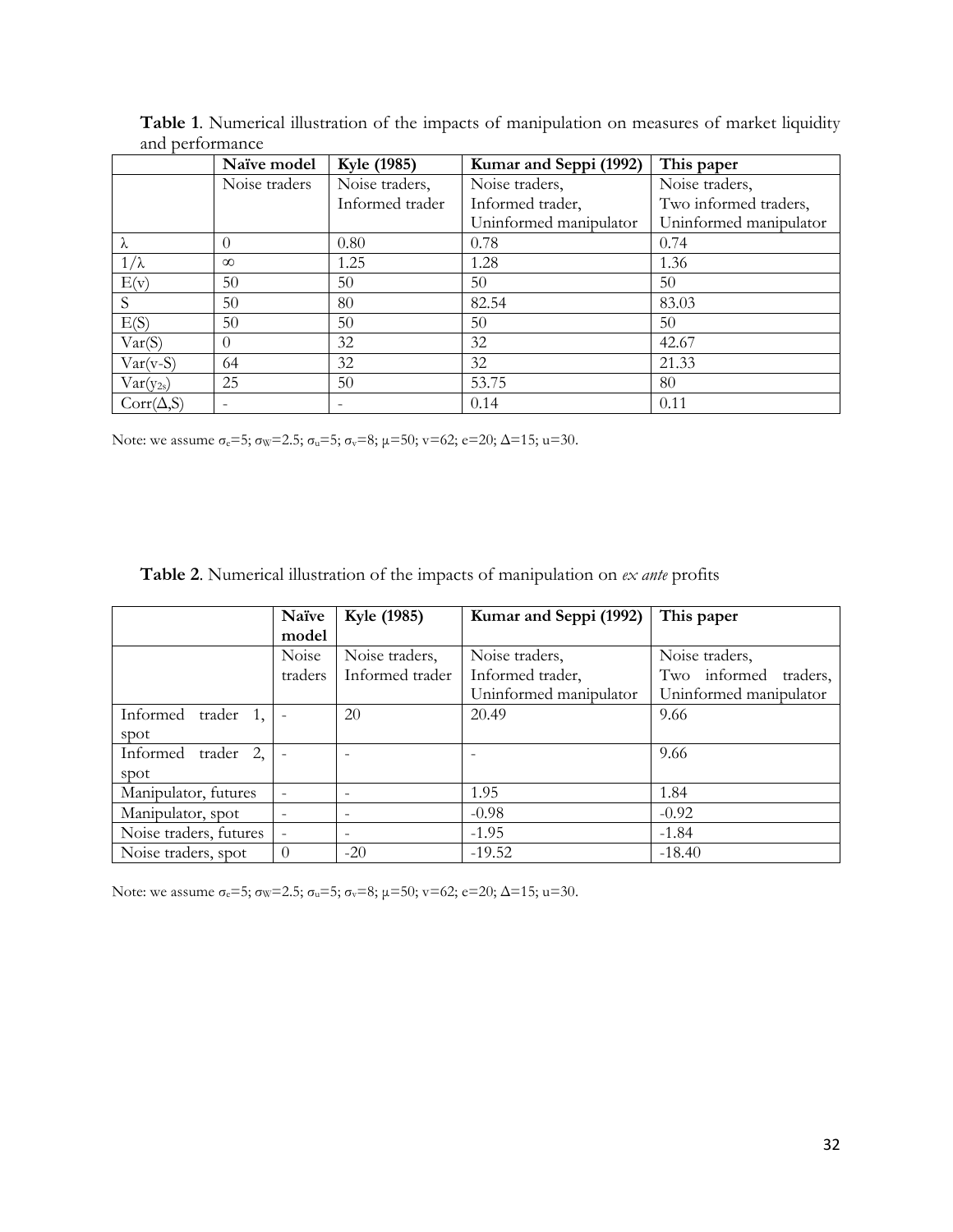|                         | <b>Analytical results</b> | <b>Simulation results</b> |
|-------------------------|---------------------------|---------------------------|
| λ                       | 0.74                      | 0.70                      |
| E(v)                    | 50                        | 49.92 (8.03)              |
| E(S)                    | 50                        | 49.96                     |
| Var(S)                  | 42.67                     | 41.33                     |
| $Var(v-S)$              | 21.33                     | 19.98                     |
| $Var(y_{2s})$           | 80                        | 93.62                     |
| $Corr(\Delta, S)$       | 0.11                      | 0.09                      |
| $Pr(\Delta > 0)$        | 50%                       | $49.9\%$                  |
|                         |                           |                           |
|                         | $Ex$ ante profits         | Realized profits          |
| Informed trader 1, spot | 9.66                      | 10.32(20.08)              |
| Informed trader 2, spot | 9.66                      | 10.32(20.08)              |
| Manipulator, futures    | 1.84                      | 1.40(16.05)               |
| Manipulator, spot       | $-0.92$                   | $-0.55(8.19)$             |
| Noise traders, futures  | $-1.84$                   | $-3.02(32.35)$            |
| Noise traders, spot     | $-18.40$                  | $-17.32(28.20)$           |

**Table 3**. Analytical and simulation results assuming normal distributions

Note: analytical and simulation results assume the following parameters:  $\sigma_e=5$ ;  $\sigma_w=2.5$ ;  $\sigma_u=5$ ;  $\sigma_v=8$ ;  $\mu=50$ . For the simulation results, we present average values (standard deviations in parentheses) from 50,000 runs. Further, we compare ex ante profits (for which we have analytical expressions) to average realized profits over 50,000 simulation runs.

**Table 4**. Simulation results assuming bounded normal distributions

|                         | Two SD Bound                                     | One SD Bound                                       |
|-------------------------|--------------------------------------------------|----------------------------------------------------|
| Lower bound             | $-2\sqrt{(\sigma_{\Delta}^2+\sigma_e^2)}=-11.18$ | $-\sqrt{(\sigma_{\Delta}^2 + \sigma_e^2)} = -5.59$ |
| Upper bound             | $2\sqrt{(\sigma_{\Delta}^2+\sigma_{e}^2)}=11.18$ | $\sqrt{(\sigma_{\Delta}^2 + \sigma_{e}^2)} = 5.59$ |
| λ                       | 0.72                                             | 0.74                                               |
| E(v)                    | 50.04 (7.99)                                     | 49.96 (7.98)                                       |
| E(S)                    | 49.99                                            | 49.96                                              |
| Var(S)                  | 41.95                                            | 42.54                                              |
| $Var(v-S)$              | 21.06                                            | 21.86                                              |
| $Var(y_{2s})$           | 94.92                                            | 69.89                                              |
| $Corr(\Delta, S)$       | 0.08                                             | 0.12                                               |
| $Pr(\Delta > 0)$        | 49.4%                                            | 49.9%                                              |
|                         |                                                  |                                                    |
| Realized profits        |                                                  |                                                    |
| Informed trader 1, spot | 10.13 (19.89)                                    | 9.69(19.32)                                        |
| Informed trader 2, spot | 10.13 (19.89)                                    | 9.69(19.32)                                        |
| Manipulator, futures    | 1.36(16.19)                                      | 1.99(16.20)                                        |
| Manipulator, spot       | $-0.24(8.90)$                                    | $-1.04(6.39)$                                      |
| Noise traders, futures  | $-3.55(31.81)$                                   | $-2.34(27.78)$                                     |
| Noise traders, spot     | $-18.16(29.47)$                                  | $-18.76(30.25)$                                    |

Note: the table presents average values (standard deviations in parentheses) from 50,000 simulation runs, assuming  $\sigma_e=5$ ; σw=2.5; σu=5; σv=8; μ=50.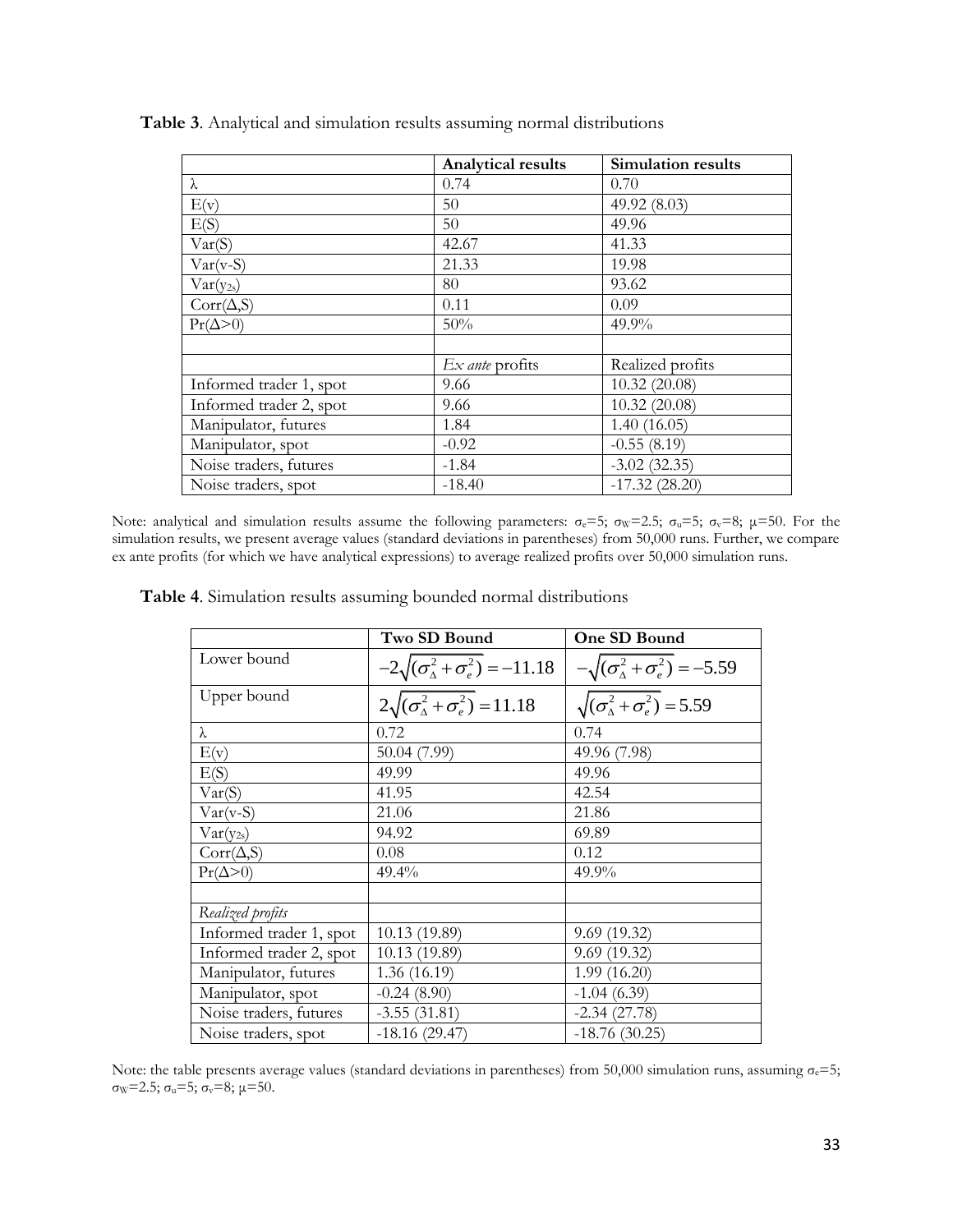## **References**

Allaz, B. (1992). Oligopoly, uncertainty and strategic forward interactions. *International Journal of Industrial Organization* 10, 297-308.

Allaz, B. and J-L. Vila (1993). Cournot competition, forward markets and efficiency. *Journal of Economic Theory* 59, 1-16.

Allen, F. and D. Gale (1992). Stock price manipulation. *Review of Financial Studies* 5, 503-529.

Allen, F. and G. Gorton (1992). Stock price manipulation, market microstructure and asymmetric information. *European Economic Review* 36(2-3), 624-630.

Anderson, R.W., Ed. (1984). *The industrial organization of futures markets*. Lexington Books.

Bagnoli, M. and B.L. Lipman (1996). Stock price manipulation through takeover bids. *The RAND Journal of Economics* 27(1), 124-147.

Bajwa, M. and J. Cavicchi (2017). Growing evidence of increased frequency of negative electricity prices in U.S. wholesale electricity markets. *IAEE Energy Forum, Fourth Quarter*, 37-41.

Black, F. (1986). Noise. *Journal of Finance* 41(3): 529–543.

Bloomfield, R., O'Hara, M., and G. Saar (2009). How noise trading affects markets: an experimental analysis. *Review of Financial Studies* 22(6): 2275–2302.

Borenstein, S., Bushnell, J.B., and F.A. Wolak (2002). Measuring market inefficiencies in California's restructured wholesale electricity market. *American Economic Review* 92(5): 1376-1405.

Borenstein, S., Bushnell, J.B., Knittel, C.R., and C. Wolfram (2008). Inefficiencies and market power in financial arbitrage: a study of California's electricity markets. *The Journal of Industrial Economics* 56(2): 347-378.

Bowden, N., Hu, S., and J. Payne (2009). Day-ahead premiums on the Midwest ISO. *The Electricity Journal* 22(2): 64-73.

California ISO (CAISO) (2016). Appendix F of the Business Practice Manual (BPM) for Market Operations. https://bpmcm.caiso.com/Pages/BPMDetails.aspx?BPM=Market\%20Operations.

Cardell, J.B., Cullen Hitt, C., and W.W. Hogan (1997). Market power and strategic interaction in electricity networks. *Resource and Energy Economics* 19(1-2): 109-137.

Celebi, M., Hajos, A. and P.Q. Hanser (2010). Virtual bidding: the good, the bad and the ugly. *The Electricity Journal* 23(5): 16-25.

Clark, T. and R.Z. Meidhof (2014). Ensuring reliability and a fair energy marketplace. *Colorado Natural Resources, Energy & Environmental Law Review* 25(2), 339-355.

Collin-Dufresne, P. and V. Fos (2016). Insider trading, stochastic liquidity and equilibrium prices. *Econometrica* 84(4): 1441-1475.

Constellation Energy (2012). Constellation Energy Statement Regarding FERC Settlement Agreement. https://www.constellation.com/about-us/news/archive/2012/statement-regarding-FERC-settlement.html.

de Jong, F. and B. Rindi (2009). *The microstructure of financial markets*. Cambridge University Press.

Evans, M. (2015). Regulating electricity-market manipulation: a proposal for a new regulatory regime to proscribe all forms of manipulation. *Michigan Law Review* 113(4), 585-605.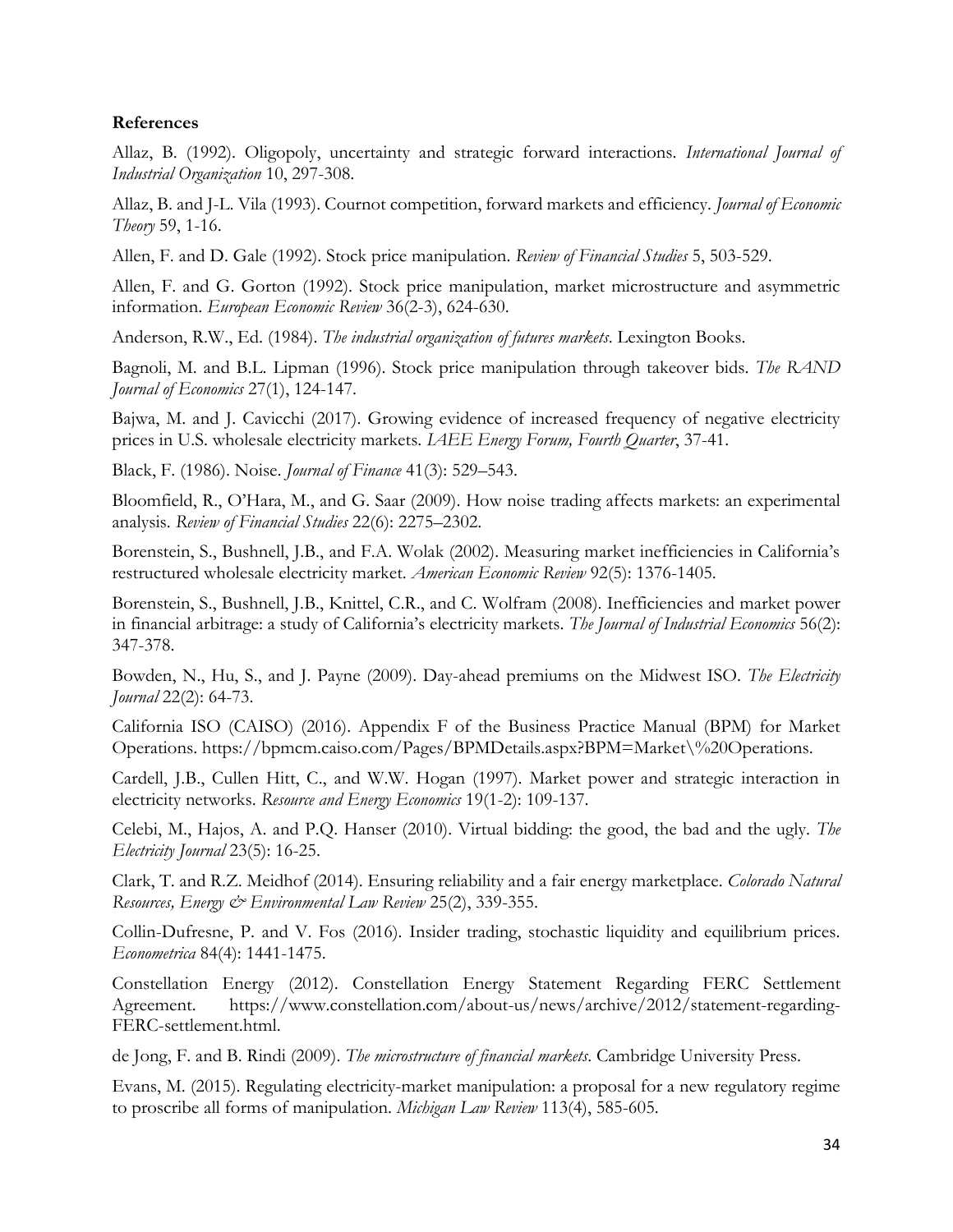Federal Energy Regulatory Commission (2015). Energy Primer. https://www.ferc.gov/marketoversight/guide/energy-primer.pdf.

Federal Energy Regulatory Commission (2016). Staff White Paper on Anti-Market Manipulation Enforcement Efforts Ten Years after EPACT 2005. https://www.ferc.gov/legal/staffreports/2016/marketmanipulationwhitepaper.pdf.

Federal Energy Regulatory Commission (2017). Order on Section 206 Investigation. https://www.ferc.gov/whats-new/comm-meet/2017/011917/E-10.pdf.

Grossman, S.J. and J.E. Stiglitz (1980). On the impossibility of informationally efficient markets. *American Economic Review* 70(3): 393-408.

Güler, T., Gross, G., Litvinov, E., and R. Coutu (2010). On the economics of power system security in multi-settlement electricity markets. *IEEE Transactions on Power Systems* 25(1): 284-295.

Guo, N. and C. Lo Prete (2018). Cross-product manipulation in electricity markets under intertemporal constraints: a complementarity modeling approach. *Manuscript in preparation*.

Hadsell, L. (2007). The impact of virtual bidding on price volatility in New York's wholesale electricity market. *Economics Letters* 95: 66-72.

Hadsell, L. (2008). Day-ahead premiums on the New England ISO. *The Electricity Journal* 21(4): 51-57.

Harvey, S.M. and W.W. Hogan (2002). Market power and market simulations. https://sites.hks.harvard.edu/fs/whogan/H-H\_Market\_Power&Simulations\_071602.pdf.

Hasbrouck, J. (2007). *Empirical market microstructure*. Oxford University Press.

Helman, U. (2006). Market power monitoring and mitigation in the U.S. wholesale power markets. *Energy* 31: 877-904.

Hogan, W.W. (1992). Contract networks for electric power transmission. *Journal of Regulatory Economics* 4(3): 211-242.

Hogan, W.W. (2010). Electricity wholesale market design in a low-carbon future. In B. Moselle, J. Padilla and R. Schmalensee (Eds.), *Harnessing renewable energy in electric power systems - theory, practice and policy* (pp. 113-136), RFF Press.

Hogan, W.W. (2014). Electricity market design flaws and market manipulation. https://sites.hks.harvard.edu/fs/whogan/Hogan\_MDFMM\_02\_03\_14.pdf.

Isemonger, A.G. (2006). The benefits and risks of virtual bidding in multi-settlement markets. *The Electricity Journal* 19(9): 26-36.

ISO/RTO Council (2018). http://www.isorto.org/about/default.

Ito, K. and M. Reguant (2016). Sequential markets, market power, and arbitrage. *American Economic Review* 106(7): 1921-1957.

Jarrow, R. (1992). Market manipulation, bubbles, corners and short squeezes. *Journal of Financial and Quantitative Analysis* 27: 311-336.

Jarrow, R. (1994). Derivative security markets, market manipulation and option pricing theory. *Journal of Financial and Quantitative Analysis* 29: 241-261.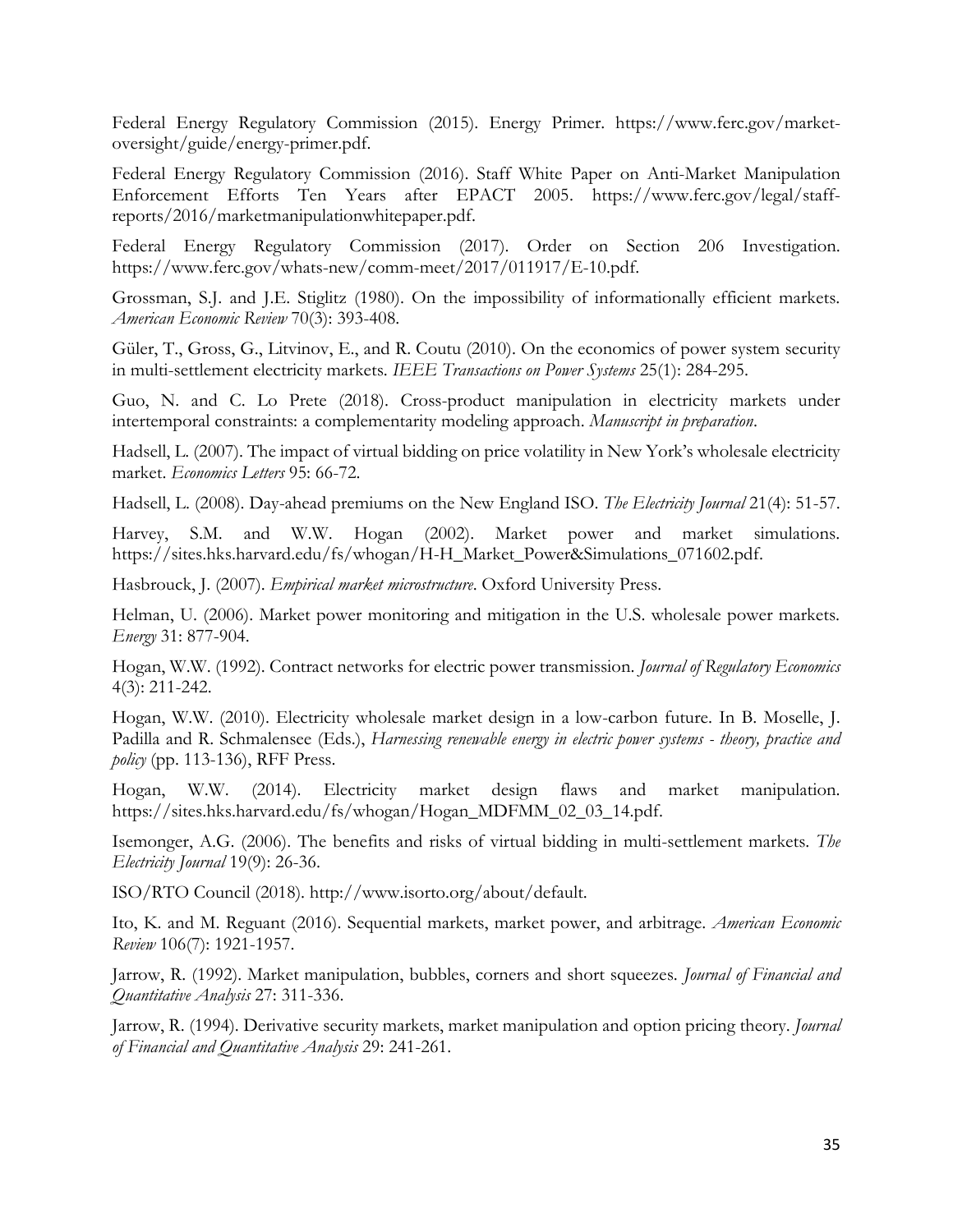Jha, A. and F.A. Wolak (2015). Testing for market efficiency with transaction costs: an application to financial trading in wholesale electricity markets. http://web.stanford.edu/group/fwolak/cgibin/sites/default/files/CAISO\_VB\_draft\_VNBER\_final\_V2.pdf.

Joskow, P.L. and E.P. Kahn (2002). A quantitative analysis of pricing behavior in California's wholesale electricity market during summer 2000. *The Energy Journal* 23(4): 1-35.

Joskow, P.L. and R. Schmalensee (1983). *Markets for power*. MIT Press.

Kim, D. and C.R. Knittel (2006). Biases in static oligopoly models? Evidence from the California electricity market. *Journal of Industrial Economics* 54(4): 451-470.

Kumar, S. (2004). Mixed type distributions. [http://homepage.divms.uiowa.edu/~nshyamal/22S175/DI.pdf.](http://homepage.divms.uiowa.edu/~nshyamal/22S175/DI.pdf)

Kumar, P. and D.J. Seppi (1992). Futures manipulation with cash settlement. *Journal of Finance* 47(4): 1485-1502.

Kyle, A. (1985). Continuous auctions and insider trading. *Econometrica* 53: 1315-1335.

Kyle, A. (1989). Informed speculation with imperfect competition. *Review of Economic Studies* 56: 317- 356.

Kyle, A.S. and S. Viswanathan (2008). How to define illegal price manipulation. *American Economic Review: Papers and Proceedings* 98(2): 274-279.

Ledgerwood, S.D. and P.R. Carpenter (2012). A framework for the analysis of market manipulation. *Review of Law and Economics* 8(1): 253-295.

Ledgerwood, S.D. and P.R. Pfeifenberger (2013). Using virtual bids to manipulate the value of financial transmission rights. *The Electricity Journal* 26(9): 9-25.

Li, R., Svoboda, A.J., and S.S. Oren (2015). Efficiency impact of convergence bidding in the California electricity market. *Journal of Regulatory Economics* 48: 245-284.

Longstaff, F.A. and A.W. Wang (2004). Electricity forward prices: a high-frequency empirical analysis. *Journal of Finance* 59(4): 1877-1900.

Lo Prete, C. and B.F. Hobbs (2015). Market power in power markets: an analysis of residual demand curves in California's day-ahead energy market (1998-2000). *The Energy Journal* 36(2): 191-218.

Lo Prete, C., Guo, N., and U.V. Shanbhag (2018). Virtual bidding and financial transmission rights: an equilibrium model for cross-product manipulation in electricity markets. *Accepted for publication, IEEE Transactions on Power Systems*.

Monitoring Analytics (2016). Quarterly State of the Market Report for PJM: January through March. http://www.monitoringanalytics.com/reports/PJM\_State\_of\_the\_Market/2016.shtml.

Newbery, D. M. (1995). Power markets and market power. *The Energy Journal* 16(3): 39-66.

O'Hara, M. (1995). *Market microstructure theory*. Blackwell Publishing.

Ortobelli Lozza, S., Petronio, F., and T. Lando (2017). A portfolio return definition coherent with investors' preferences. *IMA Journal of Management Mathematics* 28(3): 451-466.

Parsons, J.E., Colbert, C., Larrieu, J., Martin, T., and E. Mastrangelo (2015). Financial arbitrage and efficient dispatch in wholesale electricity markets. CEEPR WP 2015-002.

Pirrong, S.C. (1995). Mixed manipulation strategies in commodity futures markets. *The Journal of Futures Markets* 15 (1): 13-38.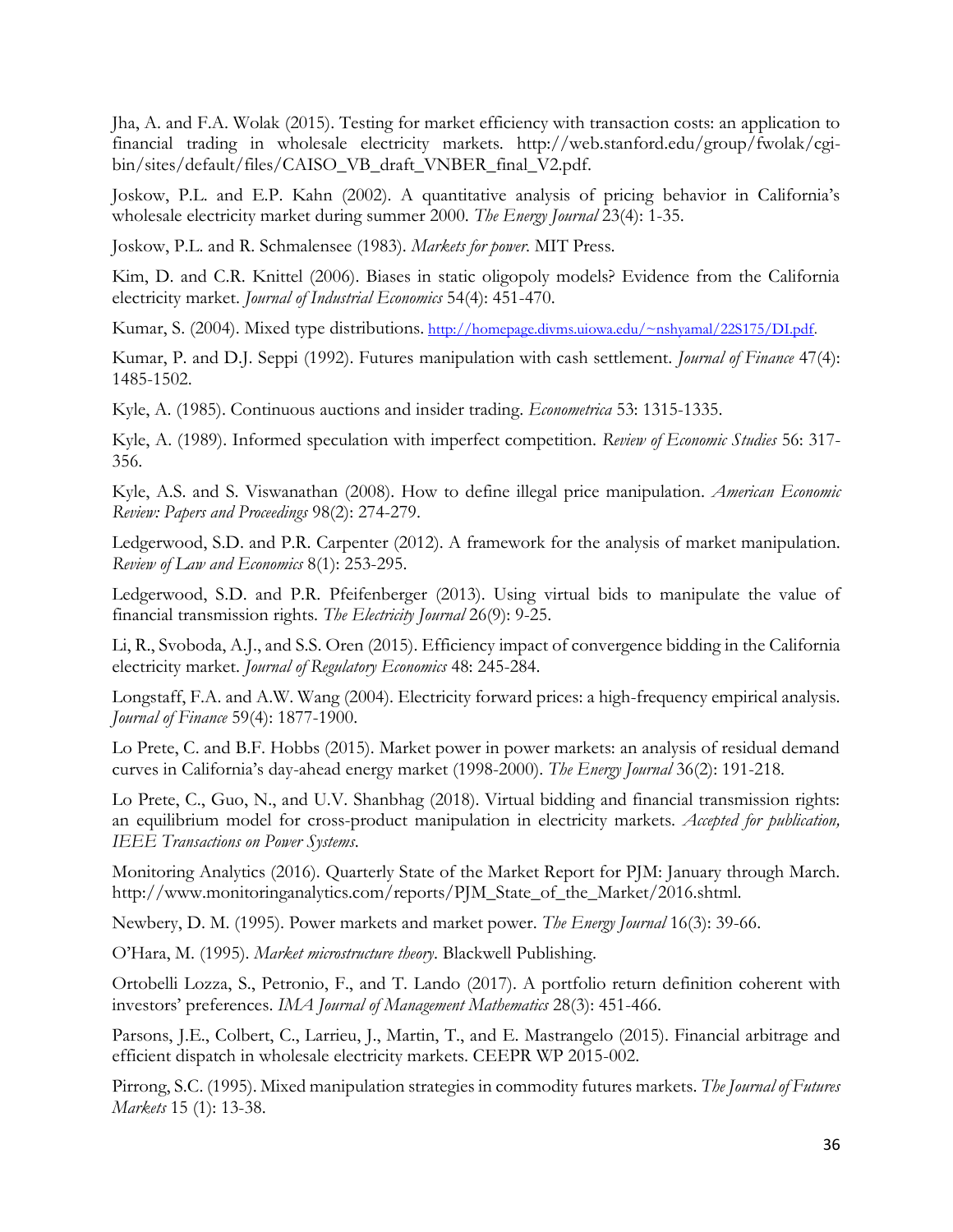Pirrong, S. C. and M. Jermakyan (1999). Valuing power and weather derivatives on a mesh using finite difference methods. In R. Jameson, A. Eglinton, L. Hofmeister and D. Michael (Eds.), *Energy modelling and the management of uncertainty* (pp. 59-69), Risk Books.

Pirrong, S. C. (2010). Energy market manipulation: definition, diagnosis and deterrence. *Energy Law Journal* 31(1): 1-20.

Pirrong, S. C. (2017). The economics of commodity market manipulation: A survey. *Journal of Commodity Markets* 5, 1–17.

PJM Interconnection (2015). Virtual transactions in the PJM energy markets. http://www.pjm.com/~/media/documents/reports/20151012-virtual-bid-report.ashx.

PJM Interconnection (2016). Manual 06: Financial Transmission Rights. http://www.pjm.com/~/media/documents/manuals/m06.ashx.

Potomac Economics (2016a). 2015 State of the Market Report for the MISO Electricity Markets. https://www.potomaceconomics.com/index.php/markets\_monitored/Midcontinent\_iso.

Potomac Economics (2016b). 2015 State of the Market Report for the ERCOT Wholesale Electricity Markets. https://www.potomaceconomics.com/index.php/markets\_monitored/ERCOT.

Puller, S.L. (2007). Pricing and firm conduct in California's deregulated electricity market. *Review of Economics and Statistics* 89(1): 75-87.

Rosellón, J. and T. Kristiansen (2013). Eds., *Financial Transmission Rights: analysis, experiences and prospects*. London: Springer.

Saravia, C. (2003). Speculative trading and market performance: the effect of arbitrageurs on efficiency and market power in the New York electricity market. https://ei.haas.berkeley.edu/research/papers/CSEM/csemwp121.pdf.

Scherman, W.S., Johnson, B.C., and J.J. Fleischer (2014). The FERC enforcement process: time for structural due process and substantive reforms. *Energy Law Journal* 35(1): 101-149.

Schweppe, F.C., Caramanis, M.C., Tabors, R.D., and R.E. Bohn (1988). *Spot pricing of electricity*. Kluwer Academic Publishers.

Stoft, S. (2002). *Power system economics*. IEEE and Wiley-Interscience.

Sweeting, A. (2007). Market power in the England and Wales wholesale electricity market 1995-2000. *The Economic Journal* 117: 654-685.

Taylor, G., Ledgerwood, S., Broehm, R., and P. Fox-Penner (2015). *Market power and market manipulation in energy markets*. Public Utilities Reports, Inc.

Vayanos, D. and J. Wang (2013). Market liquidity – theory and empirical evidence. In *Handbook of the economics of finance*, edited by George M. Constantinides, Milton Harris and Rene M. Stulz, p. 1289- 1361, Elsevier.

Weber, R.J. (1983). Multiple-object auctions. In R. Englebrecht-Wiggans, M. Shubik and R.M. Stark (Eds.), *Auctions, bidding and contracting: uses and theory*, (pp. 165-191), New York University Press.

Wellinghoff, J. (2012). The Constellation Energy Commodities Group Investigation. Federal Energy Regulatory Commission. https://www.ferc.gov/media/statements-speeches/wellinghoff/2012/03- 15-12-wellinghoff.asp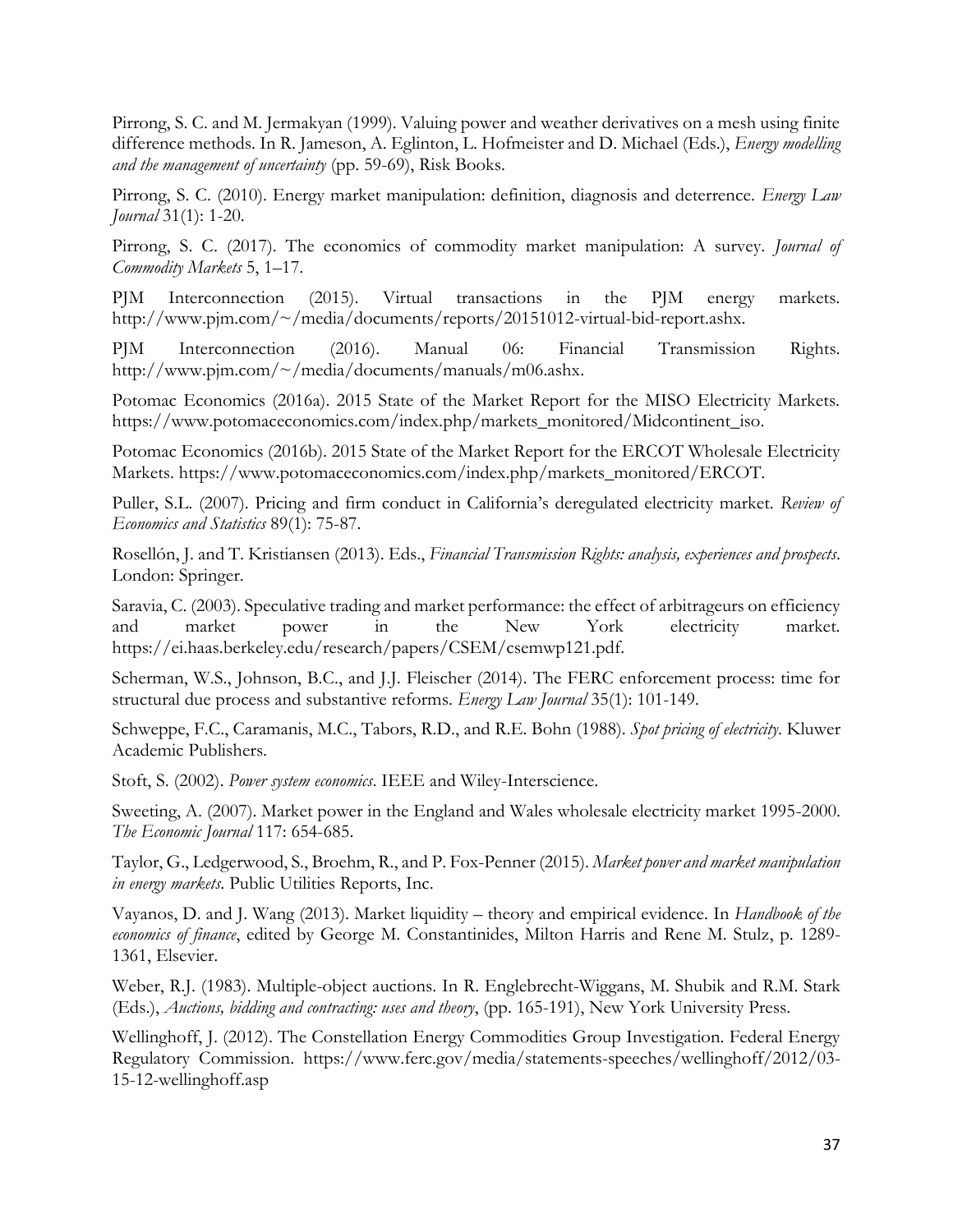Wolak, F.A. (2003). Measuring unilateral market power in wholesale electricity markets: the California market, 1998-2000. *American Economic Review Papers and Proceedings* 93(2): 425-430.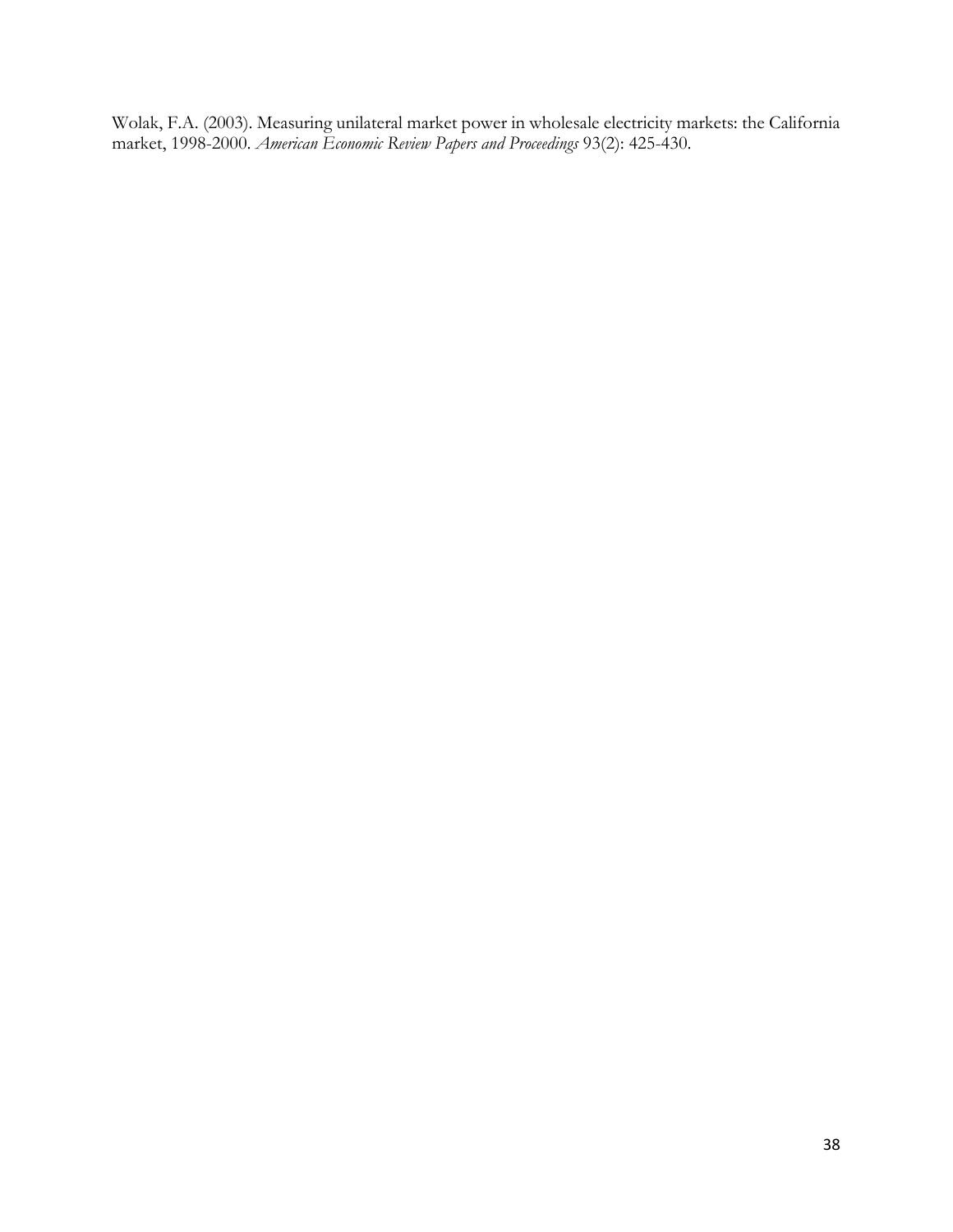## **Appendix**

## **Table A1. Key equilibrium outcomes**

|                           | <b>Naive Model</b> | Kyle (1985)                                                                                                                                | Kumar and Seppi (1992)                                                                                                                                                                                                                                                                                                                                                            | This paper                                                                                                                                                      |
|---------------------------|--------------------|--------------------------------------------------------------------------------------------------------------------------------------------|-----------------------------------------------------------------------------------------------------------------------------------------------------------------------------------------------------------------------------------------------------------------------------------------------------------------------------------------------------------------------------------|-----------------------------------------------------------------------------------------------------------------------------------------------------------------|
| $y_{1f}$                  |                    |                                                                                                                                            | $e + \Delta$                                                                                                                                                                                                                                                                                                                                                                      | $e + \Delta$                                                                                                                                                    |
| $y_{2s}$                  | $\boldsymbol{u}$   | $x+u$                                                                                                                                      | $x+u+z$                                                                                                                                                                                                                                                                                                                                                                           | $x+u+z$                                                                                                                                                         |
| $\mathbf X$               |                    | $\frac{v-\mu}{2\lambda_{\kappa}} = (v-\mu)\frac{\sigma_{\mu}}{\sigma_{\nu}}$                                                               | $\frac{v-\mu}{2\lambda_{\kappa s}} = (v-\mu) \frac{(\sigma_u^2 + \frac{k}{4}\sigma_e^2)^{1/2}}{\sigma_v}$                                                                                                                                                                                                                                                                         | $\frac{2(v-\mu)}{3\lambda} = \sqrt{2}(v-\mu)\frac{(\sigma_u^2 + \frac{k}{4}\sigma_e^2)^{1/2}}{\sigma_v}$                                                        |
| $X_1$ , $X_2$             |                    |                                                                                                                                            |                                                                                                                                                                                                                                                                                                                                                                                   | $\frac{v-\mu}{3\lambda}$                                                                                                                                        |
| z                         |                    |                                                                                                                                            | $\Delta(1+k)+ek$                                                                                                                                                                                                                                                                                                                                                                  | $\Delta(1+k)+ek$                                                                                                                                                |
| $\mathbf{k}$              |                    |                                                                                                                                            | $\frac{\sigma_W^2}{\sigma_W^2 + \sigma_s^2}$                                                                                                                                                                                                                                                                                                                                      | $\frac{\sigma_{\rm w}^2}{\sigma_{\rm w}^2 + \sigma_{\rm s}^2}$                                                                                                  |
| S                         | $\mu$              | $S(y_{2s}) = E(v   y_{2s}) =$<br>$= \mu + \lambda_K [y_{2s} - E(y_{2s})] =$<br>$=\mu+\lambda_{k}(x+u)=$<br>$=\frac{v+\mu}{2}+\lambda_{K}u$ | $S(y_{1f}, y_{2s}) = E(v   y_{1f}, y_{2s}) =$<br>$= \mu + \lambda_{KS} [y_{2s} - E(y_{2s}   y_{1f})] =$<br>$= \mu + \lambda_{\kappa s} [(x+u+z) - k(e+\Delta)] =$<br>$=\frac{v+\mu}{2}+\lambda_{\kappa s}u+\frac{\lambda_{\kappa s}}{2}(1-k)\Delta-\frac{\lambda_{\kappa s}}{2}ke\bigg  = \frac{1}{3}\mu+\frac{2}{3}v+\lambda u+\frac{\lambda}{2}(1-k)\Delta-\frac{\lambda}{2}ke$ | $S(y_{1f}, y_{2s}) = E(v   y_{1f}, y_{2s}) =$<br>$= \mu + \lambda [y_{2s} - E(y_{2s}   y_{1f})] =$<br>= $\mu + \lambda [(x_1 + x_2 + u + z) - k(e + \Delta)] =$ |
| $\boldsymbol{\mathrm{F}}$ |                    |                                                                                                                                            | $F(y_{1f}) = E(S   y_{1f}) =$<br>$= E[E(v   y_{1f}, y_{2s})   y_{1f}] =$<br>$= E(v   y_{1f}) = E(v) = \mu$                                                                                                                                                                                                                                                                        | $F(y_{1f}) = E(S   y_{1f}) =$<br>$= E[E(v   y_{1f}, y_{2s})   y_{1f}] =$<br>$= E(v   y_{1f}) = E(v) = \mu$                                                      |
| $\lambda$                 | $\theta$           | $\lambda_{K} = \frac{1}{2} \frac{\sigma_{v}}{\sigma_{v}}$                                                                                  | $\lambda_{KS} = \frac{1}{2} \frac{\sigma_v}{(\sigma_u^2 + \frac{k}{4} \sigma_e^2)^{1/2}}$                                                                                                                                                                                                                                                                                         | $\lambda = \frac{\sqrt{2}}{3} \frac{\sigma_v}{(\sigma_u^2 + \frac{k}{4}\sigma_e^2)^{1/2}}$                                                                      |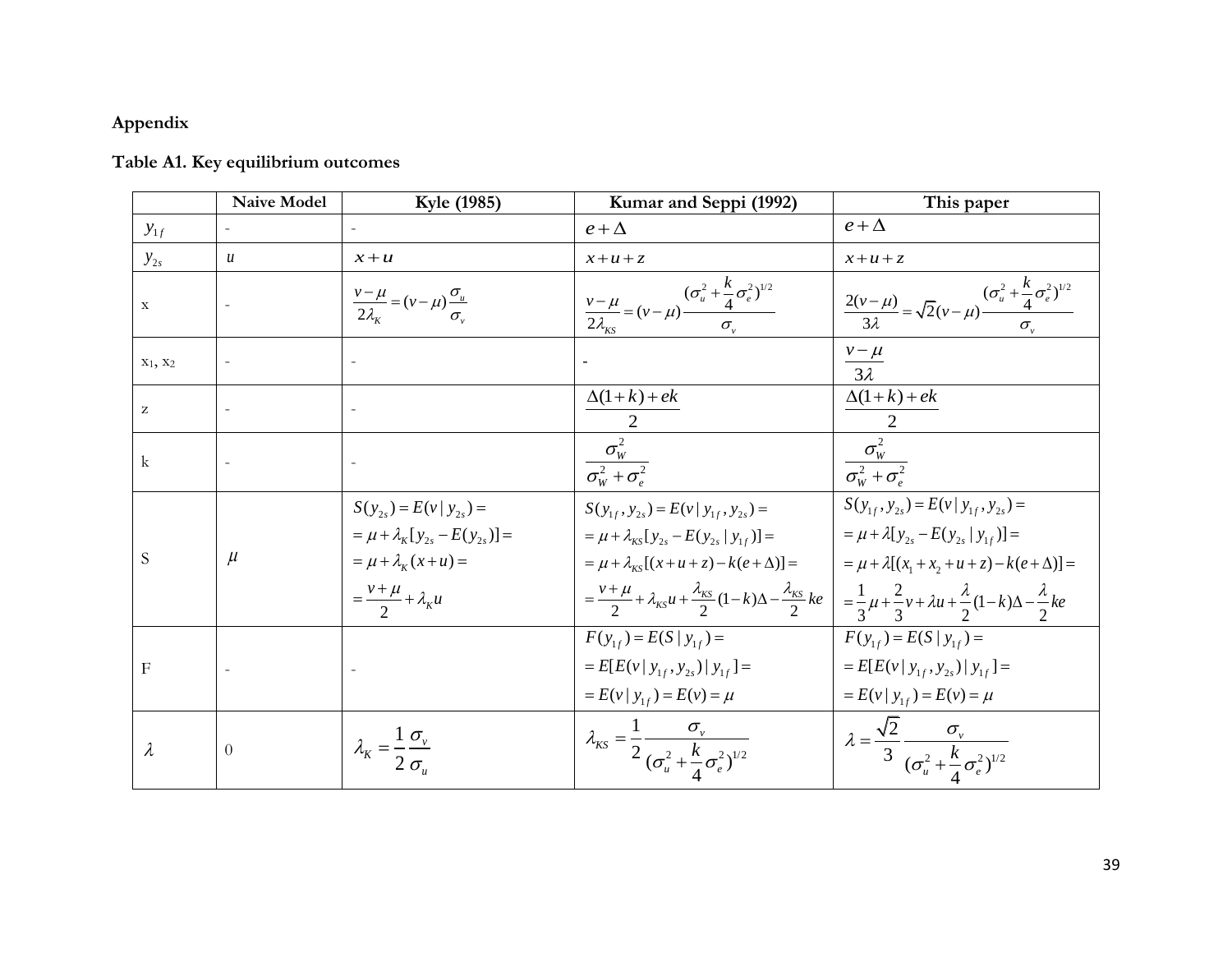| Metric                  | <b>Naive Model</b> | Kyle (1985)                                                                        | Kumar and Seppi (1992)                                                                                                                                                                                                                                                                                                                                                                                                  | This paper                                                                            |
|-------------------------|--------------------|------------------------------------------------------------------------------------|-------------------------------------------------------------------------------------------------------------------------------------------------------------------------------------------------------------------------------------------------------------------------------------------------------------------------------------------------------------------------------------------------------------------------|---------------------------------------------------------------------------------------|
| $\lambda$               | $\Omega$           | $\lambda_{\scriptscriptstyle{K}}$                                                  | $\lambda_{\rm KS}$                                                                                                                                                                                                                                                                                                                                                                                                      | $\lambda$                                                                             |
| E(S)                    | $\mu$              | $\mu$                                                                              | $\mu$                                                                                                                                                                                                                                                                                                                                                                                                                   | $\mu$                                                                                 |
| Var(S)                  | $\theta$           | $\frac{1}{4}\sigma_v^2 + \lambda_K^2 \sigma_u^2 =$<br>$=\frac{1}{2}\sigma_{v}^{2}$ | $\left  \frac{1}{4} \sigma_{v}^{2} + \lambda_{\text{KS}}^{2} \left[ \left( \frac{1-k}{2} \right)^{2} \sigma_{w}^{2} + \left( \frac{-k}{2} \right)^{2} \sigma_{e}^{2} + \sigma_{u}^{2} \right] = \left  \frac{4}{9} \sigma_{v}^{2} + \lambda^{2} \left[ \left( \frac{1-k}{2} \right)^{2} \sigma_{w}^{2} + \left( \frac{-k}{2} \right)^{2} \sigma_{e}^{2} + \sigma_{u}^{2} \right] = \right $<br>$=\frac{1}{2}\sigma_v^2$ | $=\frac{2}{3}\sigma_v^2$                                                              |
|                         |                    |                                                                                    |                                                                                                                                                                                                                                                                                                                                                                                                                         |                                                                                       |
| $Var(v-S)$ $\sigma_v^2$ |                    | $rac{1}{2}\sigma_v^2$                                                              | $\frac{1}{4}\sigma_{v}^{2}+\lambda_{KS}^{2}\left[\left(\frac{1-k}{2}\right)^{2}\sigma_{W}^{2}+\left(\frac{-k}{2}\right)^{2}\sigma_{e}^{2}+\sigma_{u}^{2}\right]=\left[\frac{1}{9}\sigma_{v}^{2}+\lambda^{2}\left[\left(\frac{1-k}{2}\right)^{2}\sigma_{W}^{2}+\left(\frac{-k}{2}\right)^{2}\sigma_{e}^{2}+\sigma_{u}^{2}\right]=\right]$                                                                                |                                                                                       |
|                         |                    |                                                                                    | $=\frac{1}{2}\sigma_{v}^{2}$                                                                                                                                                                                                                                                                                                                                                                                            | $=\frac{1}{3}\sigma_v^2$                                                              |
| $Var(y_{2s})$           | $\sigma^2_u$       | $2\sigma_u^2$                                                                      | $2\sigma_u^2 + \left(\frac{k+k^2}{4}\right)\sigma_e^2 + \frac{(1+k)^2}{4}\sigma_w^2$                                                                                                                                                                                                                                                                                                                                    | $3\sigma_u^2 + \left(\frac{2k+k^2}{4}\right)\sigma_e^2 + \frac{(1+k)^2}{4}\sigma_w^2$ |
| $Corr(\Delta, S)$       |                    |                                                                                    | $\frac{(\frac{1}{2})^{3/2}(1-k)\frac{6}{(\sigma_u^2+\frac{k}{4}\sigma_e^2)^{1/2}}}{(\sigma_u^2+\frac{k}{4}\sigma_e^2)^{1/2}}$                                                                                                                                                                                                                                                                                           | $\frac{1}{2\sqrt{3}}(1-k)\frac{G_W}{(\sigma_u^2+\frac{k}{4}\sigma_e^2)^{1/2}}$        |

## **Table A2. Empirical implications of the equilibrium models**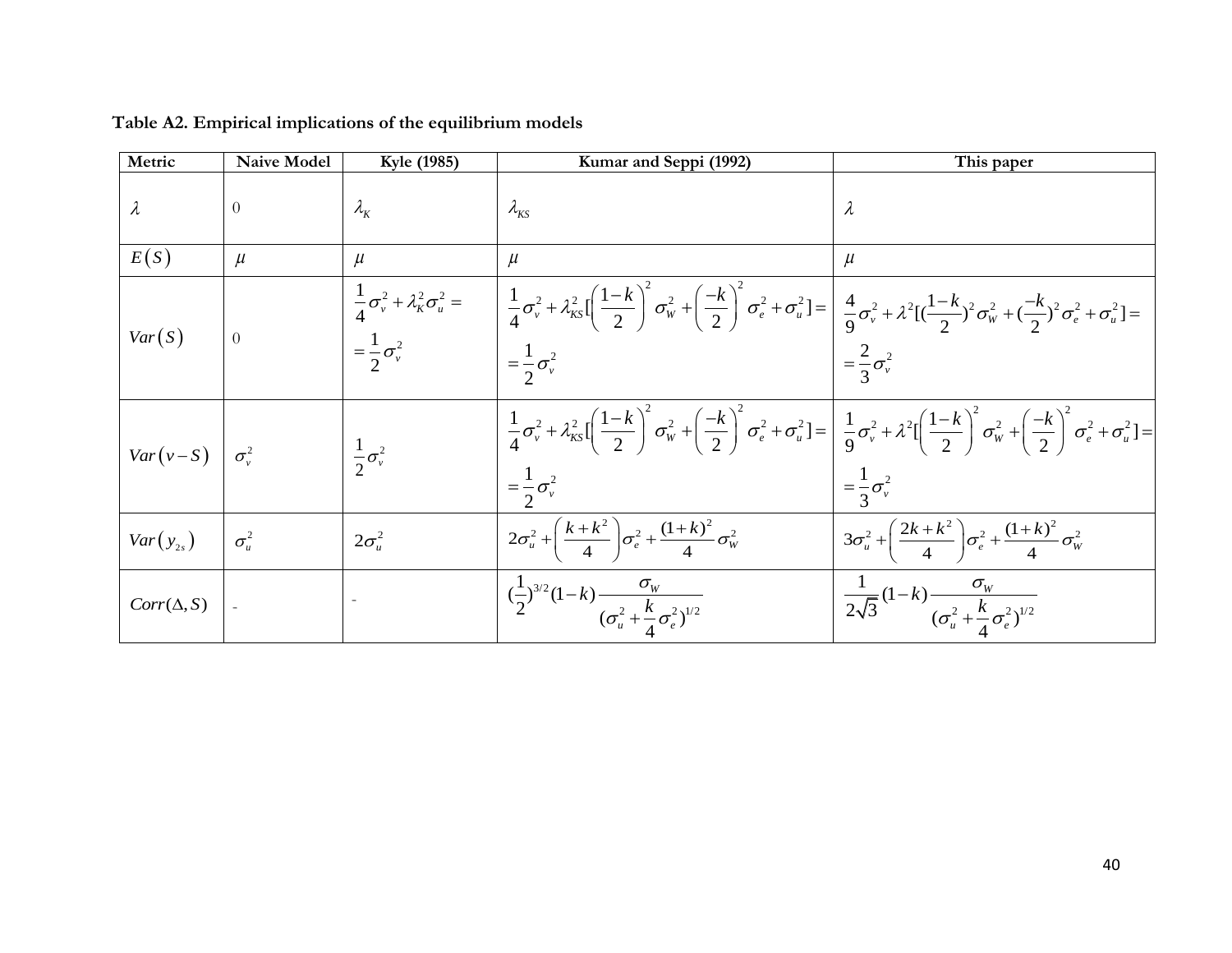| Profit                                | Kyle (1985)                                                                               | Kumar and Seppi (1992)                                                                                                                                 | This paper                                                                                                                                                                        |
|---------------------------------------|-------------------------------------------------------------------------------------------|--------------------------------------------------------------------------------------------------------------------------------------------------------|-----------------------------------------------------------------------------------------------------------------------------------------------------------------------------------|
|                                       | $\pi_{I,K} = \pi_{I,s,K} =$<br>$=E_{u,v,x}[x(v-S)] =$                                     | $\pi_{\scriptscriptstyle I,KS}=\pi_{\scriptscriptstyle I,s,KS}=$                                                                                       | $\pi_{I_1} = \pi_{I_1, s} = E_{e + \Delta, u, v, x_1, x_2, z}[x(v - S)] =$                                                                                                        |
| $\pi_I$                               | $= E_{v} \left\{ Max_{x} E_{u} \left[ x(v - S)   v \right] \right\}$ =                    | $=E_{e+\Delta,u,v,x,z}[x(v-S)]=$<br>$E = E_{e+\Delta} \left[ E_v \left\{ Max_x E_{u,z} \left[ x(v-S) \,   \, v, e + \Delta \right] \right\} \right] =$ | $=E_{e+\Delta,u,v,x_1,x_2,z}[x(v-S)] =$<br>$= E_{e+A} \left[ E_{v} \left\{ E_{x} \left\{ Max_{x} E_{u,z} \left[ x(v-S) \,   \, v, e + \Delta \right] \right\} \right\} \right] =$ |
|                                       | $=\frac{1}{4\lambda_v}\sigma_v^2=\frac{1}{2}\sigma_v\sigma_u$                             | $=\frac{1}{4\lambda_{\kappa s}}\sigma_{v}^{2}=\frac{1}{2}\sigma_{v}(\sigma_{u}^{2}+\frac{k}{4}\sigma_{e}^{2})^{1/2}$                                   | $= \frac{1}{9\lambda} \sigma_v^2 = \frac{1}{3\sqrt{2}} \sigma_v (\sigma_u^2 + \frac{k}{4} \sigma_e^2)^{1/2} = \pi_{I_2, s}$                                                       |
| $\pi_{I,f}$                           |                                                                                           |                                                                                                                                                        |                                                                                                                                                                                   |
| $\pi_{I,s}$                           | $\pi_{I,s,K} = \frac{1}{4\lambda_{k}} \sigma_{v}^{2} = \frac{1}{2} \sigma_{v} \sigma_{u}$ | $\pi_{I,s,KS} = \frac{1}{4\lambda_{\text{max}}} \sigma_{v}^{2} = \frac{1}{2} \sigma_{v} (\sigma_{u}^{2} + \frac{\kappa}{4} \sigma_{e}^{2})^{1/2}$      | $\pi_{I_1,s} = \pi_{I_2,s} = \frac{1}{9\lambda} \sigma_v^2 = \frac{1}{3\sqrt{2}} \sigma_v (\sigma_u^2 + \frac{k}{4} \sigma_e^2)^{1/2}$                                            |
|                                       |                                                                                           | $\pi_{U,KS} = \pi_{U,s,KS} + \pi_{U,s,KS} =$                                                                                                           | $\pi_{U} = \pi_{U}$ s + $\pi_{U}$ s =                                                                                                                                             |
| $\pi_{\scriptscriptstyle U}$          |                                                                                           | $= E_{e+\Delta,u,v,x,z} [\Delta(S - F) + z(v - S)] =$                                                                                                  | $= E_{e+\Delta,u,v,x_1,x_2,z}[\Delta(S - F) + z(v - S)] =$                                                                                                                        |
|                                       |                                                                                           | $= E_{e+\Delta} \{ Max_z E_{u,v,x} [\Delta(S - F) + z(v - S)] \mid e, \Delta \} =$                                                                     | = $E_{e+A}$ { $Max_z E_{u,v,x_1,x_2}$ [ $\Delta(S - F) + z(v - S)$ ]  $e, \Delta$ } =                                                                                             |
|                                       |                                                                                           | $=\frac{\lambda_{KS}}{4}k\sigma_e^2 = \left[\frac{1}{2}\frac{\sigma_v}{(\sigma_u^2 + \frac{k}{\sigma_e^2})^{1/2}}\right]\frac{k}{4}\sigma_e^2$         | $= \frac{\lambda}{4} k \sigma_e^2 = \left[\frac{\sqrt{2}}{3} \frac{\sigma_v}{(\sigma_v^2 + \frac{k}{\sigma_e^2})^{1/2}}\right] \frac{k}{4} \sigma_e^2$                            |
|                                       |                                                                                           | $\pi_{U,f,KS} = \frac{\lambda_{KS}}{2}(1-k)\sigma_W^2 =$                                                                                               | $\pi_{U,f} = \frac{\lambda}{2} (1-k) \sigma_w^2 =$                                                                                                                                |
| $\pi_{\boldsymbol{U},\boldsymbol{f}}$ |                                                                                           | = $\left[\frac{\sigma_v}{(\sigma_u^2 + \frac{k}{4}\sigma_e^2)^{1/2}}\right]_4^k \sigma_e^2$                                                            | $= [\frac{2\sqrt{2}}{3} \frac{\sigma_{v}}{(\sigma_{u}^{2} + \frac{k}{4} \sigma_{e}^{2})^{1/2}}] \frac{k}{4} \sigma_{e}^{2}$                                                       |
|                                       |                                                                                           | $\pi_{U,s,KS} = \frac{\lambda_{KS}}{4} (k-1) \sigma_w^2 = -\lambda_{KS} \frac{k}{4} \sigma_e^2 =$                                                      | $\overline{\pi_{U,s}} = \frac{\lambda}{4} (k-1) \sigma_w^2 = -\lambda \frac{k}{4} \sigma_e^2 =$                                                                                   |
| $\pi_{U,s}$                           |                                                                                           | $= -[\frac{1}{2} \frac{\sigma_v}{(\sigma_u^2 + \sigma_c^2)^{1/2}}] \frac{k}{4} \sigma_e^2$                                                             | $= -[\frac{\sqrt{2}}{3} \frac{\sigma_{v}}{(\sigma_{v}^{2} + \sigma_{v}^{2})^{1/2}}] \frac{k}{4} \sigma_{e}^{2}$                                                                   |

**Table A3. Welfare implications of the equilibrium models**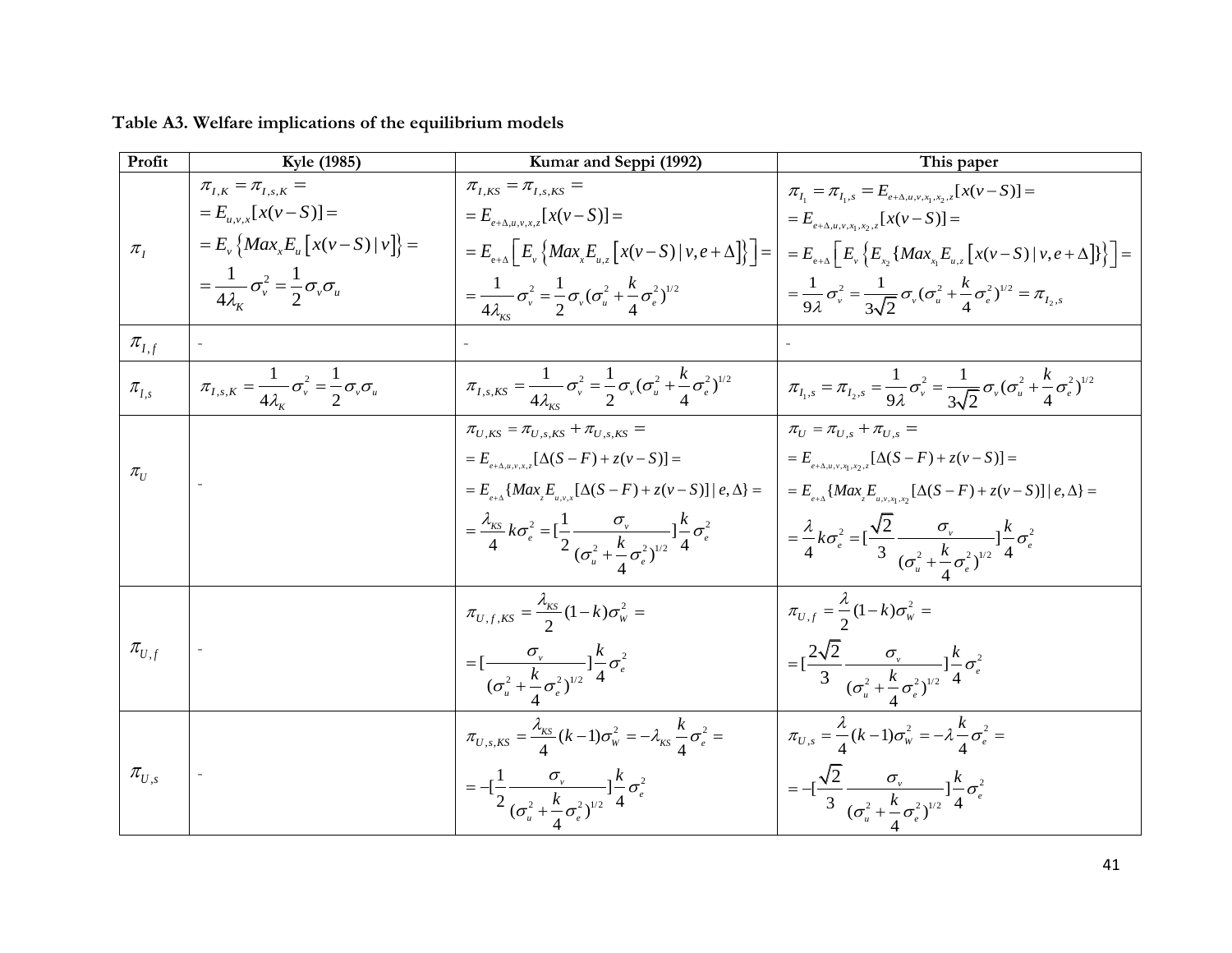|                                |                                                                                    | $\pi_{N,KS} = \pi_{N,f,KS} + \pi_{N,s,KS} =$                                                                                            | $\pi_{\scriptscriptstyle N} = \pi_{\scriptscriptstyle N,f} + \pi_{\scriptscriptstyle N,s} =$                                                              |
|--------------------------------|------------------------------------------------------------------------------------|-----------------------------------------------------------------------------------------------------------------------------------------|-----------------------------------------------------------------------------------------------------------------------------------------------------------|
|                                |                                                                                    | $E_{e+A\mu\nu xz} [e(S-F)+u(v-S)] =$                                                                                                    | $= E_{e+\Delta,u,v,x_1,x_2,z}[e(S - F) + u(v - S)] =$                                                                                                     |
|                                | $\pi_{N,K} = \pi_{N,s,K} = E_{u,v,x}[u(v-S)] =$                                    | $= E_{e+\Delta} \{ E_{u,v,x,z} [e(S - F) + u(v - S)   e, \Delta] \}$ =                                                                  | $= E_{e+\Delta} \left\{ E_{u,v,x_1,x_2,z} \left[ e(S-F) + u(v-S) \right] e, \Delta \right\} =$                                                            |
| $\pi_{\scriptscriptstyle N}$   | $=-\lambda_K \sigma_u^2 = -\frac{1}{2}\sigma_v \sigma_u$                           | $=-\frac{\lambda_{KS}}{2}k\sigma_e^2-\lambda_{KS}\sigma_u^2=$                                                                           | $=-\frac{\lambda}{2}k\sigma_e^2-\lambda\sigma_u^2=$                                                                                                       |
|                                |                                                                                    | = $-\left[\frac{1}{2}\frac{\sigma_v}{(\sigma_u^2 + \frac{k}{\sigma_v^2})^{1/2}}\right]\left(\frac{1}{2}k\sigma_e^2 + \sigma_u^2\right)$ | = $-\left[\frac{1}{3}\frac{\sigma_{v}}{(\sigma_{u}^{2}+\frac{k}{\sigma_{e}^{2}})^{1/2}}\right](\frac{1}{\sqrt{2}}k\sigma_{e}^{2}+\sqrt{2}\sigma_{u}^{2})$ |
|                                |                                                                                    | $\pi_{N,f,KS}=-\frac{\lambda_{KS}}{2}k\sigma_e^2=$                                                                                      | $\pi_{N,f}=-\frac{\lambda}{2}k\sigma_e^2=$                                                                                                                |
| $\pi_{\scriptscriptstyle N,f}$ |                                                                                    | $I = -\left[\frac{\sigma_v}{(\sigma_u^2 + \frac{k}{4}\sigma_e^2)^{1/2}}\right] \frac{k}{4}\sigma_e^2$                                   | $\Big  = -\Big[\frac{2\sqrt{2}}{3} \frac{\sigma_v}{(\sigma_u^2 + \frac{k}{4}\sigma_e^2)^{1/2}}\Big] \frac{k}{4} \sigma_e^2$                               |
|                                |                                                                                    | $\pi_{N,s,KS} = -\lambda_{KS} \sigma_u^2 =$                                                                                             | $\pi_{N,s} = -\lambda \sigma_{n}^2 =$                                                                                                                     |
|                                | $\pi_{N,s}$ $\pi_{N,s,K} = -\lambda_K \sigma_u^2 = -\frac{1}{2} \sigma_v \sigma_u$ | $= -[\frac{1}{2} \frac{\sigma_{v}}{(\sigma_{u}^{2} + \frac{k}{4} \sigma_{e}^{2})^{1/2}}] \sigma_{u}^{2}$                                | $= -[\frac{\sqrt{2}}{3} \frac{\sigma_v}{(\sigma_u^2 + \frac{k}{4} \sigma_e^2)^{1/2}}] \sigma_u^2$                                                         |

 $\overline{\phantom{a}}$